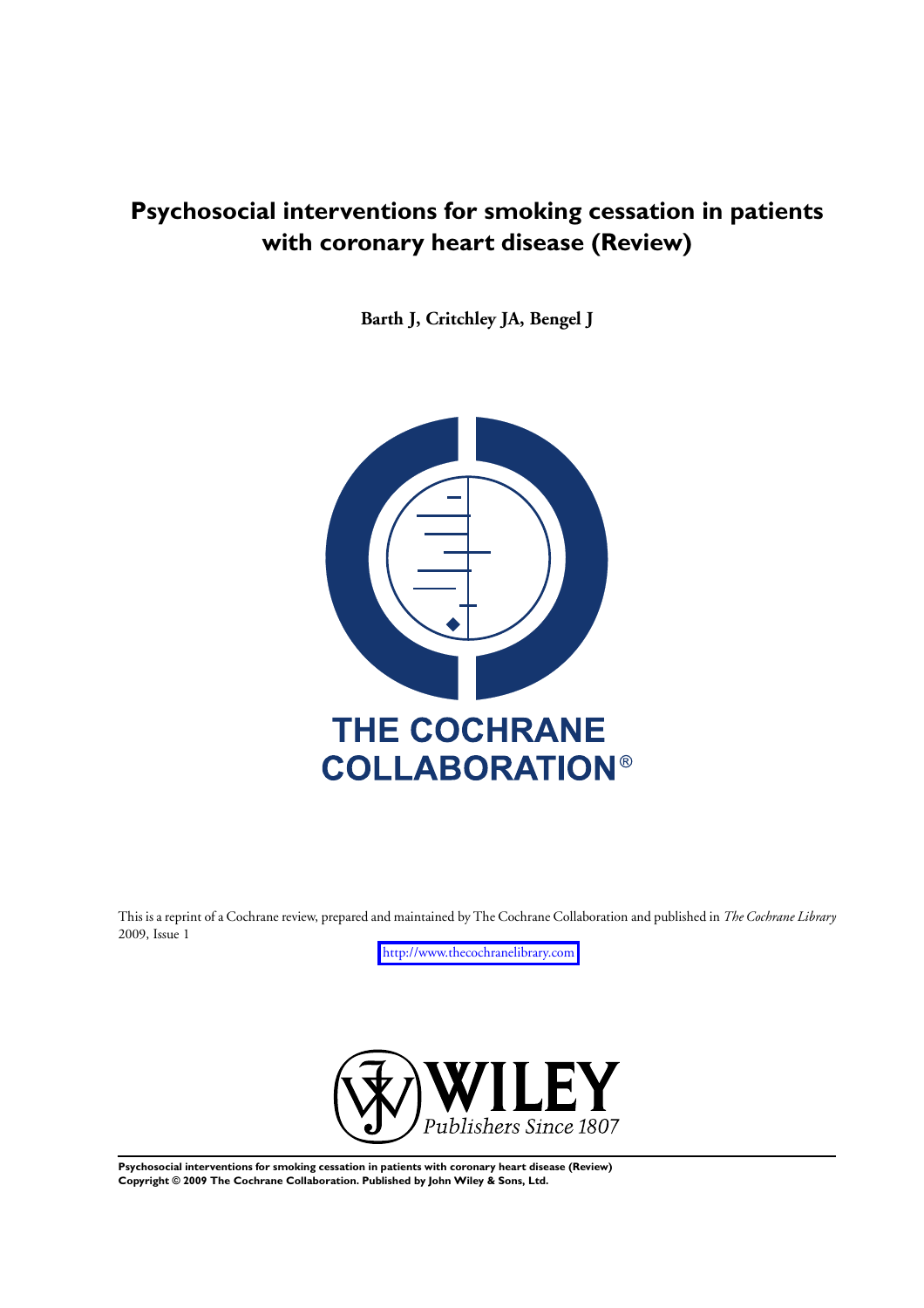### **TABLE OF CONTENTS**

| 1                                                                                                                                                                                                                                    |
|--------------------------------------------------------------------------------------------------------------------------------------------------------------------------------------------------------------------------------------|
|                                                                                                                                                                                                                                      |
| 2                                                                                                                                                                                                                                    |
|                                                                                                                                                                                                                                      |
|                                                                                                                                                                                                                                      |
|                                                                                                                                                                                                                                      |
|                                                                                                                                                                                                                                      |
|                                                                                                                                                                                                                                      |
|                                                                                                                                                                                                                                      |
| 8                                                                                                                                                                                                                                    |
| 8                                                                                                                                                                                                                                    |
| 14                                                                                                                                                                                                                                   |
| 28                                                                                                                                                                                                                                   |
| Analysis 1.1. Comparison 1 Efficacy of psychosocial interventions on abstinence (6 to 12 months; all trials), Outcome 1                                                                                                              |
| 30                                                                                                                                                                                                                                   |
| Analysis 1.2. Comparison 1 Efficacy of psychosocial interventions on abstinence (6 to 12 months; all trials), Outcome 2                                                                                                              |
| 31                                                                                                                                                                                                                                   |
| Analysis 1.3. Comparison 1 Efficacy of psychosocial interventions on abstinence (6 to 12 months; all trials), Outcome 3                                                                                                              |
| 32                                                                                                                                                                                                                                   |
| Analysis 2.1. Comparison 2 Sensitivity analysis validation (abstinence 6 to 12 months), Outcome 1 Abstinence at 6 to 12                                                                                                              |
| 33                                                                                                                                                                                                                                   |
| Analysis 3.1. Comparison 3 Grouped by type of intervention (6 to 12 months), Outcome 1 Abstinence 6 to 12 months                                                                                                                     |
| 34                                                                                                                                                                                                                                   |
| Analysis 3.2. Comparison 3 Grouped by type of intervention (6 to 12 months), Outcome 2 Abstinence 6 to 12 months                                                                                                                     |
| 35                                                                                                                                                                                                                                   |
| Analysis 3.3. Comparison 3 Grouped by type of intervention (6 to 12 months), Outcome 3 Abstinence 6 to 12 months                                                                                                                     |
| 36                                                                                                                                                                                                                                   |
| Analysis 3.4. Comparison 3 Grouped by type of intervention (6 to 12 months), Outcome 4 Abstinence 6 to 12 months                                                                                                                     |
| 37                                                                                                                                                                                                                                   |
| Analysis 4.1. Comparison 4 Sensitivity analysis brief / intense intervention (6 to 12 months), Outcome 1 Abstinence 6 to                                                                                                             |
| 38                                                                                                                                                                                                                                   |
| Analysis 5.1. Comparison 5 Efficacy of psychosocial interventions on long term abstinence (five years), Outcome 1                                                                                                                    |
| 39                                                                                                                                                                                                                                   |
| Analysis 5.2. Comparison 5 Efficacy of psychosocial interventions on long term abstinence (five years), Outcome 2                                                                                                                    |
| 39                                                                                                                                                                                                                                   |
| 39                                                                                                                                                                                                                                   |
| 40                                                                                                                                                                                                                                   |
| 40                                                                                                                                                                                                                                   |
| DECLARATIONS OF INTEREST (experimental contract of the contract of the contract of the contract of the contract of the contract of the contract of the contract of the contract of the contract of the contract of the contrac<br>40 |
| 40                                                                                                                                                                                                                                   |
| 40                                                                                                                                                                                                                                   |
| INDEX TERMS representative and property and property and property and property and property and property and p<br>41                                                                                                                 |

**Psychosocial interventions for smoking cessation in patients with coronary heart disease (Review) i Copyright © 2009 The Cochrane Collaboration. Published by John Wiley & Sons, Ltd.**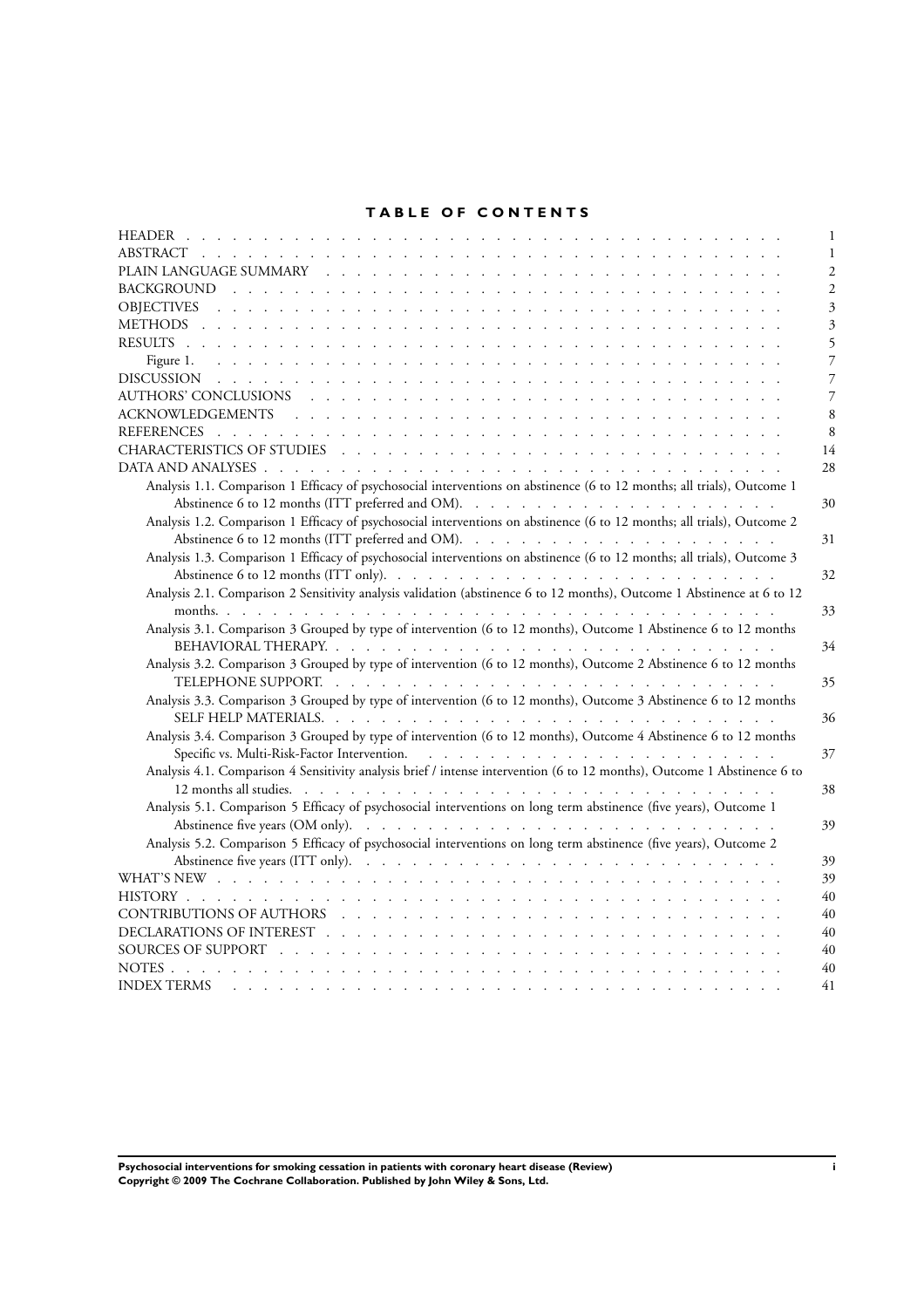**[Intervention Review]**

# **Psychosocial interventions for smoking cessation in patients with coronary heart disease**

Jürgen Barth<sup>1</sup>, Julia A Critchley<sup>2</sup>, Jürgen Bengel<sup>3</sup>

<sup>1</sup>Department of Social and Preventive Medicine, University Berne, Institute of Social and Preventive Medicine, Berne, Switzerland. <sup>2</sup>Institute of Health and Society, Newcastle University, Newcastle, UK. <sup>3</sup>Department of Rehabilitation Psychology, University of Freiburg - Institute of Psychology, Freiburg, Germany

Contact address: Jürgen Barth, Department of Social and Preventive Medicine, University Berne, Institute of Social and Preventive Medicine, Niesenweg 6, Berne, 3012, Switzerland. [jbarth@ispm.unibe.ch.](mailto:jbarth@ispm.unibe.ch) [mail@juergen-barth.de](mailto:mail@juergen-barth.de).

**Editorial group:** Cochrane Heart Group. **Publication status and date:** Edited (no change to conclusions), published in Issue 1, 2009. **Review content assessed as up-to-date:** 2 October 2007.

**Citation:** Barth J, Critchley JA, Bengel J. Psychosocial interventions for smoking cessation in patients with coronary heart disease. *Cochrane Database of Systematic Reviews* 2008, Issue 1. Art. No.: CD006886. DOI: 10.1002/14651858.CD006886.

Copyright © 2009 The Cochrane Collaboration. Published by John Wiley & Sons, Ltd.

### **A B S T R A C T**

#### **Background**

Quitting smoking improves prognosis after a cardiac event, but many patients continue to smoke, and improved cessation aids are urgently required.

#### **Objectives**

To assess the effectiveness of psychosocial interventions such as behavioural therapeutic intervention, telephone support and self-help interventions in helping people with coronary heart disease (CHD) to quit smoking.

#### **Search strategy**

The Cochrane Central Register of Controlled Trials (issue 2 2003), MEDLINE, EMBASE, PsycINFO and PSYNDEX were searched from the start of the database to August 2003. Results were supplemented by cross-checking references, and handsearches in selected journals and systematic reviews.

#### **Selection criteria**

Randomised controlled studies (RCTs) in patients with CHD with a minimum follow-up of 6 months. After initial selection of the studies three trials with methodological flaws (e.g. high drop out) were excluded.

#### **Data collection and analysis**

Abstinence rates were computed according to an intention to treat analysis if possible, or if not on follow-up results only.

### **Main results**

We found 16 RCTs meeting inclusion criteria. Interventions consist of behavioural therapeutic approaches, telephone support and selfhelp material and were either focused on smoking cessation alone or addressed several risk factors. The trials mostly included older male patients with CHD, predominantly myocardial infarction. Overall there was a positive effect of interventions on abstinence after 6 to 12 months (odds ratio (OR) 1.66, 95% confidence interval (CI) 1.25 to 2.22), but substantial heterogeneity between trials. Studies with validated assessment of smoking status at follow-up had lower efficacy (OR 1.44, 95% CI 0.99 to 2.11) than non-validated trials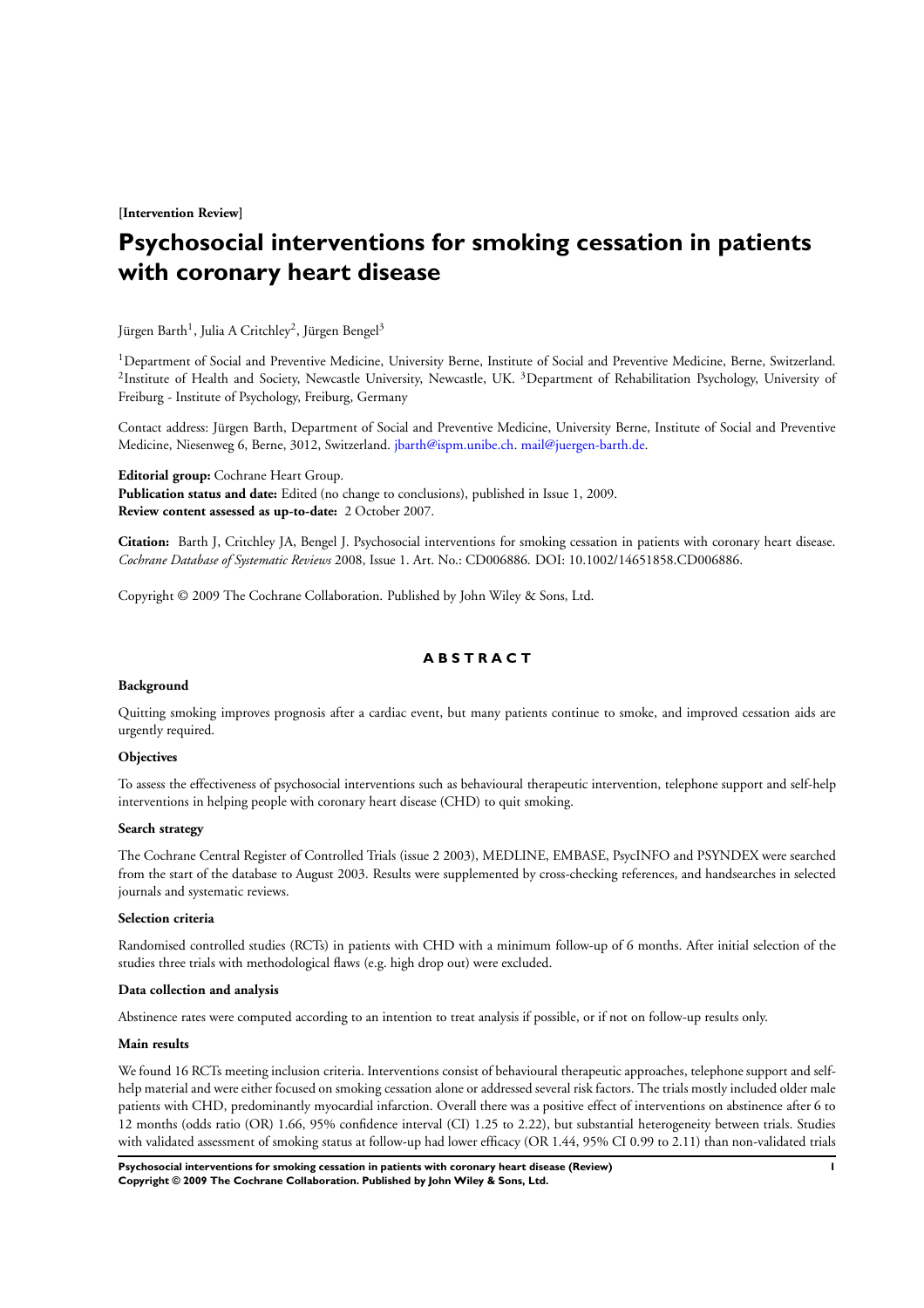(OR 1.92, 95% CI 1.26 to 2.93). Studies were clustered by intervention strategy and intensity of the intervention. Clustering reduced heterogeneity, although many trials used more than one type of intervention. The ORs for different strategies were similar (behavioural therapies OR 1.69, 95% CI 1.33 to 2.14; telephone support OR 1.58, 95% CI 1.28 to 1.97; self-help OR 1.48, 95% CI 1.11 to 1.96). More intense interventions showed increased quit rates (OR 1.98, 95% CI 1.49 to 2.65) whereas brief interventions did not appear effective (OR 0.92, 95% CI 0.70 to 1.22). Two trials had longer term follow-up, and did not show any benefits after 5 years.

### **Authors' conclusions**

Psychosocial smoking cessation interventions are effective in promoting abstinence at 1 year, provided they are of sufficient duration. Further studies, with longer follow-up, should compare different psychosocial intervention strategies, or the addition of a psychosocial intervention strategy to pharmacological therapy (e.g. nicotine replacement therapy) compared with pharmacological treatment alone.

### **P L A I N L A N G U A G E S U M M A R Y**

**Psychosocial smoking cessation interventions such as behavioural counselling, telephone support and self-help interventions are effective in helping people with coronary heart disease stop smoking**

Smoking is a risk factor for coronary heart disease and stopping smoking lowers that risk. Psychosocial smoking cessation interventions such as behavioural therapy, telephone support and self-help materials are effective in helping coronary heart disease patients to stop smoking, if they are provided for over 1month. We found evidence that psychosocial interventions increased quit rates after 6 months. Most trials used a mixture of different intervention strategies, therefore no single strategy showed superior efficacy.

### **B A C K G R O U N D**

Smoking is a major risk factor for coronary heart disease (CHD). Compared to non-smokers the odds ratio (OR) for myocardial infarction is about 2.5, and for cardiovascular disorders overall the OR is about 2 ([Cook 1986](#page-9-0); [Jacobs 1999;](#page-9-0) [Kawachi 1994;](#page-9-0) [Keil](#page-9-0) [1998](#page-9-0); [Njolstad 1996](#page-9-0); [Nyboe 1991](#page-9-0); [Prescott 1998](#page-9-0); [Shaper 1985;](#page-9-0) [Tunstall-Pedoe 1997;](#page-9-0) [Willett 1987](#page-9-0); [Woodward 1999\)](#page-9-0). Furthermore after a cardiac event smokers are two times more likely to get restenosis or to die from a cardiovascular disease ([Cullen 1997;](#page-9-0) [Fulton 1997;](#page-9-0) [Kawachi 1993;](#page-9-0) [Kawachi 1994](#page-9-0); [Kuller 1991;](#page-9-0) [Luoto](#page-9-0) [1998](#page-9-0); [Tverdal 1993;](#page-9-0) [Willett 1987\)](#page-9-0). A recent systematic review in patients with CHD estimated a reduction in mortality risk of 36% in 3-5 years after quitting smoking [\(Critchley 2003\)](#page-9-0). Nonfatal myocardial infarction also occurs less often in smokers who quit after their first cardiac event (OR 0.62, 95% CI 0.46 to 0.83) [\(Barth 2007](#page-9-0)). However, many smokers do not quit, even after a CHD diagnosis ([Critchley 2003](#page-9-0)), and it is critical to summarise available evidence regarding the effectiveness of different intervention strategies for smoking cessation in this patient group.

Several intervention strategies in healthy people have shown encouraging results in systematic reviews. Simple, brief advice from a physician to quit can increase odds of quitting by over 70% (OR

1.74, 95% CI 1.48 to 2.05) ([Lancaster 2004](#page-9-0)) compared with no intervention. Group behaviour therapy has been shown to double success (OR 1.97, 95% CI 1.57 to 2.48) ([Stead 2005\)](#page-9-0) compared with self-help interventions and is more effective than no intervention. One systematic review found that more intense interventions did not improve abstinence rates ([Lancaster 2005a](#page-9-0)), however, another review found that telephone counselling was more effective than less intense interventions such as self-help [\(Stead](#page-9-0) [2006](#page-9-0)). Self-help interventions may increase quit rates compared with no intervention but the effect is likely to be small [\(Lancaster](#page-9-0) [2005b\)](#page-9-0), and there is no evidence they have any additional effects in combination with counselling.

Rigotti has demonstrated the efficacy of smoking cessation interventions for hospitalised patients and stressed the importance of at least one follow-up contact to maintain abstinence ([Rigotti](#page-9-0) [2007](#page-9-0)). Another review showed that nursing interventions resulted in improved abstinence rates compared with no intervention ([Rice](#page-9-0) [2004](#page-9-0)), and showed comparable results in hospitalized and healthy people. These various treatment strategies can be summarised as psychosocial interventions and can be differentiated from psychopharmacological or substance replacement treatment strate-

**Psychosocial interventions for smoking cessation in patients with coronary heart disease (Review) 2 Copyright © 2009 The Cochrane Collaboration. Published by John Wiley & Sons, Ltd.**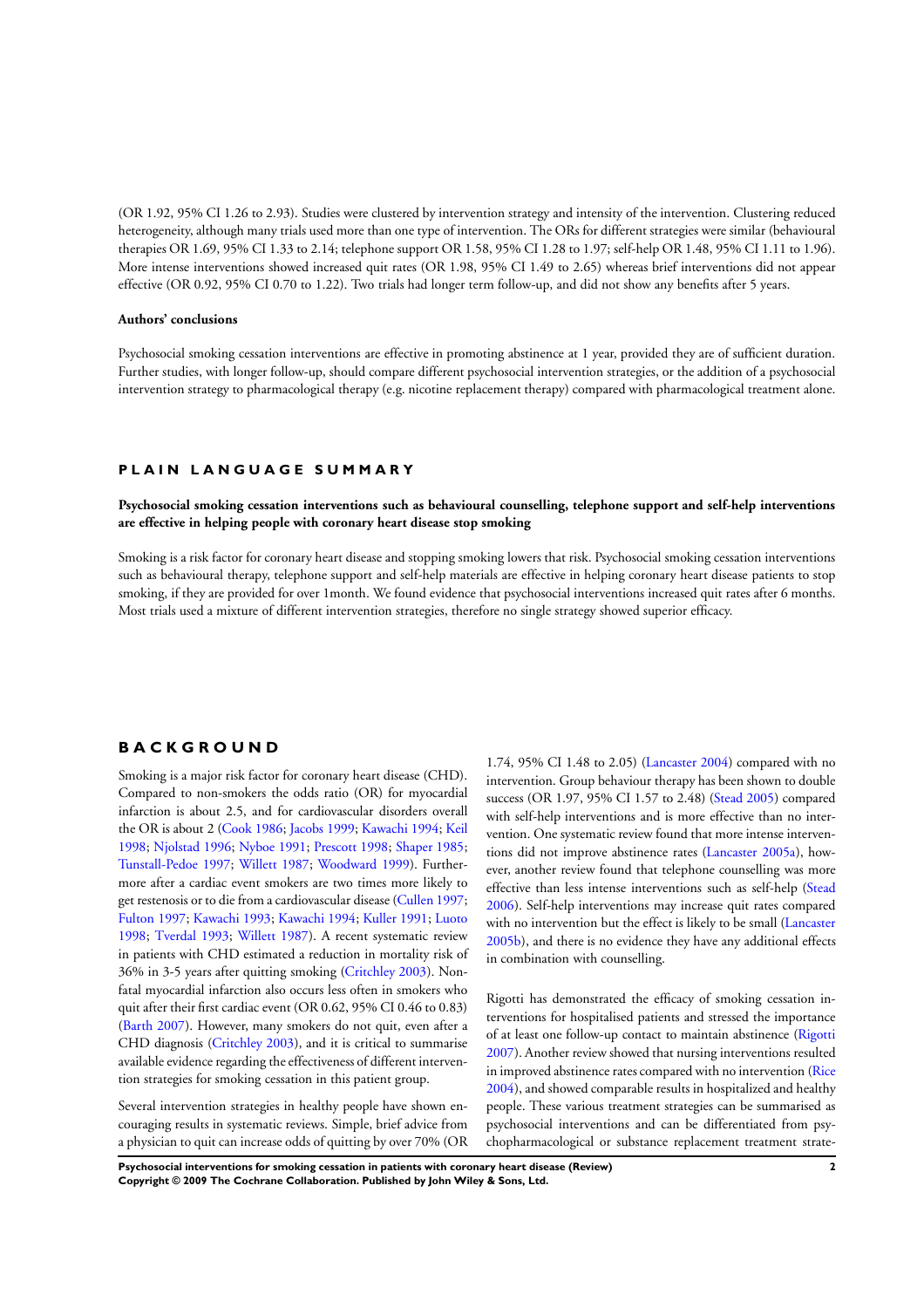gies (e.g. antidepressants, nicotine replacement). A recent review in patients with chronic obstructive pulmonary disorders did not find a beneficial effect of psychosocial interventions on smoking abstinence, but few studies were included [\(van der Meer 2001](#page-9-0)). A recent review of smoking cessation interventions in CHD patients did not find any benefits. However, this review included only 12 studies, which had been previously included in published system-atic reviews [\(Wiggers 2003\)](#page-9-0). Although both psychosocial  $(n = 10)$ and pharmacological interventions  $(n = 2)$  were included, literature searching was not comprehensive. Integration of the studies was descriptive simply counting positive and negative results and the review was unable to assess possible dose-response relationships or influence of study quality. For cardiac patients, psychosocial interventions to quit smoking are recommended along with nicotine replacement therapies and bupropion ([ACC/AHA 2002;](#page-9-0) [DeBacker 2003;](#page-9-0) [Ockene 1997](#page-9-0)). Yet, there is no clear evidence that psychosocial interventions in patients with CHD are efficacious, whether more intense interventions improve quit rates, or which components of intervention programs result in better abstinence rates.

### **O B J E C T I V E S**

This review aimed to evaluate psychosocial intervention strategies for smoking cessation in patients with coronary heart disease, with four specific objectives.

1. To examine the efficacy of psychosocial interventions for smoking cessation in patients with coronary heart disease in short term (6 to 12 month follow-up) and long term (more than 12 months).

2. To compare different psychosocial intervention types (e.g. telephone support) to stop smoking in patients with coronary heart disease.

3. To assess the dose-response relationship: Are brief interventions as effective as more intense interventions?

4. To examine methodological criteria which may moderate the efficacy of smoking cessation interventions in patients with coronary heart disease (validation versus self-report of abstinence).

### **M E T H O D S**

#### **Criteria for considering studies for this review**

#### **Types of studies**

We included randomised controlled trials studying the efficacy of psychosocial interventions for smoking cessation in CHD patients with an assessment of study outcome at least 6 months after baseline assessment of smoking status. Acceptable study designs were: a) psychosocial interventions to no such interventions;

b) psychosocial interventions to other psychosocial interventions; and

c) psychosocial interventions to the same psychosocial interventions of different intensity.

#### **Types of participants**

Patients with CHD - myocardial infarction, coronary artery bypass surgery, percutaneous transluminal coronary angioplasty (International Classification of Diseases 9 codes 410-414). Studies including patients with other diseases were accepted, provided at least 80% of patients had CHD. CHD patients with other comorbidities were included if the diagnosis of CHD was proven. Patients had to be smokers at baseline. Initial smoking status was assessed either by self-report or by additional validation measures. Hospital populations with mixed somatic events (for example pulmonary diseases and cancer) were excluded. Trials were also excluded if there was not sufficient information available about the patient's somatic diagnoses.

#### **Types of interventions**

The psychosocial intervention could be provided in two ways; either as a separate psychosocial intervention with a main focus on smoking cessation or as a part of a more comprehensive cardiac rehabilitation programme addressing also other risk factors also (such as diet). Any psychosocial intervention with the goal to change smoking behaviour in CHD patients was of interest. If the intervention strategy was solely based on a pharmacological or a nicotine replacement approach, the study was excluded. Interventions could be delivered initially during hospital admission or after hospital admission to ex-patients. The interventions may be provided in group or individual settings. Interventions that incorporated counselling, support and advice, with or without provision of written materials were included.

### **Types of outcome measures**

Abstinence by self-report or validated (e.g. carbon monoxide) measurement at a minimum of 6 months. The outcome is dichotomous (abstinent versus smoking). We did not extract data on the number of cigarettes smoked per day, as there is little evidence that smoking reduction alters the risk of future cardiac events or mortality.

#### **Search methods for identification of studies**

**Electronic searches**

**Psychosocial interventions for smoking cessation in patients with coronary heart disease (Review) 3 Copyright © 2009 The Cochrane Collaboration. Published by John Wiley & Sons, Ltd.**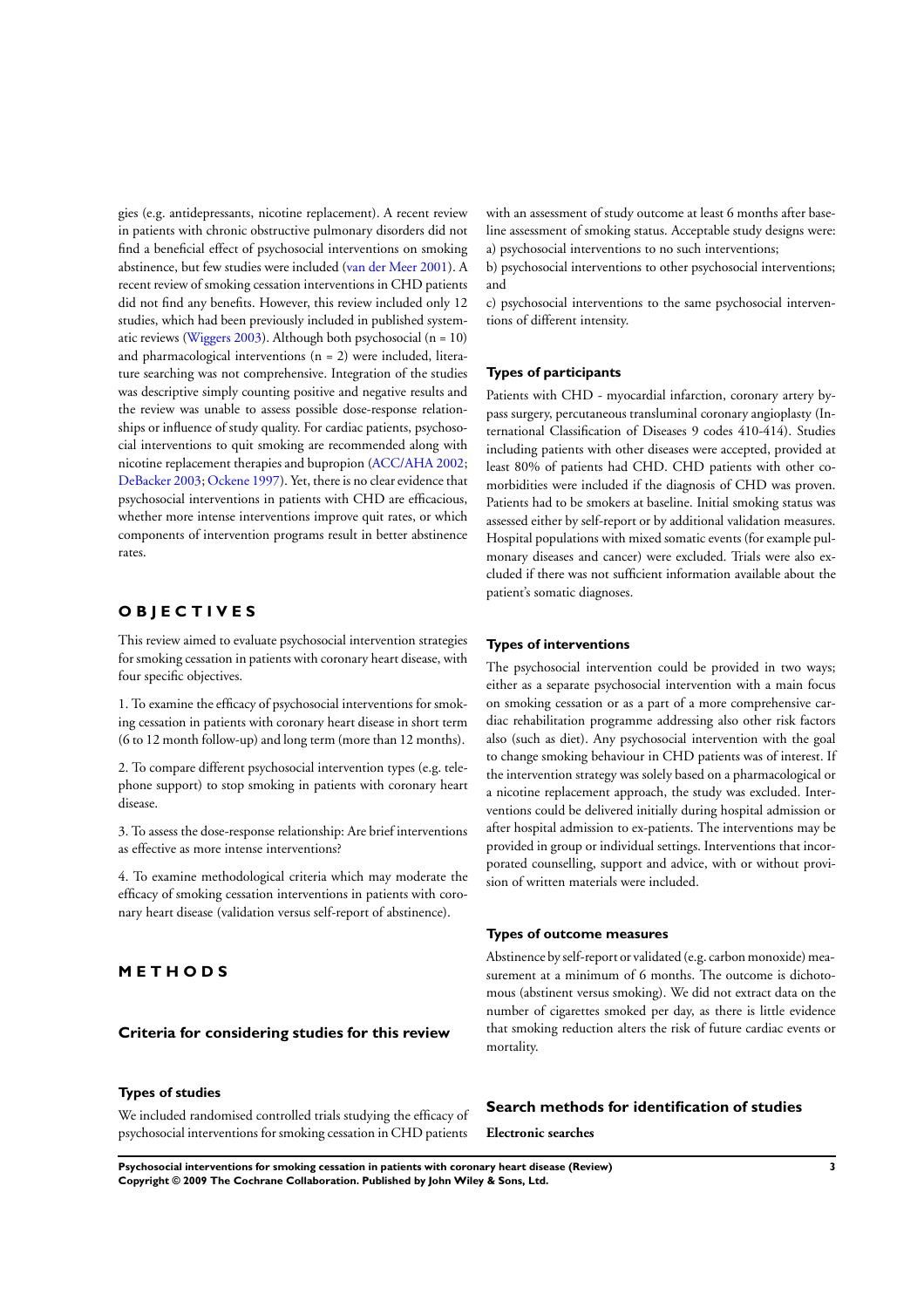We searched the Cochrane Central Register of Controlled Trials (CENTRAL) on *The Cochrane Library* (issue 2, 2003), EMBASE (until 1998),MEDLINE (1966-2003), PsycINFO (until week 34, 2003), PSYNDEX (1977-June 2003). No limitations were set to randomised controlled trials. The search strategy for CENTRAL on *The Cochrane Library*is shown below, search strategies for other databases are in additional tables 1 to 4. #1 HEART DISEASES (exp MeSH) #2 CORONARY ARTERY BYPASS (exp MeSH) #3 angina\* #4 cabg #5 (coronary near bypass\*) #6 (coronary near disease\*) #7 MYOCARDIAL INFARCTION (exp MeSH) #8 (myocard\* near infarct\*) #9 (heart near infarct\*) #10 chd #11 (heart next disease\*) #12 (cardiac next disease\*) #13 acs #14 ami #15 (cardiac next inpatient\*) #16 (cardiac next patient\*) #17 (heart next patient\*) #18 (heart next inpatient\*) #19 (#1 or #2 or #3 or #4 or #5 or #6 or #7 or #8 or #9) #20 (#10 or #11 or #12 or #13 or #14 or #15 or #16 or #17 or #18) #21 (#19 or #20) #22 SMOKING CESSATION (exp MeSH) #23 (smoking near cessation) #24 (smoking near cease\*) #25 (smoking near quit\*) #26 antismoking #27 (anti next smoking) #28 (smoking near giv\*) #29 (smoking near stop\*) #30 (#22 or #23 or #24 or #25 or #26 or #27 or #28 or #29) #31 (#21 and #30) Additionally we searched all databases on *The Cochrane Library* for reviews on smoking cessation **Handsearching** We searched for trials included in other reviews ([Lancaster 2005a;](#page-9-0)

[Rigotti 2007;](#page-9-0) [Stead 2005](#page-9-0); [Stead 2006](#page-9-0); [Wiggers 2003\)](#page-9-0) and handsearched relevant journals from 1998 to 2003 (Annals of Internal Medicine, Archives of Internal Medicine, British Medical Journal, Psychology and Health, Health Psychology, Tobacco Control). Additionally we looked through the reference lists of the initially identified trials. We asked experts from the German Statusconference on Psychocardiology for information on other trials (see http://portal.uni-freiburg.de/psychokardio/). We did not search for ongoing studies, abstracts, and unpublished studies.

### **Data collection and analysis**

#### **Data extraction and coding**

Data were independently extracted by two people (JBA and Corina Güthlin). Data on setting, CHD diagnosis or procedure, number of subjects, sex, age, and length of follow up were extracted. Five types of interventions were coded; behavioural therapeutic approaches (BT); phone support (Ph); additional self-help intervention (SH); multi-risk factor interventions (MR); specific interventions for smoking cessation (see Charactersitics of included studies table).

#### *Treatment duration*

We assessed duration of treatment as in another review ([Rigotti](#page-9-0) [2007](#page-9-0)) and coded this as follows:

1) Single initial contact lasting <= 1 hour, no follow-up support; 2) One or more contacts in total > 1 hour, no follow-up support; 3) Any initial contact plus follow-up <=1 month;

4) Any initial contact plus follow-up > 1 month and <= 6 month; and

5) Any initial contact plus follow-up > 6 month.

#### *Methodological quality*

We coded biochemical validation of smoking status as 0=no and 1=yes; this validated assessment of abstinence was a very relevant methodological aspect of included studies.

Quality of randomisation and allocation concealment was not coded because of lack of data in most of the trials.

### **Data analysis**

We analysed data on both an intention-to-treat (ITT) and a followup basis. A conservative model classified persons without information about smoking status at follow-up as smokers (ITT analysis). A second model included only participants with follow-up information on smoking status. The latter model results in higher rates of abstinence in experimental and control group (termed 'optimistic model'). We present data of the conservative analysis (ITT) in preference, and only used data from the optimistic model if the ITT analysis was not possible. As a sensitivity analysis, we performed meta-analysis only including those trials where we could calculate the more conservative ITT analysis. We performed three sub-group analyses:

• Trials with validated smoking status at follow-up were compared to non-validated trials.

• Trials grouped by type of intervention.

• Trials with a treatment duration of less than 1 month versus studies with an intervention of 1 month or more.

Odds ratios with 95% confidence intervals were calculated for the pooled estimates. An OR > 1 indicates superiority of the intervention group over usual care and vice versa. Heterogeneity was assessed by examining forest plots of trials, by calculating chi squared heterogeneity test, and I² statistics. The chi squared value tests for statistically significant heterogeneity between trials; higher I²

**Psychosocial interventions for smoking cessation in patients with coronary heart disease (Review) 4 Copyright © 2009 The Cochrane Collaboration. Published by John Wiley & Sons, Ltd.**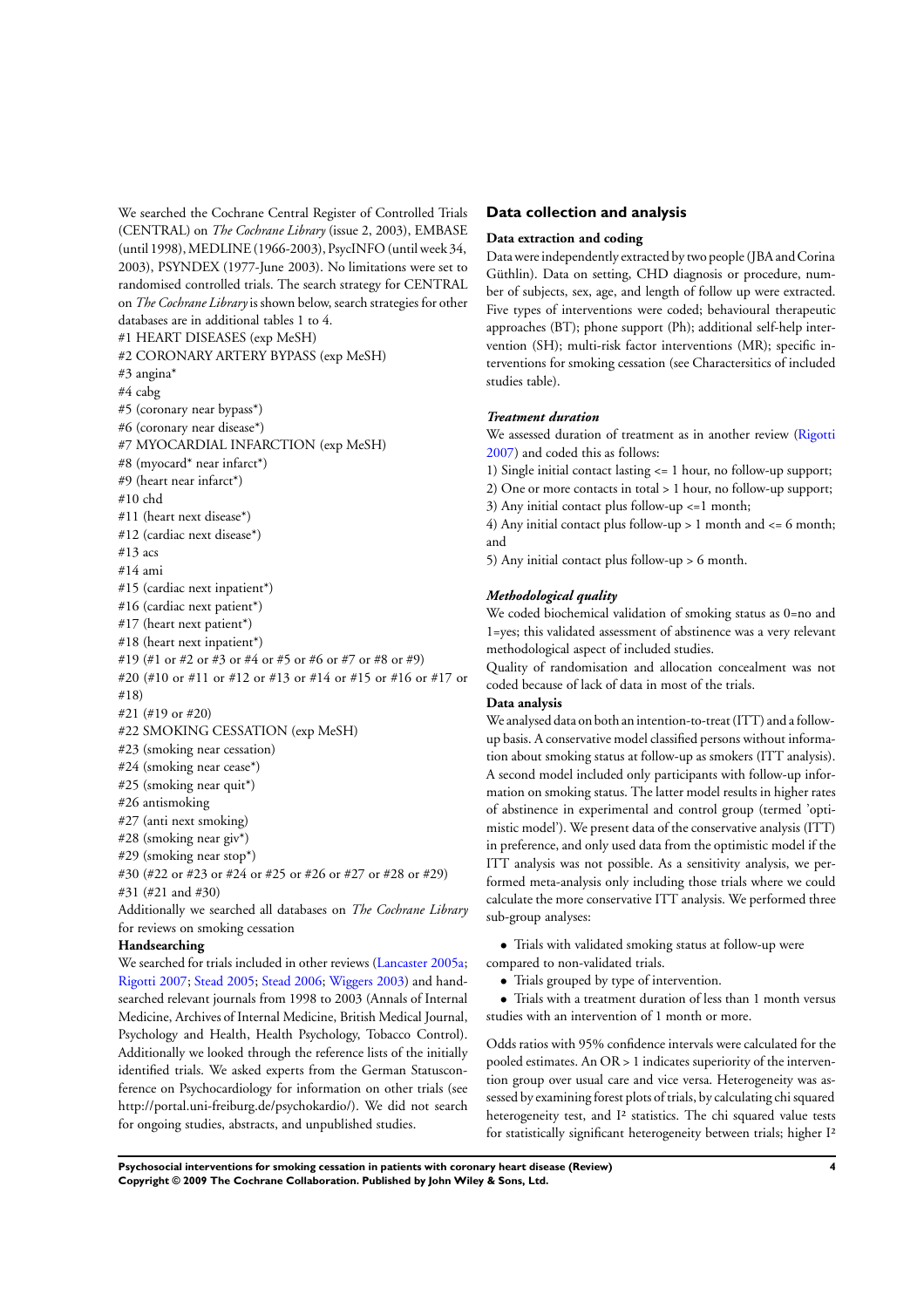values indicate greater variability between trials than would be expected by chance alone (range 0-100%) [\(Higgins 2003\)](#page-9-0). A random-effects model for pooling the studies was employed because of expected heterogeneity in the primary studies (DerSimonian and Laird method) [\(Deeks 1999](#page-9-0)). Significant chi squared values indicate heterogeneity and therefore the pooled effect sizes must be interpreted with caution.

### **R E S U L T S**

#### **Description of studies**

### See:[Characteristics of included studies;](#page-16-0)[Characteristics of excluded](#page-25-0) [studies.](#page-25-0)

The combination of the hits in the databases searched and additional citations found by scanning references in relevant Cochrane Reviews, other meta-analyses, and journals resulted in 2012 hits. After exclusions on the basis of title and abstract, 520 papers were assessed for inclusion. Of these only 241 studied an intervention for smoking cessation in cardiac patients. First we excluded all studies without a randomised controlled design  $(n = 145)$ . For the exclusion of other non-relevant studies (n=71) the reason for exclusion is detailed in the characteristics of excluded studies table. A further three studies were excluded using post hoc exclusion criteria. [Feeney 2001](#page-9-0) had a drop out > 50% of randomised patients (OR 48.17 95% CI 6.42 to 361.51); [Lisspers 1999](#page-9-0) was excluded because assessment of smoking status was made after cardiac procedure had been performed, which risks confounding non-smokers with those who quit around the time of the procedure (OR 24.20, 95% CI 0.93 to 629.32); and [Mitsibounas 1992](#page-9-0) reported a statistically significant difference in patient characteristics (age/sex) between the intervention and control groups at baseline (OR 16.00, 95% CI 2.73 to 93.62). Four papers are awaiting assessment as we could not access the papers [\(Becker 2003](#page-9-0); [Boulay 2001](#page-9-0); [Enriquez-](#page-9-0)[Puga 2001](#page-9-0); [Puente-Silva 1989](#page-9-0)).

The remaining 18 reports of 16 trials were included in the review [\(Allen 1996;](#page-9-0) [Burt 1974](#page-9-0); [Carlsson 1997;](#page-9-0) [CASIS 1992](#page-9-0); [DeBusk](#page-9-0) [1994](#page-9-0); [Dornelas 2000;](#page-9-0) [Hajek 2002;](#page-9-0) [Heller 1993;](#page-9-0) [Ortigosa 2000;](#page-9-0) [Quist-Paulsen 2003](#page-9-0); [Reid 2003](#page-9-0); [Rigotti 1994;](#page-9-0) [Sivarajan 1983;](#page-9-0) [Taylor 1990](#page-9-0); [van Elderen \(group\);](#page-9-0) [van Elderen \(phone\)](#page-9-0)). Seven studies were carried out in Europe (1 Sweden, 2 United Kingdom, 2 Netherlands, 1 Norway, 1 Spain), seven were from the USA, one from Australia and one from Canada. The papers were mainly published in English (15), one was written in Spanish ([Ortigosa 2000](#page-9-0)). All trials compared a specific smoking cessation intervention with a usual care condition, had comparable groups at study entry, had lower than 50% drop out rates and assessed smoking status before a cardiac event or procedure. 1323 patients were randomised to the usual care group and 1354 received a special psychosocial intervention. As expected, 70 to 90% of the patients were male, mean age

was relatively young, 50 to 60 years.The patients suffered predominantly from myocardial infarction or had invasive interventions (bypass surgery, stent). The intervention strategies employed were behavioural therapeutic interventions (10 studies), and self-help programmes (11 studies). Additional phone support was provided in 11 trials. Nine studies reported interventions aimed specifically at smoking cessation, seven studies employed multi-risk strategies. Behavioural therapeutic interventions were either provided in a group setting or as individual counselling. The aim was to identify cues related to smoking, or more generally stress reduction and relaxation techniques. Other components included preparation for relapse or specific motivational techniques based on the transtheoretical model [\(Prochaska 1986\)](#page-9-0) or the strategy of motivational interviewing [\(Rollnick 1997\)](#page-9-0). Self-help interventions consisted of information booklets, audio- or videotapes. Information booklets which simply described risk factors were not considered self-help interventions. No studies were available for the comparison of different psychosocial interventions or of psychosocial intervention with different intensity.

#### **Risk of bias in included studies**

All studies assessed abstinence 12 months after the initial intervention, except two ([Heller 1993](#page-9-0); [Sivarajan 1983](#page-9-0)), which assessed abstinence after 6 months. Two trials also provided data on a longterm follow up after 5 years ([CASIS 1992](#page-9-0); [Rigotti 1994\)](#page-9-0). Seven of the 16 trials validated self-reported abstinence. In five trials data for the 'optimistic model' was reported (n=462), 11 trials provided sufficient data for an ITT analysis (n=2215). Unfortunately, it was impossible to extract detailed information on the randomisation procedure from most of the trials. Only four trials used adequate allocation concealment ([Allen 1996;](#page-9-0) [Dornelas 2000;](#page-9-0) [Hajek 2002;](#page-9-0) [Reid 2003\)](#page-9-0).

### **Effects of interventions**

Psychosocial smoking cessation interventions were effective in achieving smoking abstinence in CHD patients, compared with usual care. In all trials, patients receiving the specific psychosocial intervention had more than a 60% higher odds of quitting (OR 1.66, 95% CI 1.25 to 2.22). There was considerable heterogeneity between individual studies (chi² 42.68; df 15, P < 0.0002, I  $264.9\%$ ) (comparison 01 01). Therefore the overall result has to be interpreted with caution. There were considerable differences between trials in the proportion of abstinent patients at follow-up: [Taylor 1988](#page-9-0) achieved 70% abstinence in the intervention group but [Ortigosa 2000](#page-9-0) report the same number of patients abstinent without intervention. [Hajek 2002](#page-9-0) report the lowest abstinence rates in the patients receiving psychosocial intervention (39%) and [Carlsson 1997](#page-9-0) report the lowest values for control group patients (25%).

**Psychosocial interventions for smoking cessation in patients with coronary heart disease (Review) 5 Copyright © 2009 The Cochrane Collaboration. Published by John Wiley & Sons, Ltd.**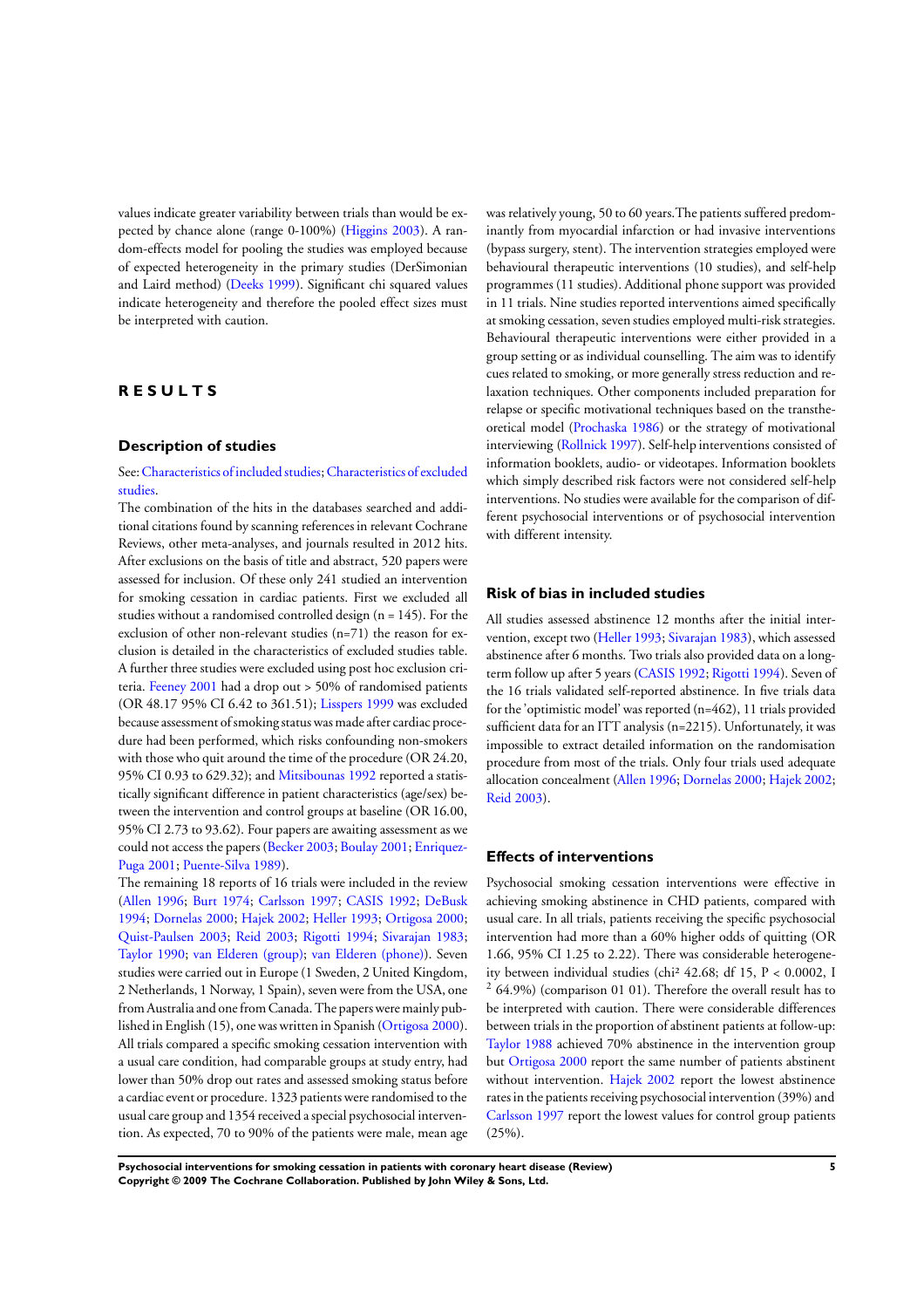The pooled ORs suggest that psychosocial interventions can greatly increase odds of quitting compared with usual care, but the heterogeneity in the results needed further exploration. The quality of the trials may partly explain this heterogeneity. Allocation concealment has been shown empirically to influence trial results ([Jüni 2001](#page-9-0)). Few studies reported adequate allocation concealment. We pooled results for these studies, but results of the combined effect measure must be interpreted with caution, due to the limited statistical power [\(Allen 1996](#page-9-0); [Dornelas 2000](#page-9-0); [Hajek](#page-9-0) [2002](#page-9-0); [Reid 2003](#page-9-0)). The non-significant OR of trials using adequate allocation concealment was 1.10 (95% CI 0.75 to 1.60). The largest trial with adequate allocation concealment was also a brief intervention [\(Hajek 2002](#page-9-0)), which we found not to be effective (comparison 01 02). The pooled OR for allocation concealed trials appears lower than for all trials, but due to limited number of studies it is impossible to assess whether this is due to higher quality (allocation concealment), or the brevity of the intervention.

Sensitivity analysis of only trials using ITT analysis showed less benefit than all trials combined, but remained clinical important (nearly a 50% increase in odds of quitting) and statistically significant (OR 1.47, 95% CI 1.10 to 1.96) but considerable heterogeneity remained (chi<sup>2</sup> 25.27, df 10, P < 0.005, I<sup>2</sup> 60.4%) (comparison 01 03).

#### **Sub-group analyses**

### *Trials validating smoking status*

Trials which validated self-reported smoking status showed lower quit rates than trials where measurement was not validated. If trials with validated abstinence are pooled, the OR falls from 1.92 (95% CI 1.26 to 2.93) for non-validated trials to 1.44 (95% CI 0.99 to 2.11) for validated measures (comparison 02 01).

#### *Types of intervention*

We found no clear evidence that any treatment strategy was more efficacious than others, but heterogeneity was reduced within the intervention cluster. Behavioral therapeutic interventions showed a significant effect on abstinence (OR 1.69, 95% CI 1.33 to 2.14) with lower heterogeneity (I² 23.5%) (comparison 03 01). Telephone support was also effective (OR 1.58, 95% CI 1.28 to 1.97) and trials reasonably consistent (I² 9.9%) (comparison 03 02). However, as most behavioural therapy trials also used telephone support as an intervention strategy, it is difficult to separate the effects of these two types of interventions. Two trials used solely a behavioural therapeutic approach without additional phone contacts [\(Sivarajan 1983;](#page-9-0) [van Elderen \(group\)](#page-9-0)). One trial used telephone support without behavioural therapeutic techniques [\(Ortigosa 2000](#page-9-0)). Interventions using self-help materials showed comparable effectiveness (OR 1.48, 95% CI 1.11 to 1.96) (comparison 03 03). Stratification of trials using self-help materials reduced heterogeneity only slightly  $(I^2 56.2\%)$ . We also considered the specificity of the intervention (smoking cessation alone compared with a multi-risk factor intervention). No difference was found between multi-risk factor interventions (OR 1.73, 95% CI 1.27 to 2.35) and specific cessation intervention (OR 1.63, 95% CI 1.08 to 2.46) (comparison 03 04). While the heterogeneity in specific intervention trials increased  $(I^2 77.8\%)$ the results of multi-risk factor intervention trials were statistically homogenous  $(I^2 0\%)$ .

### *Duration of the intervention*

We found clear evidence that brief interventions (i.e. no followup contact or within 4 weeks after initial intervention) were not effective [\(Hajek 2002](#page-9-0); [Heller 1993;](#page-9-0) [Ortigosa 2000;](#page-9-0) [Rigotti 1994](#page-9-0)) (OR 0.92, 95% CI 0.70 to 1.22, I² 0%) (comparison 04 01). When CHD patients were treated with interventions including follow-up contacts after the initial period of 1 month, the odds of quitting increased substantially (OR 1.98, 95% CI 1.49 to 2.65, I<sup>2</sup> 50.3%) (comparison 04 01). There was less heterogeneity between trial results when clustered by intensity of the intervention.

#### **Long-term follow-up**

We found no evidence for efficacy of smoking cessation interventions in the long-term. Due to high drop-out rates after 5 years, an analysis for people available at follow-up and an ITT analysis were performed. Neither the optimistic model (OR 1.32, 95% CI 0.78 to 2.24) nor the ITT analysis (OR 1.23, 95% CI 0.79 to 1.93) showed superior efficacy to a control group (comparisons 05 01 and 05 02, respectively).

A potential problem with all systematic reviews is publication bias. Our literature search was comprehensive, prepared and partly carried out by the Cochrane Heart Group (UK). Additionally, we investigated publication bias using a funnel plot. The results appear reasonably symmetric which is an indicator of a publication of the studies independent of the study result [\(Figure 1\)](#page-8-0). There may be a slight tendency for larger trials to show smaller benefits; but larger studies may have interventions with shorter duration and hence smaller effect sizes.

**Psychosocial interventions for smoking cessation in patients with coronary heart disease (Review) 6 Copyright © 2009 The Cochrane Collaboration. Published by John Wiley & Sons, Ltd.**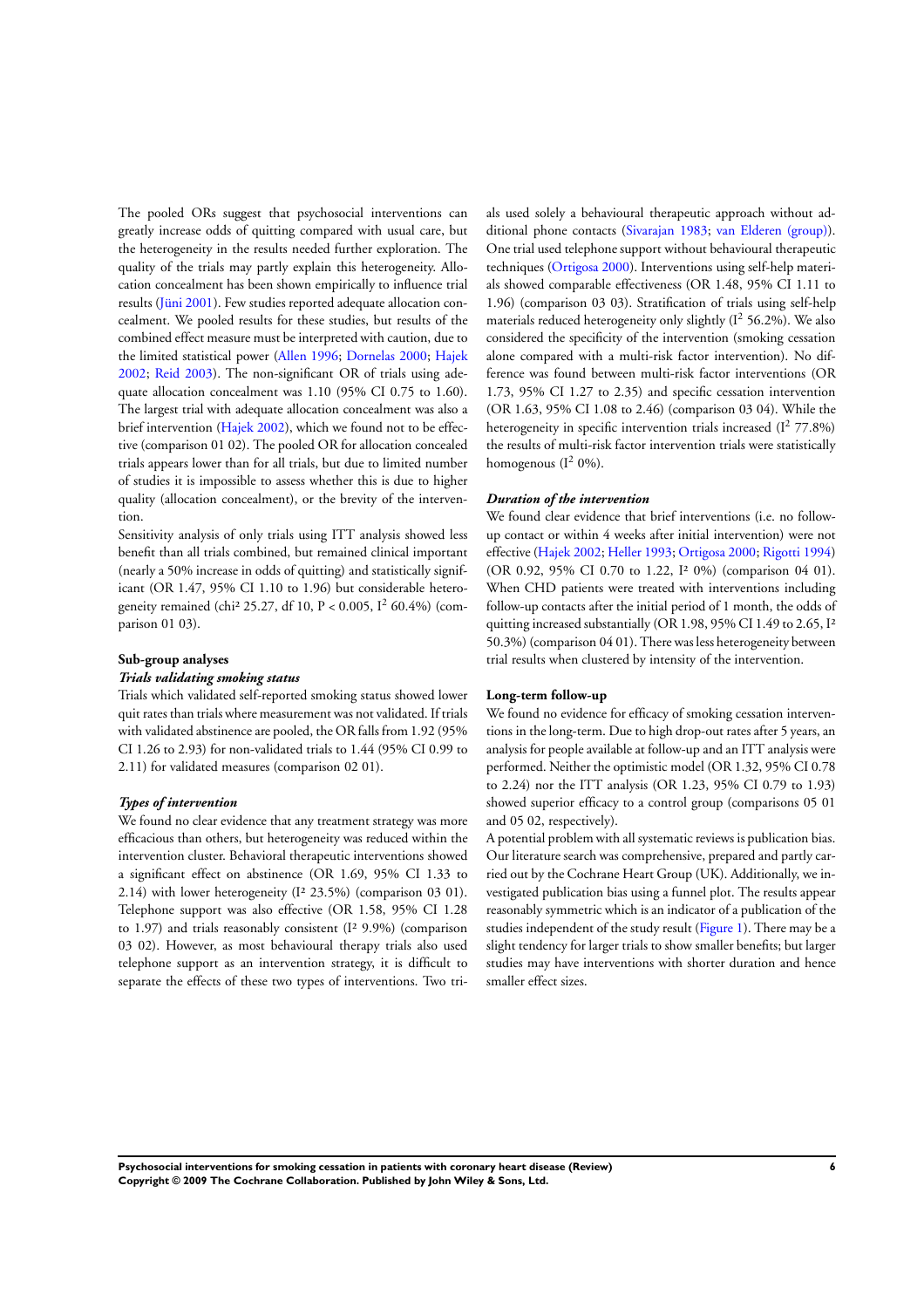**Figure 1. Funnel plot**

<span id="page-8-0"></span>

### **D I S C U S S I O N**

We found support for the efficacy of smoking cessation interventions with more than 1 month duration, but brief interventions without some follow-up contact were not effective. We were unable to determine the minimum number of contacts needed. More detailed conclusions about effective intervention strategies are obscured by the fact that a mixture of different intervention measures were included in many trials. Interventions using telephone support, behavioural therapies, and self-help were all effective. Some interventions focussed only on smoking cessation, but others addressed smoking as part of a multiple risk factor intervention programme (generally a 'cardiac rehabilitation programme'). There was no difference in the odds of quitting for multiple risk factor cardiac rehabilitation programmes, compared with interventions focussing only on smoking cessation. 'Cardiac rehabilitation' programmes may vary in their components, but generally include a graded exercise programme and may also include advice and support from a range of health professionals (such as dieticians, behavioural change specialists etc). It is difficult to distinguish between the effects of the smoking cessation component of these programmes, and the general support and encouragement that may be given by other health professionals. Some trials employ nicotine replacement therapy (NRT) as additional cessation strategies, which we could not control for. In one trial, more patients in the psychosocial intervention group received NRT compared to the usual care group ([DeBusk 1994](#page-9-0)). Other trials did not report use of NRT.

Our findings are contrary to a recently published review on smoking cessation interventions in CHD patients which found no benefits ([Wiggers 2003](#page-9-0)). The difference may be due to more comprehensive literature searching in our review, whereas Wiggers et al aggregated 12 primary studies listed in already existing Cochrane reviews. Another difference is the methodology of the reviews. Wiggers et al counted 'positive' and 'negative' results, whereas we performed a meta-analytic pooling. The important advantage of a meta-analytic approach is the weighting of studies by sample size and event rate.

One possible threat to our results might be methodological flaws in the primary studies. Validation of abstinence was reported in primary studies, and associated with lower efficacy. The OR of quitting in validated trials was only of borderline statistical significance; however these validated trials also included many with only a brief intervention. Despite the high validity of self reported smoking status in the general population [\(Patrick 1994\)](#page-9-0) the validation of smoking status should be recommended in efficacy trials with coronary heart disease patients [\(Woodward 1992\)](#page-9-0).

### **A U T H O R S ' C O N C L U S I O N S Implications for practice**

After a cardiac event about 30% to 50% of smokers with CHD quit without professional help. Additional psychosocial interventions show a superior quitting rate compared to standard care. Interventions for smoking cessation in CHD patients should last for more than 1 month. Brief interventions may not be effective. The overall effect of psychosocial smoking cessation interventions

**Psychosocial interventions for smoking cessation in patients with coronary heart disease (Review) 7 Copyright © 2009 The Cochrane Collaboration. Published by John Wiley & Sons, Ltd.**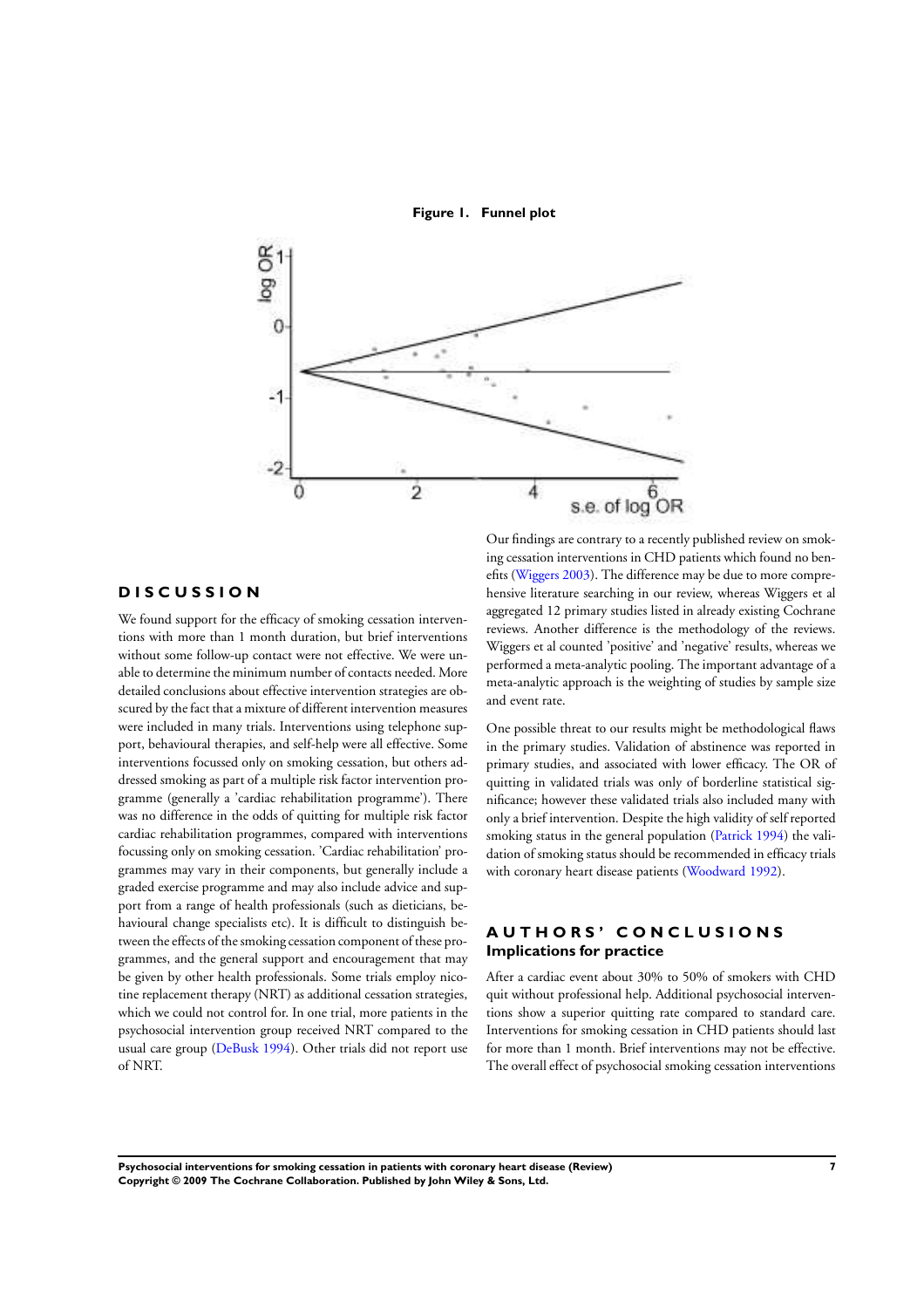<span id="page-9-0"></span>in CHD patients can be expressed by the number needed to treat statistics with a figure of 9.7. This means about 10 patients had to be treated for one person to be abstinent from tobacco after 1 year.

#### **Implications for research**

Trial procedures and quality should be described in more detail, according to CONSORT guidelines (Begg 1996). Also more details on the duration and intensity of the intervention (total duration, number of sessions, numbers of pages in leaflets etc) are needed. The validation of smoking status was not a standard procedure in the trials as only seven described using any measure of biochemical validation. Further trials should validate smoking status objectively.

Studies comparing different psychosocial interventions or psychosocial intervention of different intensity are lacking. Hence future research should focus on the comparison of different smoking cessation strategies in CHD patients (Schmitz 1999). It is still unclear whether individual counseling or group counseling are more beneficial in CHD patients. Also recent results of reviews show limited effects of stage based smoking cessation interventions ( Riemsma 2003; vanSluis 2004). More detailed studies will be useful to identify components of successful intervention strategies. This approach will require fewer studies but with larger sample sizes to demonstrate relatively small, but clinically important differences between strategies. Future trials should compare the additional benefits of combining NRT and psychosocial rehabilitation, compared with NRT or psychosocial interventions alone.

### **A C K N O W L E D G E M E N T S**

We would like to thank for the support of the Cochrane Heart Group, especially Theresa Moore, Margaret Burke and Shah Ebrahim for comments on the protocol of our review and assistance in literature search. Many thanks to Corina Güthlin for her assistance in extracting the data and Simon Capewell for advice on the manuscript.

#### **R E F E R E N C E S**

#### **References to studies included in this review**

#### **Allen 1996** *{published data only}*

Allen JK. Coronary risk factor modification in women after coronary artery bypass surgery. *Nursing Research* 1996;**45**(5):260–5.

#### **Burt 1974** *{published data only}*

Burt A, Thornley R, Illingworth D, White P, Shaw TR, Turner R. Stopping smoking after myocardial infarction. *Lancet* 1974;**1** (7852):304–6.

#### **Carlsson 1997** *{published data only}*

Carlsson R, Lindberg G, Westin L, Israelsson B. Influence of coronary nursing managment follow up on lifestyle after acute myocardial infarction. *Heart* 1997;**77**(3):256–9.

#### **CASIS 1992** *{published data only}*

- <sup>∗</sup> Ockene J, Kristeller JL, Goldberg R, Ockene I, Merriam P, Barrett
- S, et al.Smoking cessation and severity of disease: the Coronary
- Artery Smoking Intervention Study. *Health Psychology* 1992;**11**(2):

**Psychosocial interventions for smoking cessation in patients with coronary heart disease (Review) 8 Copyright © 2009 The Cochrane Collaboration. Published by John Wiley & Sons, Ltd.**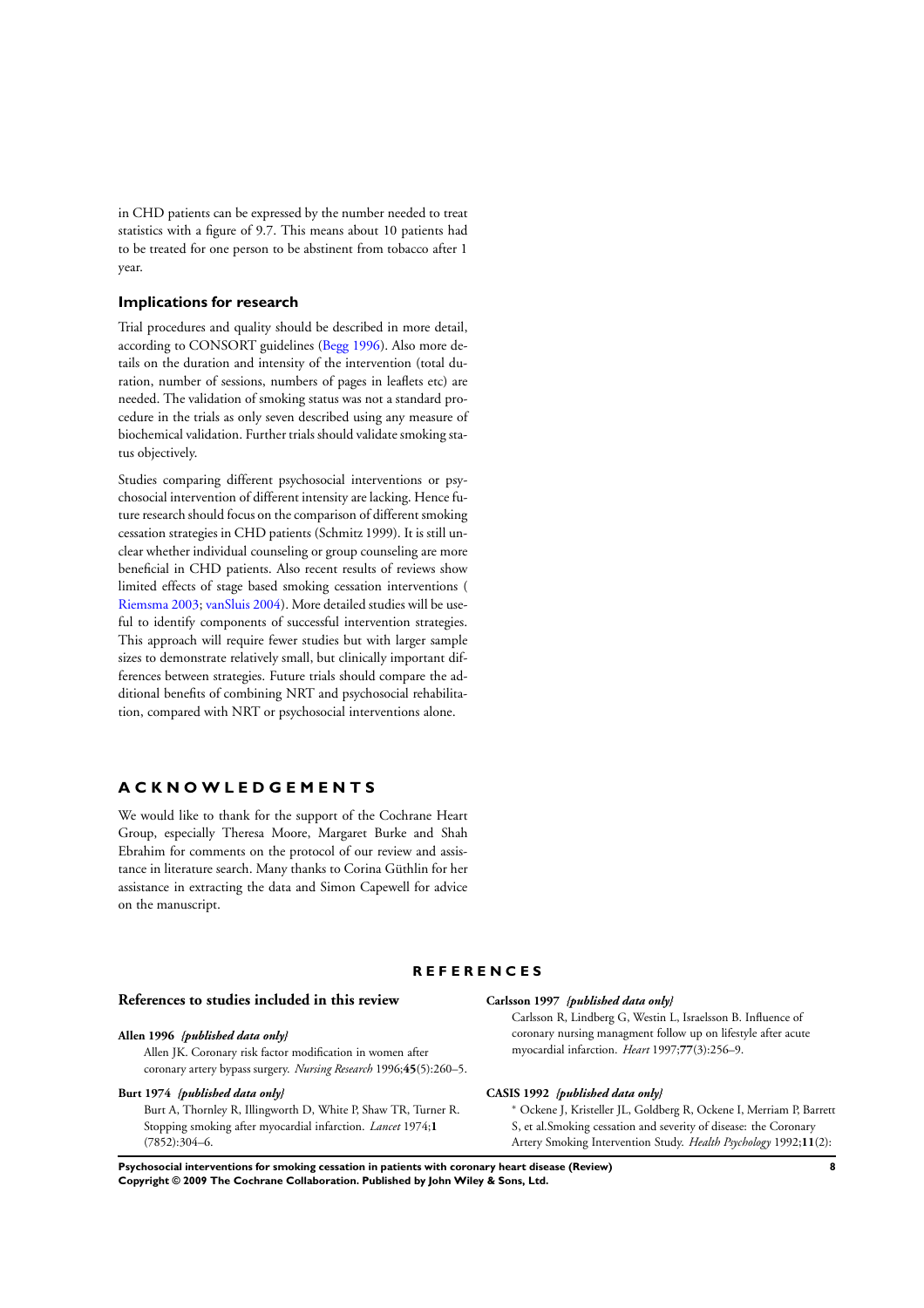#### 119–26.

Rosal MC, Ockene JK, Ma Y, Hebert JR, Ockene IS, Merriam P, Hurley TG. Coronary artery smoking intervention study (CASIS): 5-year follow up. *Health Psychology* 1998;**17**(5):476–8.

### **DeBusk 1994** *{published data only}*

DeBusk R, Miller NH, Superko R, Dennis CA, Thomas RJ, et al.A case-management system for coronary risk factor modification after acute myocardial infarction. *Annals of Internal Medicine* 1994;**120**  $(9):721-9.$ 

#### **Dornelas 2000** *{published data only}*

Dornelas EA, Sampson RA, Gray J F, Waters D, Thompson PD. A randomized controlled trial of smoking cessation counseling after myocardial infarction. *Preventive Medicine* 2000;**30**(4):261–8.

#### **Hajek 2002** *{published data only}*

Hajek P, Taylor TZ, Mills P. Brief intervention during hospital admission to help patients to give up smoking after myocardial infarction and bypass surgery: randomised controlled trial. *BMJ* 2002;**324**:87–9.

#### **Heller 1993** *{published data only}*

Heller RF, Knapp JC, Valenti LA, Dobson AJ. Secondary prevention after acute myocardial infarction. *American Journal of Cardiology* 1993;**72**(11):759–62.

#### **Ortigosa 2000** *{published data only}*

Moreno Ortigosa A, Ochoa Gomez FJ, Ramalle-Gomara E, Saralegui Reta I, Fernandez Esteban MV, Quintana Diaz M. Efficacy of an smoking cessationg intervention for patients with myocardial infarction [Eficacia de una intervencion para dejar de fumar en pacientes con infarto de miocardio]. *Medicina Clinica* 2000;**114**:209–10.

#### **Quist-Paulsen 2003** *{published data only}*

Quist-Paulsen P, Gallefoss F. Randomised controlled trial of smoking cessation intervention after admission for coronary heart disease. *BMJ* 2003;**327**(7426):1254–7.

#### **Reid 2003** *{published data only}*

Reid R, Pipe A, Higginson LK, D'Angelo MS, Cooke D, Dafoe W. Stepped care approach to smoking cessation in patients hospitalized for coronary artery disease. *Journal of Cardiopulmonary Rehabilitation* 2003;**23**(3):176–82.

#### **Rigotti 1994** *{published data only}*

Rigotti NA, McKool KM, Shiffmann S. Predictors of smoking cessation after coronary artery bypass graft surgery. *Annals of Internal Medicine* 1994;**120**(4):287–93.

#### **Sivarajan 1983** *{published data only}*

Sivarajan ES, Newton KM, Almes MJ, Kempf TM, Mansfield LW, Bruce RA. Limited effects of outpatient teaching and counseling after myocardial infarction: a controlled study. *Heart & Lung* 1983; **12**(1):65–73.

#### **Taylor 1990** *{published data only}*

Taylor CB, Houston-Miller N, Killen JD, DeBusk RF. Smoking cessation after acute myocardial infarction: effects of a nursemanaged intervention. *Annals of Internal Medicine* 1990;**113**(2): 118–23.

#### **van Elderen (group)** *{published data only}*

Van Elderen T, Maes S, Seegers G. Effects of a group health education program for coronary heart patients after the

hospitalization phase. *Tijdschrift voor Psychologie & Gezondheid* 1991;**19**(3):129–44.

Van Elderen T, Maes S, Seegers G. Effects of a post-hospitalization group health education programme for patients with coronary heart disease. *Psychology and Health* 1994;**9**(4):317–30.

#### **van Elderen (phone)** *{published data only}*

van Elderen-van Kemenade T, Maes S, van den Broek Y. Effects of a health education programme with telephone follow-up during cardiac rehabilitation. *British Journal of Clinical Psychology* 1994;**33** (Pt 3):367–78.

#### **References to studies excluded from this review**

#### **Andersen 2002** *{published data only}*

Andersen LB, Klausen K, Nisbeth O. One-year effect of health counseling on life style and risk factors of heart disease [Et ars effekt af sundhedsvejledning pa livsstil og risikofaktorer for hjertesygdom]. *Ugeskrift for Laeger* 2002;**164**(13):1814–8.

### **Baughman 1982** *{published data only}*

Baughman Kl, Hutter AMJ, DeSanctis RW, Kallman CH. Early discharge following acute myocardial infarction. Long-term followup of randomized patients. *Archives of Internal Medicine* 1982;**142** (5):875–8.

#### **Belson 2002** *{published data only}*

Belson MG, Kelley TR. Bupropion exposures: Clinical manifestations and medical outcome. *Journal of Emergency Medicine* 2002;**23**(3):223–30.

#### **Bolman 2002** *{published data only}*

Bolman C, de Vries H, van Breukelen G. Evaluation of a nursemanaged minimal-contact smoking cessation intervention for cardiac inpatients. *Health Education Research* 2002;**17**(1):99–116.

#### **Brenner 1989** *{published data only}*

Brenner H. Sekundärprävention bei Herzinfarktpatienten. *Report Psychologie* 1989;**14**(9):26–34.

#### **Byfield 2001** *{published data only}*

Byfield CL. Development and evaluation of a lifestyle physical activity intervention for obese sedentary women. Colorado State University PhD Thesis 2001.

#### **Campbell 1996** *{published data only}*

Campbell IA, Prescott RJ, Tjeder-Burton SM. Transdermal nicotine plus support in patients attending hospital with smokingrelated diseases: a placebo-controlled study. *Respiratory Medicine* 1996;**90**(1):47–51.

#### **Campbell 1998a** *{published data only}*

Campbell NC, Ritchie LD, Thain J, Deans HG, Rawles JM, Squair JL. Secondary prevention in coronary heart disease: A randomised trial of nurse led clinics in primary care. *Heart* 1998;**80**(5):447–52.

#### **Campbell 1998b** *{published data only}*

Campbell NC, Thain J, Deans HG, Ritchie LD, Rawles JM, Squair JL. Secondary prevention clinics for coronary heart disease: randomised trial of effect on health. *BMJ* 1998;**316**:1434–37.

#### **Circo 1985** *{published data only}*

Circo A, Tosto A, Raciti S. First results of an anti-smoke outpatient unit: Comparison among three methods [Primi risultati di un ambulatorio anti–fumo. Confronto fra tre metodiche]. *Rivista di Cardiologia Preventiva e Riabilitativa* 1985;**3**:147–51.

**Psychosocial interventions for smoking cessation in patients with coronary heart disease (Review) 9 Copyright © 2009 The Cochrane Collaboration. Published by John Wiley & Sons, Ltd.**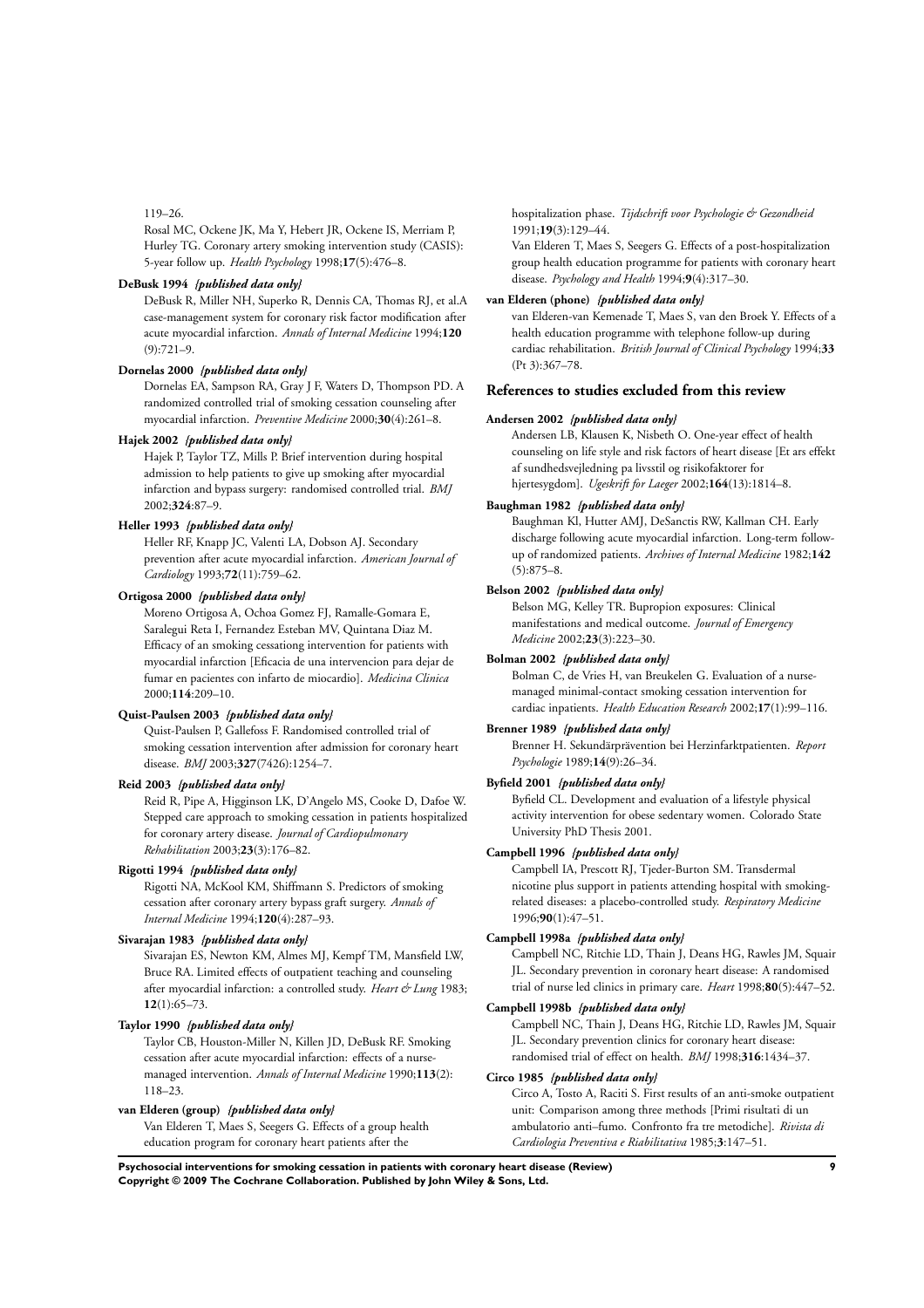#### **Connett 1984** *{published data only}*

Connett JE, Stamler J. Responses of black and white males to the special intervention program of the Multiple Risk Factor Intervention Trial. *American Heart Journal* 1984;**108**(3 Pt 2): 839–48.

### **Cook 1989** *{published data only}*

Cook DG, Shaper AG. Stopping smoking and risk of ischaemic heart disease. *Lancet* 1989;**1**(8643):895.

#### **Cupples 1999** *{published data only}*

Cupples ME, McKnight A. Five year follow up of patients at high cardiovascular risk who took part in randomised controlled trial of health promotion. *BMJ* 1999;**319**:687–8.

#### **Eaker 1982** *{published data only}*

Eaker ED, Benfari RC, Reed RB. Coronary risk factor intervention: characteristics associated with change. *Journal of Clinical Psychology* 1982;**38**(4):703–17.

#### **Engblom 1992** *{published data only}*

Engblom E, Rönnemaa T, Hämäläinen H, Kallio V, Vänttinen E, Knuts L-R. Coronary heart disease risk factors before and after bypass surgery: results of a controlled trial on multifactorial rehabilitation. *European Heart Journal* 1992;**13**:232–7.

#### **Erdman 1983** *{published data only}*

Erdman RA, Duivenvoorden HJ. Psychologic evaluation of a cardiac rehabilitation program: A randomized clinical trial in patients with myocardial infarction. *Journal of Cardiac Rehabilitation* 1983;**3**:696–701.

#### **Feeney 2001** *{published data only}*

Feeney GF, McPherson A, Connor JP, McAlister A, Young Rm, Garrahy P. Randomized controlled trial of two cigarette quit programmes in coronary care patients after acute myocardial infarction. *Internal Medicine Journal* 2001;**31**(8):470–5.

#### **Finnegan 1985** *{published data only}*

Finnegan DL, Suler JR. Psychological factors associated with maintenance of improved health behaviors in postcoronary patients. *Journal of Psychology* 1985;**119**(1):87–94.

#### **Fletcher 1987** *{published data only}*

Fletcher V. An individualized teaching programme following primary uncomplicated myocardial infarction. *Journal of Advanced Nursing* 1987;**12**(2):195–200.

#### **Fortmann 1994** *{published data only}*

Fortmann SP. Nicotine replacement therapy for patients with coronary artery disease. Working Group for the Study of Transdermal Nicotine in Patients with Coronary artery disease. *Archives of Internal Medicine* 1994;**154**:989–95.

#### **Frasure-Smith 1997** *{published data only}*

Frasure-Smith N, Lesperance F, Prince RH, Verrier P, Garber RA, Juneau M, et al.Randomised trial of home-based psychosocial nursing intervention for patients recovering from myocardial infarction. *Lancet* 1997;**350**(9076):473–9.

### **Fredrickson 1995** *{published data only}*

Fredrickson PA, Hurt RD, Lee GM, Wingender L, Croghan IT, Lauger G, et al.High dose transdermal nicotine therapy for heavy smokers: safety, tolerability and measurement of nicotine and cotinine levels. *Psychopharmacology* 1995;**122**(3):215–22.

#### **Hall 1983** *{published data only}*

Hall SM, Bachman J, Henderson JB, Barstow R, Jones RT. Smoking cessation in patients with cardiopulmonary disease: An initial study. *Addictive Behaviors* 1983;**8**(1):33–42.

#### **Haskell 1994** *{published data only}*

Haskell WL, Alderman EL, Fair JM, Maron DJ, Mackey SF, Superko HR, et al.Effects of intensive multiple risk factor reduction on coronary atherosclerosis and clinical cardiac events in men and women with coronary artery disease. The Stanford Coronary Risk Intervention Project (SCRIP). *Circulation* 1994;**89**(3):975–90.

### **Hjermann 1986** *{published data only}*

Hjermann I, Holme I, Leren P. Oslo Study Diet and Antismoking Trial. Results after 102 months. *American Journal of Medicine* 1986;**80**:7–11.

#### **Horlick 1984** *{published data only}*

Horlick L, Cameron R, Firor W, Bhalerao U, Baltzan R. The effects of education and group discussion in the post myocardial infarction patient. *Journal of Psychosomatic Research* 1984;**28**(6):485–92.

#### **Houston-Miller 1997** *{published data only}*

Miller NH, Smith PM, DeBusk RF, Sobel DS, Taylor CB. Smoking cessation in hospitalized patients: Results of a randomized trial.. *Archives of International Medcine* 1997;**157**:409–15.

### **Jones 1996** *{published data only}*

Jones DA, West RR. Psychological rehabilitation after myocardial infarction multicentre randomised controlled trial. *BMJ* 1996;**313** (7071):1517–21.

### **Joseph 1996** *{published data only}*

Joseph AM, Norman SM, Ferry LH, Prochazka AV, Westman EC, Steele BG, et al.The safety of transdermal nicotine as an aid to smoking cessation in patients with cardiac disease. *New England Journal of Medicine* 1996;**335**(24):1792–8.

#### **Kallio 1981** *{published data only}*

Kallio V, Hämäläinen H, Arstila M, Luurila OJ, Hakkila J. Systematic treatment after acute myocardial infarction. *Suomen Lääkärilehti* 1981;**36**:1975–82.

#### **Knutsen 1991** *{published data only}*

Knutsen SF, Knutsen R. The Tromso Survey: the Family Intervention study--the effect of intervention on some coronary risk factors and dietary habits, a 6-year follow-up. *Preventive Medicine* 1991;**20**(2):197–212.

#### **Kornitzer 1980** *{published data only}*

Kornitzer M, Dramaix M, Kittel F, De Backer G. The Belgian Heart disease Prevention Project: Changes in smoking habits after two years of intervention. *Preventive Medicine* 1980;**9**(4):496–503.

#### **Kornitzer 1989** *{published data only}*

Kornitzer M. The Belgian project for the prevention of cardiovascular diseases: a model of multifactorial prevention [Le projet belge de prevention des affections cardiovasculaires: un modele de prevention multifactorielle]. *Bulletin et Memoires de l Academie Royale de Medecine de Belgique* 1989;**144**(1-2):101–9.

#### **Kristeller 1993** *{published data only}*

Kristeller JL, Merriam PA, Ockene JK, Ockene IS, Goldberg RJ. Smoking intervention for cardiac patients: in search of more effective strategies. *Cardiology* 1993;**82**(5):317–24.

**Psychosocial interventions for smoking cessation in patients with coronary heart disease (Review) 10 Copyright © 2009 The Cochrane Collaboration. Published by John Wiley & Sons, Ltd.**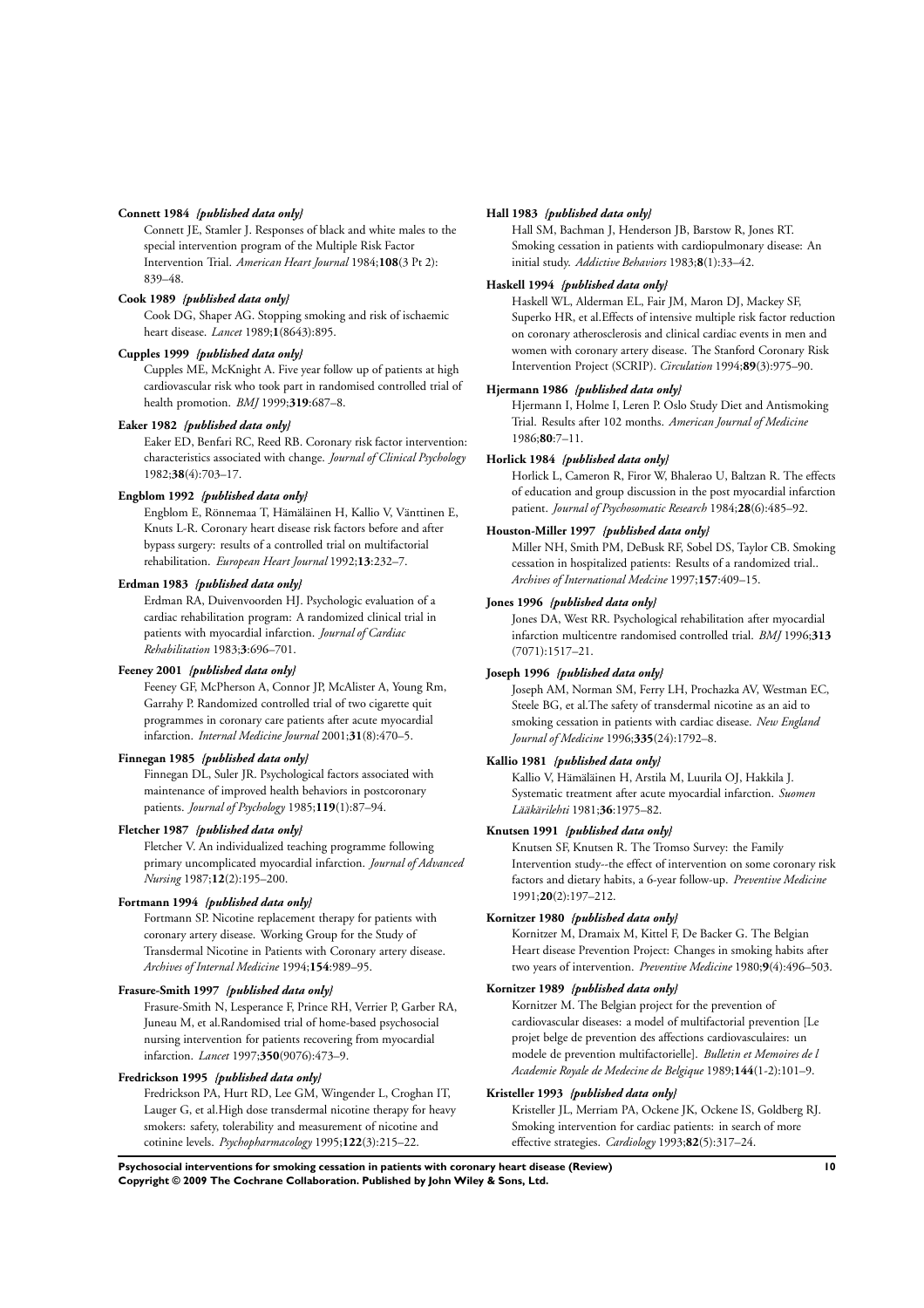#### **Kuller 1991** *{published data only}*

Kuller LH, Ockene JK, Meilahn E, Wentworth DN, Svendsen KH, Neaton JD. Cigarette smoking and mortality. MRFIT Research Group. *Preventive Medicine* 1991;**20**(5):638–54.

#### **Lancaster 1999** *{published data only}*

Lancaster T, Dobbie W, Vos K, Yudkin P, Murphy M, Fowler G. Randomized trial of nurse-assisted strategies for smoking cessation in primary care. *British Journal of General Practice* 1999;**49**(440): 191–94.

#### **Lisspers 1999** *{published data only}*

Lisspers J, Sundin Ö, Hofman-Bang C, Nordlander R, Nygren A, Ryden L, et al.Behavioral effects of a comprehensive, multifactorial program for lifestyle change after percutaneous transluminal coronary angioplasty: a prospective, randomized, controlled study. *Journal of Psychosomatic Research* 1999;**46**(2):143–54.

#### **Marra 1985** *{published data only}*

Marra S, Paolillo V, Spadaccini F, Angelino PF. Long-term followup after a controlled randomized post-myocardial infarction rehabilitation programme: effects on morbidity and mortality. *European Heart Journal* 1985;**6**(8):656–63.

#### **Mayou 2002** *{published data only}*

Mayou RA, Thompson DR, Clements A, Davies CH, Goodwin SJ, Normington K, Hicks N, Price J. Guideline-based early rehabilitation after myocardial infarction. A pragmatic randomised controlled trial. *Journal of Psychosomatic Research* 2002;**52**(2): 89–95.

#### **McHugh 2001** *{published data only}*

McHugh F, Lindsay GM, Hanlon P, Hutton I, Brown MR, Morrison C, et al.Nurse led shared care for patients on the waiting list for coronary artery bypass surgery: A randomised controlled trial. *Heart* 2001;**86**(3):317–23.

#### **Meland 1999** *{published data only}*

Meland E, Maeland JG, Laerum E. The importance of self-efficacy in cardiovascular risk factor change. *Scandinavian Journal of Public Health* 1999;**27**(1):11–7.

#### **Mitsibounas 1992** *{published data only}*

Mitsibounas DN, Tsouna-Hadjis ED, Rotas VR, Sideris DA. Effects of group psychosocial intervention on coronary risk factors. *Psychotherapy & Psychosomatics* 1992;**58**(2):97–102.

#### **Murchie 2003** *{published data only}*

Murchie P, Campbell NC, Ritchie LD, Simpson JA, Thain J. Secondary prevention clinics for coronary heart disease: Four year follow up of a randomised controlled trial in primary care. *BMJ* 2003;**326**(7380):84–7.

### **Nisbeth 2000** *{published data only}*

Nisbeth O, Klausen K, Andersen LB. Effectiveness of counselling over 1 year on changes in lifestyle and coronary heart disease risk factors. *Patient Education & Counseling* 2000;**40**(2):121–31.

#### **Ornish 1990** *{published data only}*

Ornish D, Brown SE, Scherwitz LW, Billings JH, Armstrong WT, Ports TA, et al.Can lifestyle changes reverse coronary heart disease? The Lifestyle Heart Trial. *Lancet* 1990;**336**(8708):129–33.

#### **Patel 1985** *{published data only}*

Patel C, Marmot MG, Terry DJ, Carruthers M, Hunt B, Patel M. Trial of relaxation in reducing coronary risk: four year follow up.

*British Medical Journal Clinical Research Ed* 1985;**290**(6475): 1103–6.

#### **Prieme 1998** *{published data only}*

Prieme H, Nyyssonen K, Gronbaek K, Klarlund M, Loft S, Tonnesen P, Salonen JT, et al.Randomized controlled smoking cessation study: Transient increase in plasma high density lipoprotein but no change in lipoprotein oxidation resistance. *Scandinavian Journal of Clinical and Laboratory Investigation* 1998; **58**(1):11–18.

#### **Rice 1994** *{published data only}*

Rice VH, Fox DH, Lepczyk M, Sieggreen M, Mullin M, Jarosz P, et al.A comparison of nursing interventions for smoking cessation in adults with cardiovascular health problems. *Heart & Lung* 1994;**23** (6):473–86.

#### **Risser 1990** *{published data only}*

Risser NL, Belcher DW. Adding spirometry, carbon monoxide and pulmonary symptom results to smoking cessation couseling: a randomized trial. *Journal of General Internal Medicine* 1990;**5**(1): 16–22.

#### **Rose 1978** *{published data only}*

Rose G, Hamilton PJ. A randomised controlled trial of the effect on middle-aged men of advice to stop smoking. *Journal of Epidemiology & Community Health* 1978;**32**(4):275–81.

#### **Rose 1982** *{published data only}*

Rose G, Hamilton PJ, Colwell L, Shipley MJ. A randomised controlled trial of anti-smoking advice: 10-year results. *Journal of Epidemiology & Community Health* 1982;**36**:102–8.

#### **Rose 1992** *{published data only}*

Rose G, Colwell L. Randomised controlled trial of anti-smoking advice: final (20 year) results. *Journal of Epidemiology & Community Health* 1992;**46**(1):75–7.

#### **Sanders 1989** *{published data only}*

Sanders D, Fowler G, Mant D, Fuller A, Jones L, Marzillier J. Randomized controlled trial of anti-smoking advice by nurses in general practice. *Journal of the Royal College of Physicians of London* 1989;**39**(324):273–6.

#### **Schmitz 1999** *{published data only}*

Schmitz JM, Spiga R, Rhoades HM, Fuentes F, Grabowski J. Smoking cessation in women with cardiac risk: a comparative study of two theoretically based therapies. *Nicotine & Tobacco Research* 1999;**1**(1):87–94.

#### **Simon 2003** *{published data only}*

Simon JA, Carmody TP, Hudes ES, Snyder E, Murray J. Intensive smoking cessation counseling versus minimal counseling among hospitalized smokers treated with transdermal nicotine replacement: A randomized trial. *American Journal of Medicine* 2003;**114**(7):555–62.

### **Sippel 1999** *{published data only}*

Sippel JM, Osborne ML, Bjorson W, Goldberg B, Buist AS. Smoking cessation in primary care clinics. *Journal of General Internal Medicine* 1999;**14**(11):670–6.

#### **Steptoe 1999** *{published data only}*

Steptoe A, Doherty S, Rink E, Kerry S, Kendrick T, Hilton S. Behavioural counselling in general practice for the promotion of

**Psychosocial interventions for smoking cessation in patients with coronary heart disease (Review) 11 Copyright © 2009 The Cochrane Collaboration. Published by John Wiley & Sons, Ltd.**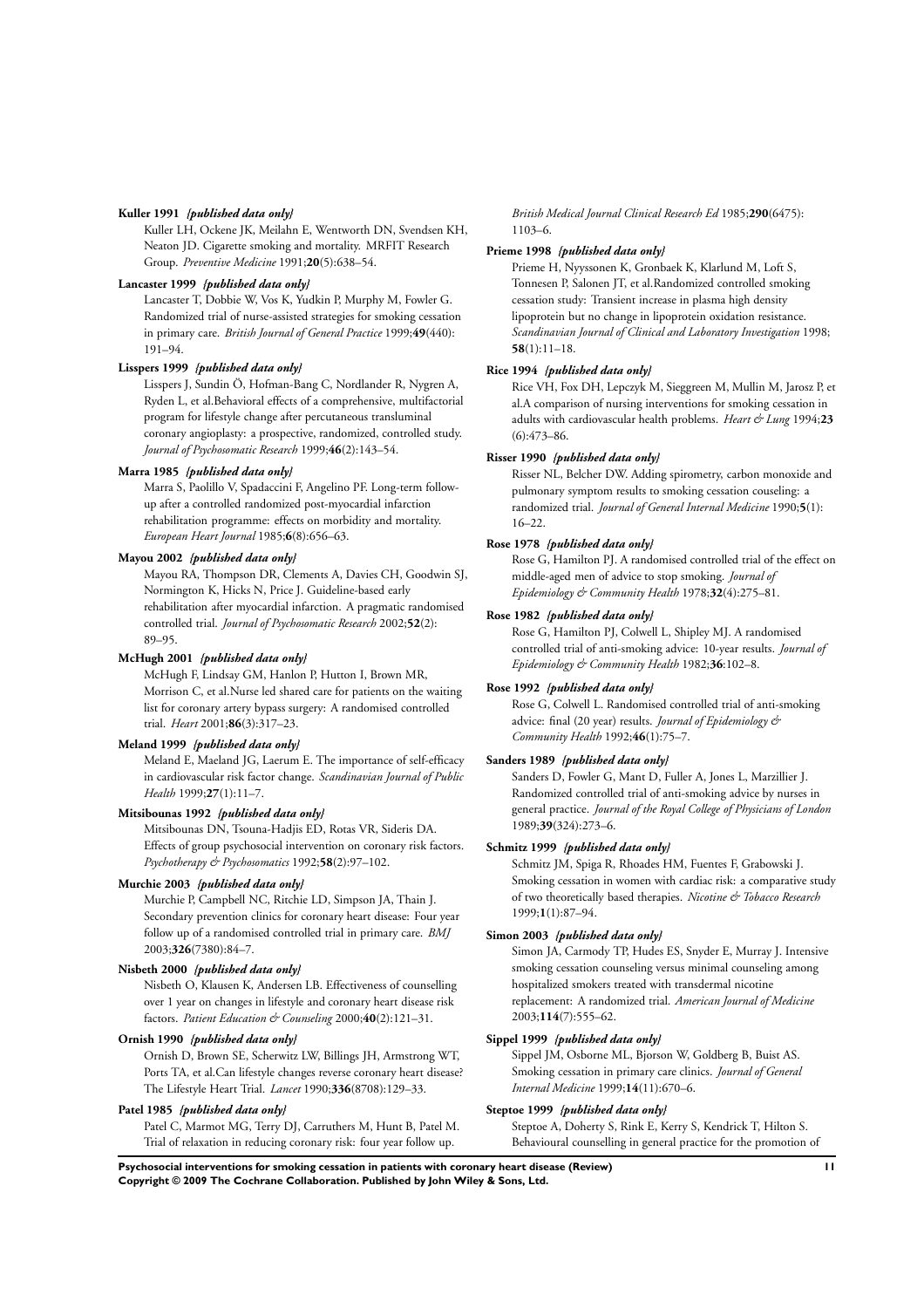healthy behaviour among adults at increased risk of coronary heart disease: Randomised trial. *BMJ* 1999;**319**(7215):943–7.

#### **Steptoe 2001** *{published data only}*

Steptoe A, Kerry S, Rink E, Hilton S. The impact of behavioral counseling on stage of change in fat intake, physical activity, and cigarette smoking in adults at increased risk of coronary heart disease. *American Journal of Public Health* 2001;**91**(2):265–9.

#### **Stewart 1999** *{published data only}*

Stewart S, Marley JE, Horowitz JD. Effects of a multidisciplinary, home-based intervention on unplanned readmissions and survival among patients with chronic congestive heart failure: a randomised controlled study. *Lancet* 1999;**354**(9184):1077–83.

#### **Suurkula 1996** *{published data only}*

Suurkula M, Agewall S, Fagerberg B, Wendelhag I, Wikstrand J. Multiple risk intervention in high-risk hypertensive patients. A 3 year ultrasound study of intima-media thickness and plaques in the carotid artery. Risk Intervention Study (RIS) Group. *Arteriosclerosis, Thrombosis & Vascular Biology* 1996;**16**(3):462–70.

#### **Taylor 1988** *{published data only}*

Taylor CB, Houston-Miller N, Haskell WL, Debusk RF. Smoking cessation after acute myocardial infarction: The effects of exercise training. *Addictive Behaviors* 1988;**13**(4):331–5.

#### **Taylor 1997** *{published data only}*

Taylor CB, Houston-Miller N, Smith PM, DeBusk RF. The effects of home-based, case-managed, multifactorial risk-reduction program on reducing psychological distress in patients with cardiovascular disease. *Journal of Cardiopulmonary Rehabilitation* 1997;**17**:157–62.

#### **Tiffany 1986** *{published data only}*

Tiffany ST, Martin EM, Baker TB. Treatments for cigarette smoking: An evaluation of the contributions of aversion and counseling procedures. *Behaviour Research & Therapy* 1986;**24**(4): 437–52.

#### **Tonnesen 1999** *{published data only}*

Tonnesen P, Paoletti P, Gustavsson G, Russell MA, Saracci R, Gulsvik A, et al.Higher dosage nicotine patches increase one-year smoking cessation rates: Results from the European CEASE trial. *European Respiratory Journal* 1999;**13**(2):238–46.

#### **Tonstad 2003** *{published data only}*

Tonstad S, Farsang C, Klaene G, Lewis K, Manolis A, Perruchoud AP, et al.Bupropion SR for smoking cessation in smokers with cardiovascular disease: a multicenter randomised study. *European Heart Journal* 2003;**24**:946–55.

#### **Toobert 1998** *{published data only}*

Toobert DJ, Glasgow RE, Nettekoven LA, Brown JE. Behavioral and psychosocial effects of intensive lifestyle management for women with coronary heart disease. *Patient Education & Counseling* 1998;**35**(3):177–88.

#### **Toobert 2000** *{published data only}*

Toobert DJ, Glasgow RE, Radcliffe JL. Physiologic and related behavioral outcomes from the Women's Lifestyle Heart Trial. *Annals of Behavioral Medicine* 2000;**22**(1):1–9.

#### **Tzivoni 1998** *{published data only}*

Tzivoni D, Keren A, Meyler S, Khoury Z, Lerer T, Brunel P. Cardiovascular safety of transdermal nicotine patches in patients with coronary artery disease who try to quit smoking. *Cardiovascular Drugs & Therapy* 1998;**12**(3):239–44.

### **Vedin 1976** *{published data only}*

Vedin A, Wilhelmsson C, Tibblin G, Wilhelmsen L. The postinfarction clinic in Goteborg, Sweden. A controlled trial of a therapeutic organization. *Acta Medica Scandinavica* 1976;**200**(6): 453–6.

### **Wallner 1999** *{published data only}*

Wallner S, Watzinger N, Lindschinger M, Smolle KH, Toplak H, Eber B, et al.Effects of intensified lifestyle modification on the need for further revascularization after coronary angioplasty. *European Journal of Clinical Investigation* 1999;**29**(5):372–9.

#### **Waters 1996** *{published data only}*

Waters D, Lesperance J, Gladstone P, Boccuzzi SJ, Cook T, Hudgin R, et al.Effects of cigarette smoking on the angiographic evolution of coronary atherosclerosis: A Canadian Coronary Atherosclerosis Intervention trial (CCAIT) substudy. *Circulation* 1996;**94**:614–21.

#### **Wewers 1994** *{published data only}*

Wewers ME, Bowen JM, Stanislaw AE, Desimone VB. A nursedelivered smoking cessation intervention among hospitalized postoperative patients-influence of a smoking-related diagnosis: A pilot study. Heart & Lung, 1994. p. *Heart & Lung* 1994;**23**(2): 151–6.

#### **Whitlock 1997** *{published data only}*

Whitlock EP, Vogt TM, Hollis JF, Lichtenstein E. Does gender affect response to a brief clinic-based smoking intervention? American Journal of Preventive Medicine. *American Journal of Preventive Medicine* 1997;**13**(3):159–66.

#### **References to studies awaiting assessment**

#### **Becker 2003** *{published data only}*

Becker BM, Bock BC, Partridge RA. Smoking cessation interventions in the emergency department for smokers with chest pain. *Acadademic Emergency Medicine* 2003;**10**(5):507.

#### **Boulay 2001** *{published data only}*

Boulay P, Prud'Homme D. Risk factor management after shortterm versus long-term cardiac rehabilitation program. *Coronary Health Care* 2001;**5**(3):133–40.

#### **Enriquez-Puga 2001** *{published data only}*

Enriquez-Puga A, Khunti K. Secondary prevention of coronary heart disease in primary care. *Journal of Clinical Governance* 2001;**9**  $(4) \cdot 211 - 22$ .

#### **Puente-Silva 1989** *{published data only}*

Puente-Silva FG, Cicero R, Gonzalez E, Ocampo A. Comparative study of four programs for smoking cessation among chronic cardiorespiratory patients [Estudio comparativo de cuatro programas para el abandono del tabaquismo en pacientes cronicos cardiorespiratorios]. *Revista Intercontinental de Psicologia y Educacion* 1989;**2**(3):113–31.

#### **Additional references**

#### **ACC/AHA 2002**

Braunwald A. ACC/AHA guideline update for the management of patient with unstable angina and non-ST-segment elevation myocardial infarction. A Report of the American College of

**Psychosocial interventions for smoking cessation in patients with coronary heart disease (Review) 12 Copyright © 2009 The Cochrane Collaboration. Published by John Wiley & Sons, Ltd.**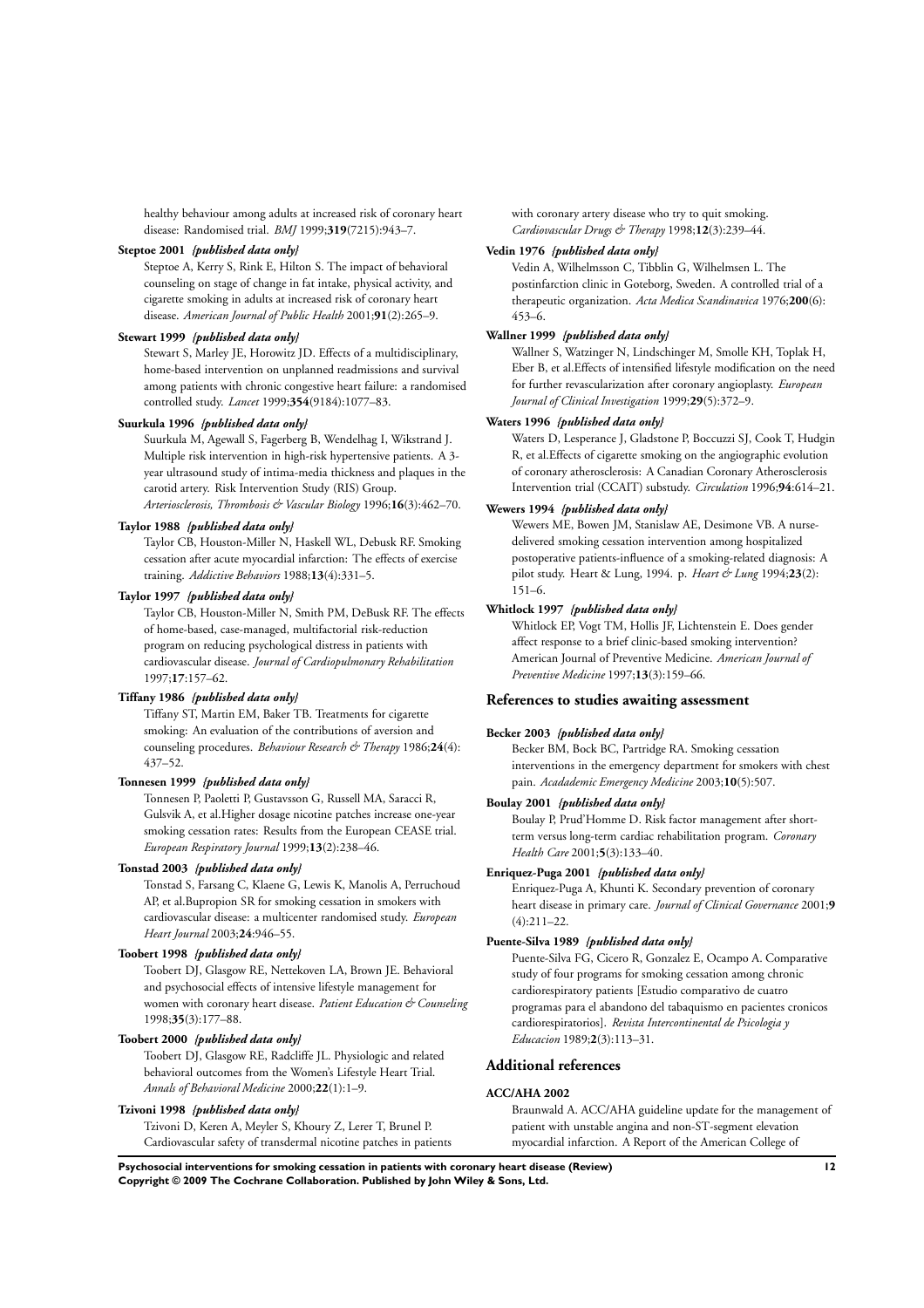Cardiology/American Heart Association Task Force on Practice Guidelines (Committee on the Management of Patients With Unstable Angina). Available at: http://www.americanheart.org/ downloadable/heart/1016214837537UANSTEMI2002Web.pdf [accessed 01/01/2007] Vol. 2002.

#### **Barth 2007**

Barth J, Bengel J. Smoking cessation in patients with coronary heart disease: Risk reduction and an evaluation of the efficacy of interventions. In: Jordan J, Bardé B, Zeiher A editor(s). *Contributions toward evidence-based psychocardiology : a systematic review of the literature*. Washington DC; London: American Psychological Association, 2007:83–105.

### **Begg 1996**

Begg C, Cho M, Eastwood S, Horton R, Moher D, Olkin I, et al.Improving the quality of reporting of randomized controlled trials. The CONSORT statement. *JAMA* 1996;**276**(8):637–9.

#### **Cook 1986**

Cook DG, Shaper AG, Pocock SJ, Kussick SJ. Giving up smoking and the risk of heart attacks. A report from The British Regional Study. *Lancet* 1986;**2**(8520):1376–80.

#### **Critchley 2003**

Critchley JA, Capewell S. Mortality risk reduction associated with coronary heart disease: a systematic review. *JAMA* 2003;**290**: 86–97.

#### **Cullen 1997**

Cullen P, Schulte H, Assmann G. The Münster Heart Study (PROCAM): total mortality in middle-aged men is increased at low total and LDL cholesterol concentrations in smokers but not in nonsmokers. *Circulation* 1997;**96**(7):2128–36.

#### **DeBacker 2003**

De Backer G, Ambrosioni E, Borch-Johnson K, Brotons C, Cifkova R, Dallongeville J, et al.European guidelines on cardiovascular disease prevention in clinical practice. *European Heart Journal* 2003;**24**:1601–10.

#### **Deeks 1999**

Deeks J, on Behalf of the Statistical Methods Working Group of the Cochrane Collaboration. Statistical methods programmed in meta view. Version 4. Available at: http://www.cochrane.org/docs/ statisticalmethods.pdf [accessed 01/01/2007] 1999.

#### **Fulton 1997**

Fulton JE, Shekelle RB. Cigarette smoking, weight gain, and coronary mortality: results from the Chicago Western Electric Study. *Circulation* 1997;**96**(5):1438–44.

### **Higgins 2003**

Higgins JPT, Thompson SG, Deeks JJ, Altman DG. Measuring inconsistency in meta-analyses. *BMJ* 2003;**327**:557–60.

#### **Jacobs 1999**

Jacobs DR, Adachi H, Mulder I, Kromhout D, Menotti A, Nissinen A, et al.Cigarette smoking and mortality risk. Twentyfive-year follow-up of the Seven Country Study. *Archives of Family Medicine* 1999;**159**:733–40.

#### **Jüni 2001**

Jüni P, Altman G, Egger M. Assessing the quality of controlled clinical trials. *BMJ* 2001;**323**(7303):42–6.

#### **Kawachi 1993**

Kawachi I, Colditz GA, Stampfer MJ, Willett WC, Manson JE, Rosner B, et al.Smoking cessation in relation to total mortality rates in women. A prospective cohort study. *Annals of Internal Medicine* 1993;**119**(10):992–1000.

#### **Kawachi 1994**

Kawachi I, Colditz GA, Stampfer MJ, Willett WC, Manson JE, Rosner B, et al.Smoking cessation and time course of desreased risk of coronary heart disease in middle-aged women. *Archives of Internal Medicine* 1994;**154**(2):169–75.

#### **Keil 1998**

Keil U, Liese AD, Hense HW, Filipiak B, Döring A, Stieber J, et al.Classical risk factors and their impact on incident non-fatal and fatal myocardial infarction and all-cause mortality in southern Germany. *European Heart Journal* 1998;**19**:1197–207.

#### **Lancaster 2004**

Silagy C, Stead L. Physician advice for smoking cessation. *Cochrane Database of Systematic Reviews* 2004, Issue 4.[Art. No.: CD000165. DOI: 10.1002/14651858.CD000165.pub3]

#### **Lancaster 2005a**

Lancaster T, Stead L. Individual behavioural counselling for smoking cessation. *Cochrane Database of Systematic Reviews* 2005, Issue 2.[Art. No.: CD001292. DOI: 10.1002/ 14651858.CD001292.pub2]

#### **Lancaster 2005b**

Lancaster T, Stead L. Self-help interventions for smoking cessation. *Cochrane Database of Systematic Reviews* 2005, Issue 3.[Art. No.: CD001118. DOI: 10.1002/14651858.CD001118.pub2]

#### **Luoto 1998**

Luoto R, Prättäla R, Uutela A, Puska P. Impact of unhealthy behaviors on cardiovascular mortality in Finland, 1978-1993. *Preventive Medicine* 1998;**27**:93–100.

#### **Njolstad 1996**

Njolstad I, Arnesen E, Lund-Larsen PG. Smoking, serum lipids, blood pressure, and sex differences in myocardial infarction. A 12 year follow-up of the Finnmark Study. *Circulation* 1996;**93**(3): 450–6.

#### **Nyboe 1991**

Nyboe J, Jensen G, Appleyard M, Schnohr P. Smoking and the risk of first acute myocardial infarction. *American Heart Journal* 1991; **122**(2):438–47.

#### **Ockene 1997**

Ockene IS, Miller NH. Cigarette smoking, cardiovascular disease, and stroke: a statement for healthcare professionals from the American Heart Association. *Circulation* 1997;**96**(9):3243–7.

#### **Patrick 1994**

Patrick DL, Cheadle A, Thompson DC, Diehr P, Koepsel T, Kinne S. The validity of self-reported smoking: a review and metaanalysis. *American Journal of Public Health* 1994;**84**:1086–93.

#### **Prescott 1998**

Prescott E, Hippe M, Schnohr P, Hein HO, Vestbo J. Smoking and risk of myocardial infarction in women and men: longitudinal population study. *BMJ* 1998;**316**:1043–7.

**Psychosocial interventions for smoking cessation in patients with coronary heart disease (Review) 13 Copyright © 2009 The Cochrane Collaboration. Published by John Wiley & Sons, Ltd.**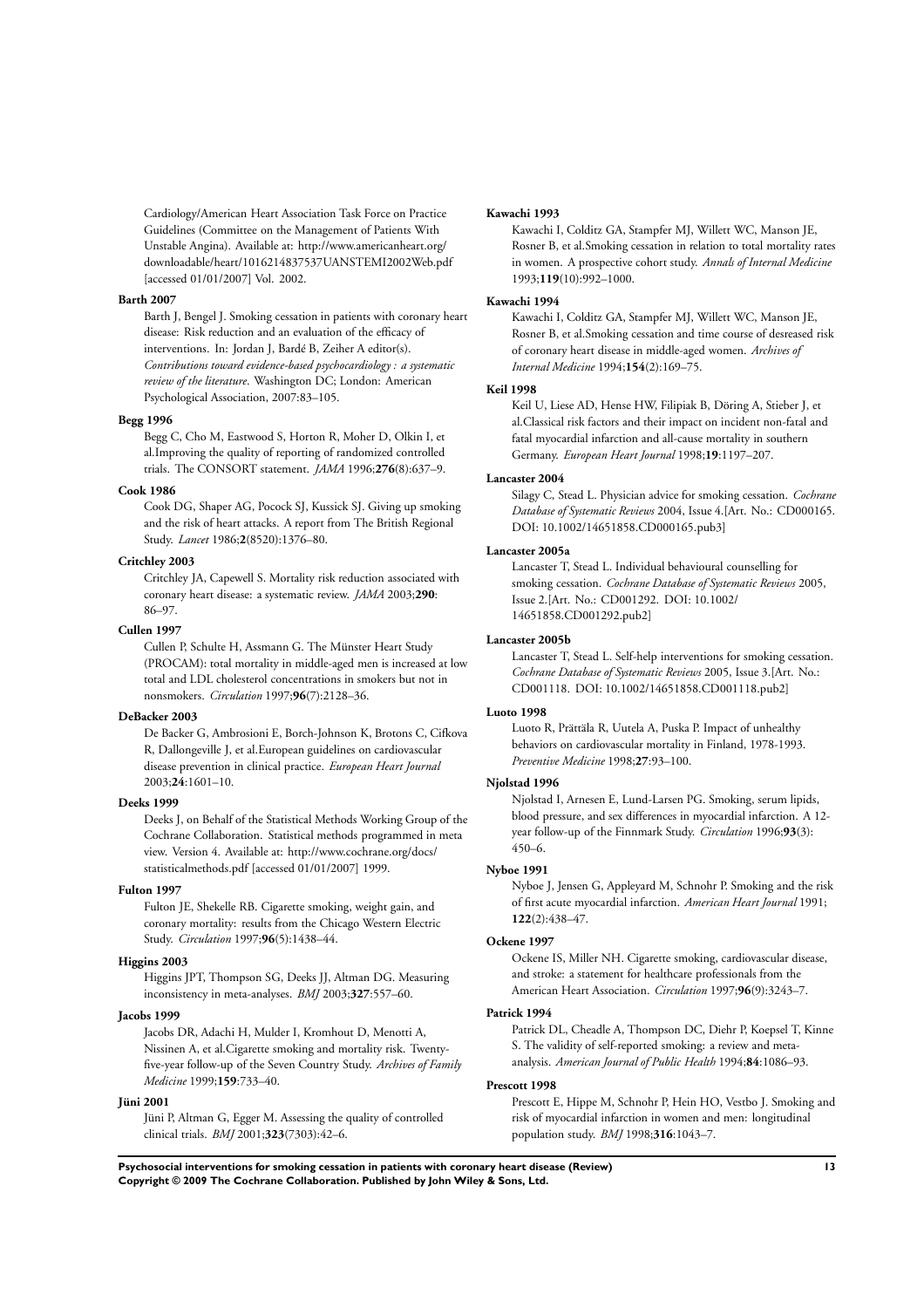#### **Prochaska 1986**

Prochaska JO, DiClemente CC. The transtheoretical approach. In: Norcross JC editor(s). *Casebook of eclectic psychotherapy*. New York: Brunner & Mazel, 1987:Brunner & Mazel.

#### **Rice 2004**

Rice VH, Stead L. Nursing interventions for smoking cessation. *Cochrane Database of Systematic Reviews* 2004, Issue 1.[Art. No.: CD001188. DOI: 10.1002/14651858.CD001188.pub3]

#### **Riemsma 2003**

Riemsma RP, Pattenden J, Bridle C, Sowden A, Mather L, Watt IS, et al.Systematic review of the effectiveness of stage based interventions to promote smoking cessation. *BMJ* 2003;**326** (7400):1175–7.

### **Rigotti 2007**

Rigotti NA, Munafo MR, Murphy MFG, Stead L. Interventions for smoking cessation in hospitalised patients. *Cochrane Database of Systematic Reviews* 2007, Issue 3.[Art. No.: CD001837. DOI: 10.1002/14651858.CD001837.pub2]

#### **Rollnick 1997**

Rollnick S, Butler CC, Stott N. Helping smokers make decisions: the enhancement of brief intervention for general medical practice. *Patient Education and Counseling* 1997;**31**(3):191–203.

### **Shaper 1985**

Shaper AG, Pocock SJ, Walker M, Philips AN, Whitehead TP, MacFarlane PW. Risk factors for ischemic heart disease: the prospective phase of British Regional Heart Study. *Journal of Epidemiology and Community Health* 1985;**39**(3):197–209.

#### **Stead 2005**

Stead L, Lancaster T. Group behaviour therapy programmes for smoking cessation. *Cochrane Database of Systematic Reviews* 2005, Issue 2.[Art. No.: CD001007. DOI: 10.1002/ 14651858.CD001007.pub2]

#### **Stead 2006**

Stead L, Lancaster T, Perera R. Telephone counselling for smoking cessation. *Cochrane Database of Systematic Reviews* 2006, Issue 3.[Art. No.: CD002850. DOI: 10.1002/ 14651858.CD002850.pub2]

#### **Tunstall-Pedoe 1997**

Tunstall-Pedoe H, Woodward M, Tavendale R, A´ Brook R, McCluskey MK. Comparison of the prediction by 27 different factors of coronary heart disease and death in men and women of the Scottish Heart Health Study: cohort study. *BMJ* 1997;**315** (7110):722–9.

#### **Tverdal 1993**

Tverdal A, Thelle D, Stensvold I, Leren P, Bjartveit K. Mortality in relation to smoking history: 13 years follow-up of 68,000 Norwegian men and women 35-49 years. *Journal of Clinical Epidemiology* 1993;**46**(5):475–87.

#### **van der Meer 2001**

van der Meer RM, Wagena EJ, Ostelo RWJG, Jacobs JE, von Schayck CP. Smoking cessation for chronic obstructive pulmonary disease. *Cochrane Database of Systematic Reviews* 2001, Issue 1.[Art. No.: CD002999. DOI: 10.1002/14651858.CD002999]

#### **vanSluis 2004**

van Sluijs EM, van Poppel MN, van Mechelen W. Stage-based lifestyle interventions in primary care. Are they effective?. *American Journal of Preventive Medicine* 2004;**26**(4):330–43.

#### **Wiggers 2003**

Wiggers LC, Smets EM, de Haes JC, Peters RJ, Legemate DA. Smoking cessation interventions in cardiovascular patients. *European Journal of Vascular & Endovascular Surgery* 2003;**26**: 467–75.

#### **Willett 1987**

Willett WC, Green A, Stampfer MJ, Speizer FE, Colditz GA, Rosner B, et al.Relative and absolute excess risks of coronary heart disease among women who smoke cigarettes. *New England Journal of Medicine* 1987;**317**(21):1303–9.

#### **Woodward 1992**

Woodward M, Tunstall-Pedoe H. Biochemical evidence of persistent heavy smoking after a coronary diagnosis despite selfreported reduction: analysis from the Scottish Heart Health Study. *European Heart Journal* 1992;**13**(2):160–5.

#### **Woodward 1999**

Woodward M, Moohan M, Tunstall-Pedoe H. Self-reported smoking, cigarette yields and inhalation biochemistry related to the incidence of coronary heart disease: results from the Scottish Heart Health Study. *Journal of Epidemiology & Biostatistics* 1999;**4**(4): 285–95.

∗ *Indicates the major publication for the study*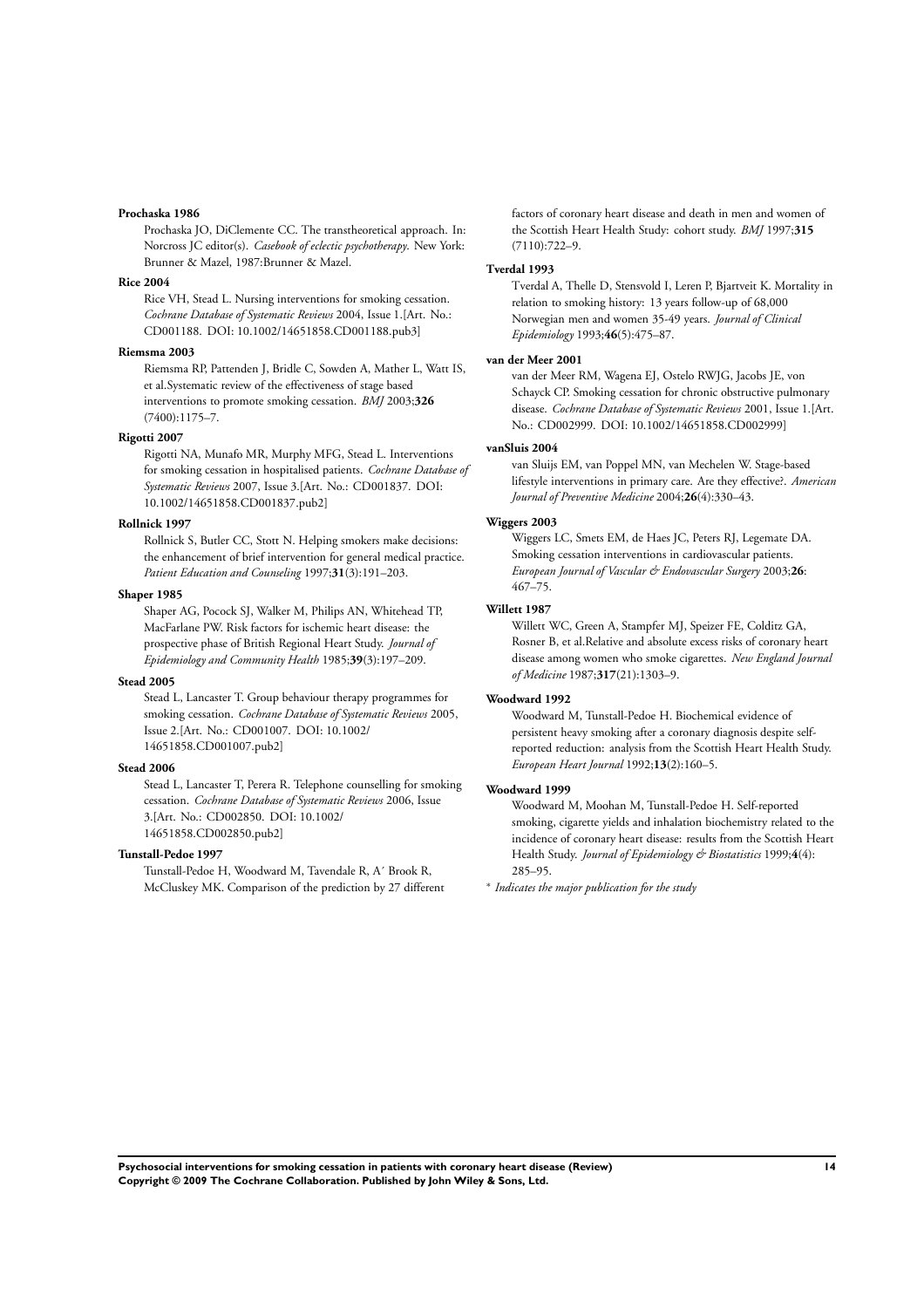### <span id="page-16-0"></span>**CHARACTERISTICS OF STUDIES**

## **Characteristics of included studies** *[ordered by study ID]*

**Allen 1996**

| Methods                 | OМ                                                                                                                                                                                                                                                                                                                            |                                                 |  |
|-------------------------|-------------------------------------------------------------------------------------------------------------------------------------------------------------------------------------------------------------------------------------------------------------------------------------------------------------------------------|-------------------------------------------------|--|
| Participants            | 138 women who underwent first-time CABG at a hospital.<br>IG: 14 smokers<br>CG: 11 smokers                                                                                                                                                                                                                                    |                                                 |  |
| Interventions           | Usual care: patient education and instructions for exercise.<br>Psychosocial intervention: nurse-directed multimodal behavioural program based on social cognitive the-<br>ory (videotape, workbook, counselling). Started with discharge from hospital, two updates 1 and 2 months<br>later<br>(BT, Ph, SH, MR, Intensity 4) |                                                 |  |
| Outcomes                |                                                                                                                                                                                                                                                                                                                               | Follow-up at 12 months (abstinence self report) |  |
| <b>Notes</b>            | IG: $OM = 64.3\%$<br>$CG: OM = 54.5\%$                                                                                                                                                                                                                                                                                        |                                                 |  |
| <b>Risk of bias</b>     |                                                                                                                                                                                                                                                                                                                               |                                                 |  |
| Item                    | Authors' judgement                                                                                                                                                                                                                                                                                                            | Description                                     |  |
| Allocation concealment? | Yes                                                                                                                                                                                                                                                                                                                           | A - Adequate                                    |  |
| <b>Burt 1974</b>        |                                                                                                                                                                                                                                                                                                                               |                                                 |  |
| Methods                 | <b>OM</b>                                                                                                                                                                                                                                                                                                                     |                                                 |  |
| Participants            | 280 men in a coronary care unit with AMI<br>IG: 125 smokers<br>CG: 98 smokers                                                                                                                                                                                                                                                 |                                                 |  |
| Interventions           | Usual care: conventional advice to stop smoking by physician.<br>Psychosocial intervention: information about the effects of smoking by physician and nurse, reinforced<br>by a booklet about coronary-risk factors. Continued in follow-up clinic and through a community nurse.<br>(Specific, Intensity 5)                  |                                                 |  |
| Outcomes                | Follow-up at 12 months (abstinence self-report)                                                                                                                                                                                                                                                                               |                                                 |  |
| Notes                   | IG: $OM = 63.2\%$<br>$CG: OM = 27.5\%$                                                                                                                                                                                                                                                                                        |                                                 |  |
| <b>Risk of bias</b>     |                                                                                                                                                                                                                                                                                                                               |                                                 |  |
| Item                    | Authors' judgement                                                                                                                                                                                                                                                                                                            | <b>Description</b>                              |  |

**Psychosocial interventions for smoking cessation in patients with coronary heart disease (Review) 15 Copyright © 2009 The Cochrane Collaboration. Published by John Wiley & Sons, Ltd.**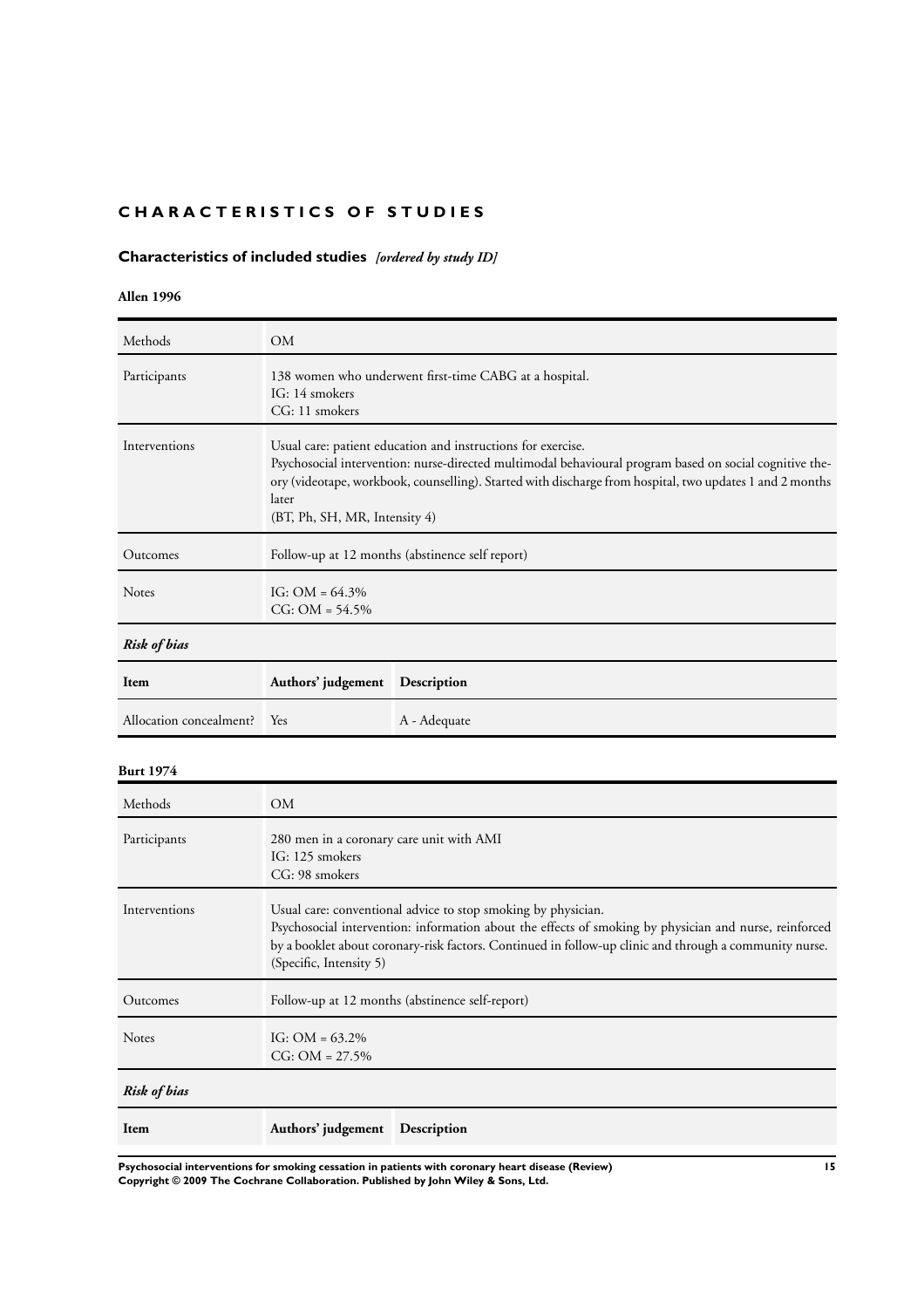### **Burt 1974** (*Continued)*

| Allocation concealment? | <b>No</b>                                                                                                                                                                                                                                                                                                                                                                                                                               | C - Inadequate |  |
|-------------------------|-----------------------------------------------------------------------------------------------------------------------------------------------------------------------------------------------------------------------------------------------------------------------------------------------------------------------------------------------------------------------------------------------------------------------------------------|----------------|--|
| Carlsson 1997           |                                                                                                                                                                                                                                                                                                                                                                                                                                         |                |  |
| Methods                 | <b>OM</b>                                                                                                                                                                                                                                                                                                                                                                                                                               |                |  |
| Participants            | 168 patients with AMI admitted to the coronary care unit at Malmö General Hospital<br>IG: 32 smokers<br>CG: 35 smokers                                                                                                                                                                                                                                                                                                                  |                |  |
| Interventions           | Usual care: two visits to general practitioner.<br>Psychosocial intervention: nurse-directed secondary prevention unit after the usual follow-up schedule:<br>education and counselling (individual and group sessions) about smoking, exercise, nutrition for about<br>9 hours and exercise training 2-3 times per week. Visits to cardiologist after 2, 3, 6 months and to nurse<br>after 3, 5, 6, 9, 12 months.<br>(MR, Intensity 5) |                |  |
| Outcomes                | Follow-up at 12 months (abstinence self-report)                                                                                                                                                                                                                                                                                                                                                                                         |                |  |
| <b>Notes</b>            | IG: $OM = 50\%$<br>$CG: OM = 25.7\%$                                                                                                                                                                                                                                                                                                                                                                                                    |                |  |
| <b>Risk of bias</b>     |                                                                                                                                                                                                                                                                                                                                                                                                                                         |                |  |
| Item                    | Authors' judgement                                                                                                                                                                                                                                                                                                                                                                                                                      | Description    |  |
| Allocation concealment? | Unclear                                                                                                                                                                                                                                                                                                                                                                                                                                 | B - Unclear    |  |
| <b>CASIS 1992</b>       |                                                                                                                                                                                                                                                                                                                                                                                                                                         |                |  |
| Methods                 | OM, ITT                                                                                                                                                                                                                                                                                                                                                                                                                                 |                |  |

| Participants  | 267 smokers with CAD of 3 hospitals who scheduled for coronary arteriography<br>IG: 135 smokers<br>CG: 132 smokers                                                                                                                                                                                                                                                                                                                                 |
|---------------|----------------------------------------------------------------------------------------------------------------------------------------------------------------------------------------------------------------------------------------------------------------------------------------------------------------------------------------------------------------------------------------------------------------------------------------------------|
| Interventions | Usual care: brief advice from physician to stop smoking.<br>Psychosocial intervention: intervention provided by trained behaviourally oriented health educators: in-<br>patient counselling session (30 min), outpatient counselling visits and telephone calls (at 1 and 3 weeks,<br>abstinent smokers at 3 months, relapsed smokers at 2 and 4 months), outpatient group program, self-help<br>materials.<br>(BT, Ph, SH, Specific, Intensity 4) |
| Outcomes      | Follow-up at 6, 12 and 60 months (validation by saliva samples)                                                                                                                                                                                                                                                                                                                                                                                    |
| <b>Notes</b>  | IG: $OM = 57.3\%$<br>$ITT = 34.8\%$                                                                                                                                                                                                                                                                                                                                                                                                                |

**Psychosocial interventions for smoking cessation in patients with coronary heart disease (Review) 16 Copyright © 2009 The Cochrane Collaboration. Published by John Wiley & Sons, Ltd.**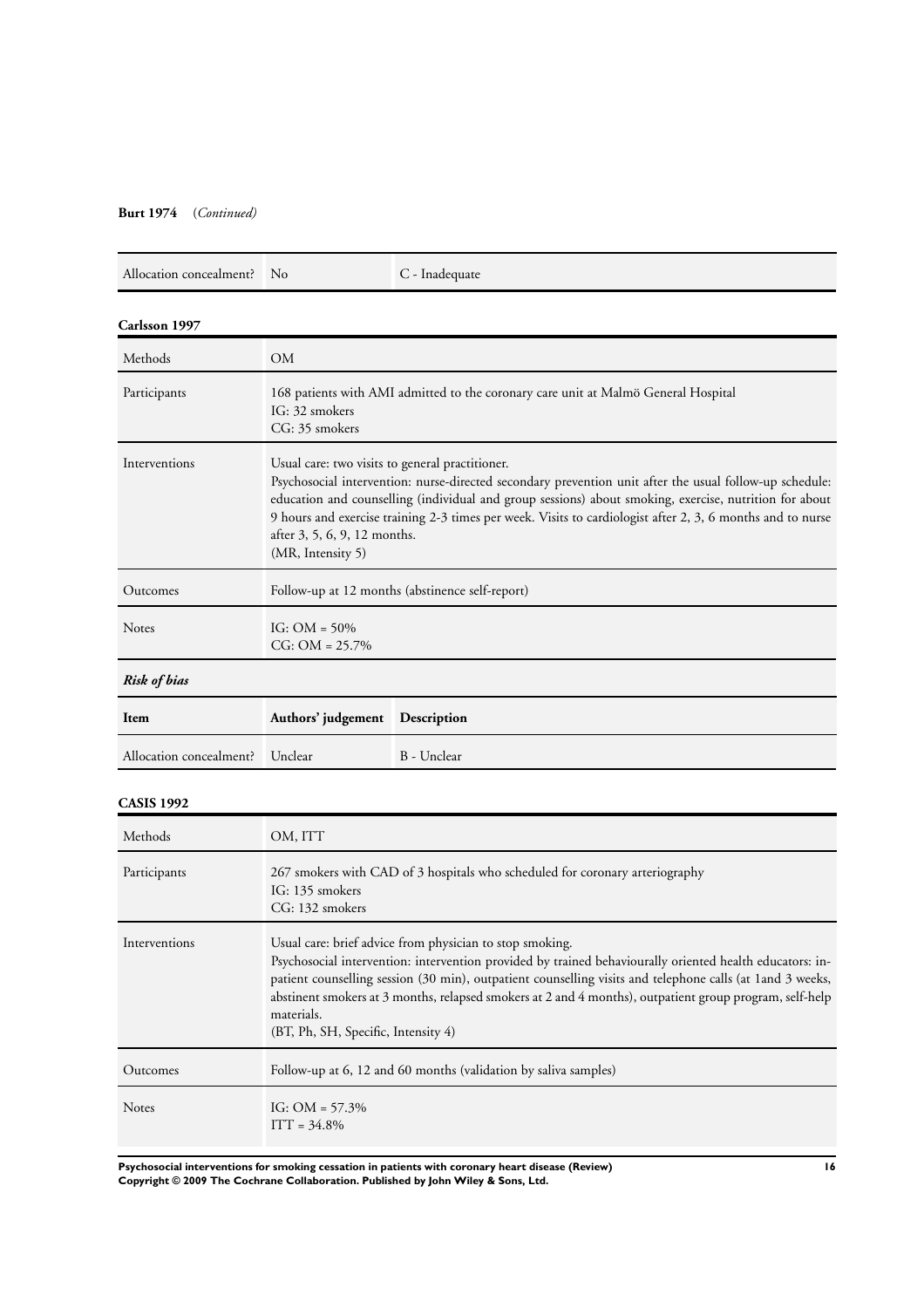### **CASIS 1992** (*Continued)*

|                                 | $CG: OM = 47.4\%$<br>$ITT = 28\%$ |             |
|---------------------------------|-----------------------------------|-------------|
| <b>Risk of bias</b>             |                                   |             |
| Item                            | Authors' judgement Description    |             |
| Allocation concealment? Unclear |                                   | B - Unclear |

### **DeBusk 1994**

| Methods                 | <b>OM</b>                                                                           |                                                                                                                                                                                                                                                                                                                         |
|-------------------------|-------------------------------------------------------------------------------------|-------------------------------------------------------------------------------------------------------------------------------------------------------------------------------------------------------------------------------------------------------------------------------------------------------------------------|
| Participants            | 585 patients with AMI in five medical centres<br>IG: 131 smokers<br>CG: 120 smokers |                                                                                                                                                                                                                                                                                                                         |
| Interventions           | interventions.<br>and finished 12 months later.<br>(BT, Ph, SH, MR, Intensity 5)    | Usual care: counselling on dietary change, lipid lowering therapy, and on demand smoking cessation<br>Psychosocial intervention: physician-directed, nurse-managed, home-based case-management system (<br>behavioural intervention, telephone and mail contact) in addition to the usual care. Started in the hospital |
| Outcomes                |                                                                                     | Follow-up at 6 and 12 months (abstinence validated)                                                                                                                                                                                                                                                                     |
| <b>Notes</b>            | IG: $OM = 70.2\%$<br>$CG: OM = 53.3\%$                                              |                                                                                                                                                                                                                                                                                                                         |
| <b>Risk of bias</b>     |                                                                                     |                                                                                                                                                                                                                                                                                                                         |
| Item                    | Authors' judgement                                                                  | Description                                                                                                                                                                                                                                                                                                             |
| Allocation concealment? | Unclear                                                                             | B - Unclear                                                                                                                                                                                                                                                                                                             |

### **Dornelas 2000**

| Methods       | OM, ITT                                                                                                                                                                                                                                                                                                                                                    |
|---------------|------------------------------------------------------------------------------------------------------------------------------------------------------------------------------------------------------------------------------------------------------------------------------------------------------------------------------------------------------------|
| Participants  | 100 smokers with AMI admitted to hospital<br>IG: 54 smokers<br>CG: 46 smokers                                                                                                                                                                                                                                                                              |
| Interventions | Usual care: verbal and written recommendation to watch education video of AHA.<br>Psychosocial intervention: bedside cessation counselling (motivation for cessation, relapse prevention)<br>delivered by a psychologist based on the transtheoretical model.<br>Seven telephone calls at 1, 4, 8, 12, 16, 20, 26 weeks<br>(BT, Ph, Specific, Intensity 4) |

**Psychosocial interventions for smoking cessation in patients with coronary heart disease (Review) 17 Copyright © 2009 The Cochrane Collaboration. Published by John Wiley & Sons, Ltd.**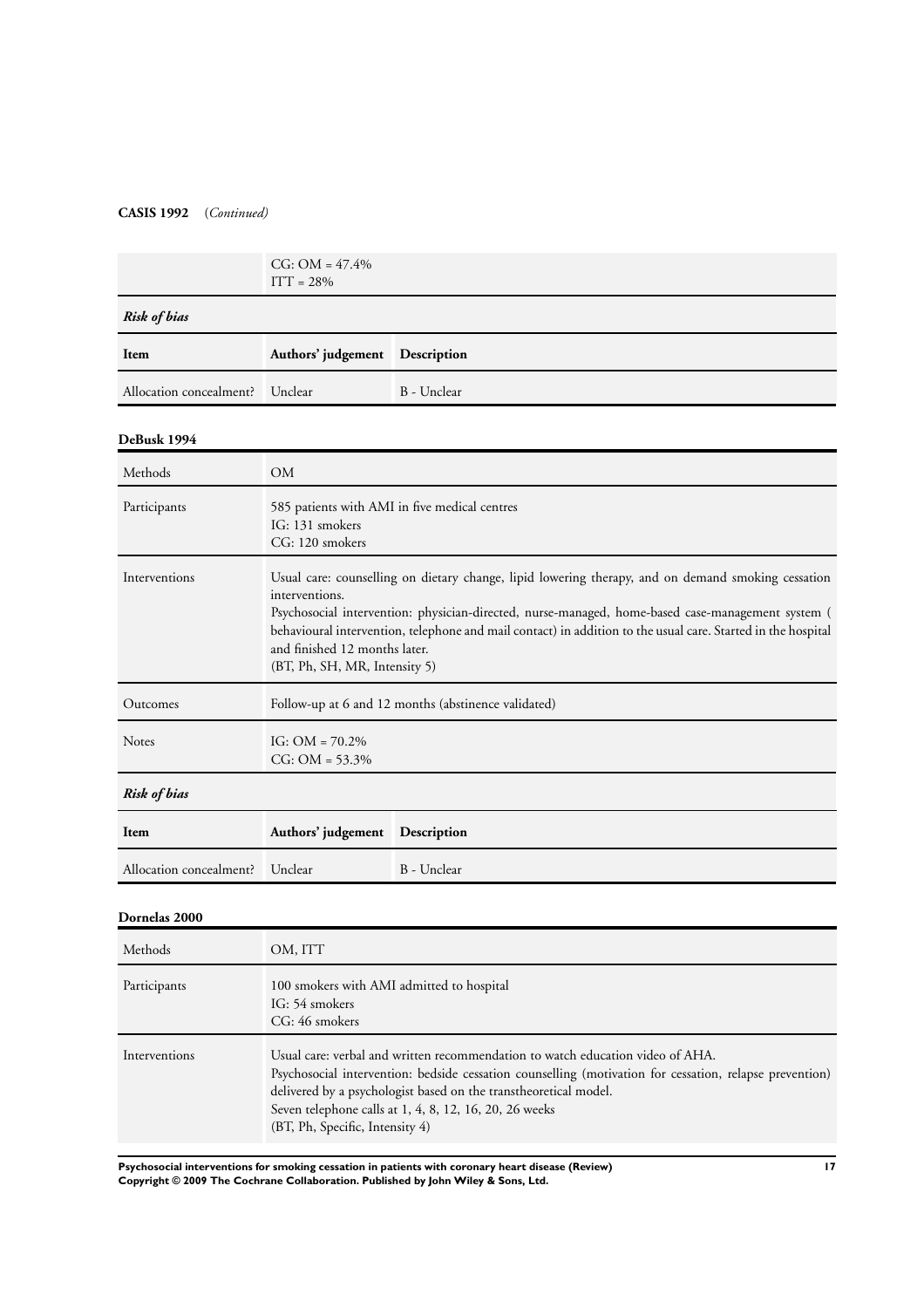### **Dornelas 2000** (*Continued)*

| Outcomes                | Follow-up at 6 and 12 months (validation by a significant other)                                                                                                                                                                                                                                                                                                                                                                  |                    |  |
|-------------------------|-----------------------------------------------------------------------------------------------------------------------------------------------------------------------------------------------------------------------------------------------------------------------------------------------------------------------------------------------------------------------------------------------------------------------------------|--------------------|--|
| <b>Notes</b>            | IG: $OM = 70\%$<br>$ITT = 51.8%$<br>$CG: OM = 40\%$<br>$ITT = 34.8%$                                                                                                                                                                                                                                                                                                                                                              |                    |  |
| <b>Risk of bias</b>     |                                                                                                                                                                                                                                                                                                                                                                                                                                   |                    |  |
| Item                    | Authors' judgement                                                                                                                                                                                                                                                                                                                                                                                                                | <b>Description</b> |  |
| Allocation concealment? | Yes                                                                                                                                                                                                                                                                                                                                                                                                                               | A - Adequate       |  |
| Hajek 2002              |                                                                                                                                                                                                                                                                                                                                                                                                                                   |                    |  |
| Methods                 | OM, ITT                                                                                                                                                                                                                                                                                                                                                                                                                           |                    |  |
| Participants            | 540 patients in hospitals in UK with MI and CABG<br>IG: 274<br>CG: 266                                                                                                                                                                                                                                                                                                                                                            |                    |  |
| Interventions           | Usual care: verbal advice to stop smoking and booklet "Smoking and your heart".<br>Psychosocial intervention: in 17 hospitals patients motivated to stop smoking received intervention.<br>Education with booklet (Smoking and your Heart) from the British Heart Foundation. Short quiz on<br>contents of the booklet; support of other cardiac patient is arranged by nurse Duration about 34min<br>(SH, Specific, Intensity 1) |                    |  |
| Outcomes                | Follow-up at 6 weeks and 12 months (validated)                                                                                                                                                                                                                                                                                                                                                                                    |                    |  |
| Notes                   | IG: $OM = 39\%$<br>$ITT = 36%$<br>$CG: OM = 43%$<br>$ITT = 41%$                                                                                                                                                                                                                                                                                                                                                                   |                    |  |
| <b>Risk of bias</b>     |                                                                                                                                                                                                                                                                                                                                                                                                                                   |                    |  |
| Item                    | Authors' judgement<br>Description                                                                                                                                                                                                                                                                                                                                                                                                 |                    |  |
| Allocation concealment? | Yes                                                                                                                                                                                                                                                                                                                                                                                                                               | A - Adequate       |  |
| Heller 1993             |                                                                                                                                                                                                                                                                                                                                                                                                                                   |                    |  |
| Methods                 | OM                                                                                                                                                                                                                                                                                                                                                                                                                                |                    |  |
| Participants            | 450 patients with AMI discharged from the hospital<br>IG: 66 smokers<br>CG: 73 smokers                                                                                                                                                                                                                                                                                                                                            |                    |  |

**Psychosocial interventions for smoking cessation in patients with coronary heart disease (Review) 18 Copyright © 2009 The Cochrane Collaboration. Published by John Wiley & Sons, Ltd.**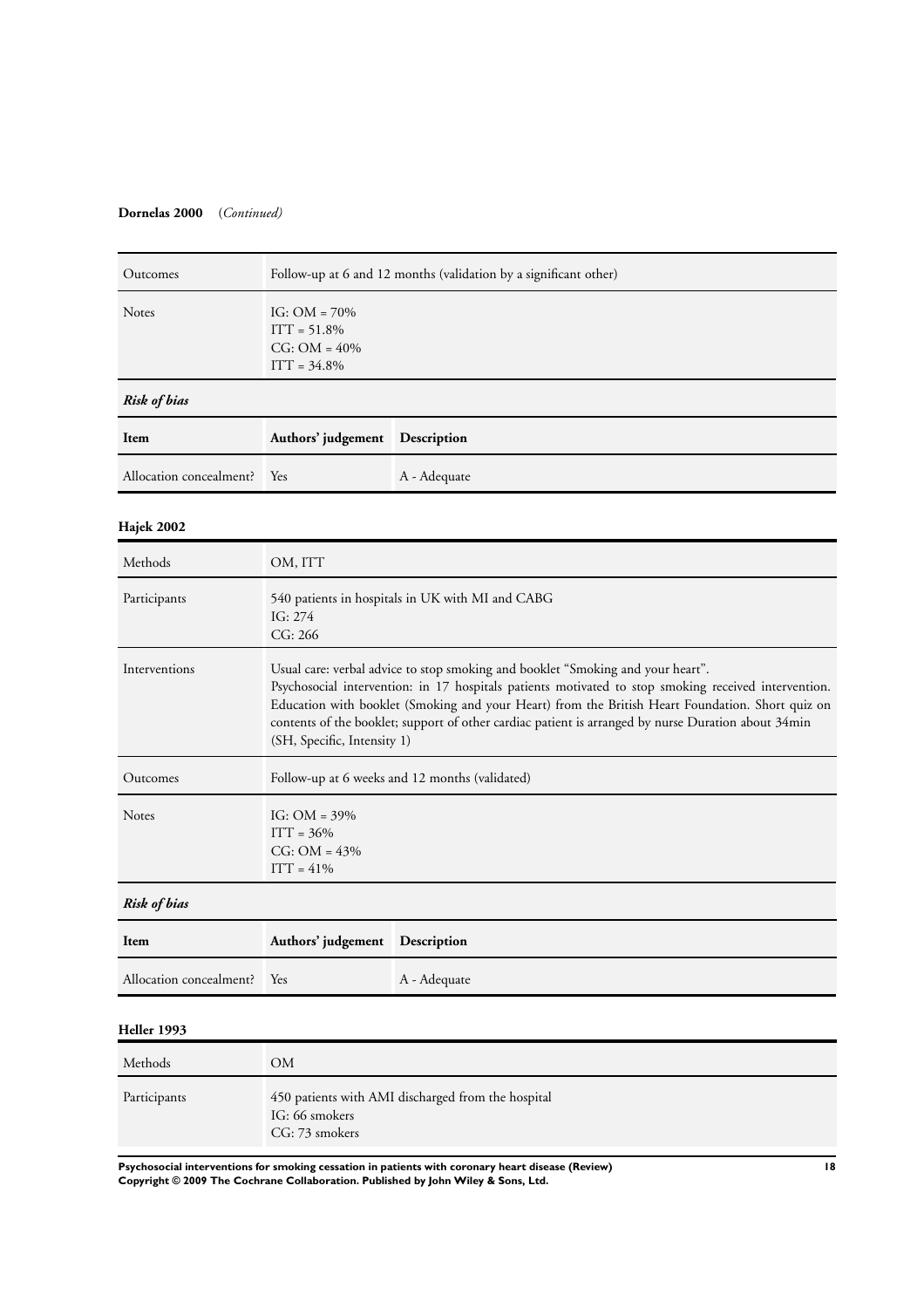### **Heller 1993** (*Continued)*

| Interventions           | Usual care: no specific information given<br>Psychosocial intervention: letter to the subjects' GP, three mail-out packages for the subjects (information<br>about nutrition, smoking, walking programme) and monthly newsletters.<br>(SH, MR, Intensity 1) |                                                |  |
|-------------------------|-------------------------------------------------------------------------------------------------------------------------------------------------------------------------------------------------------------------------------------------------------------|------------------------------------------------|--|
| Outcomes                |                                                                                                                                                                                                                                                             | Follow-up at 6 months (abstinence self-report) |  |
| Notes                   | IG: $OM = 65\%$<br>$CG: OM = 53%$                                                                                                                                                                                                                           |                                                |  |
| <b>Risk of bias</b>     |                                                                                                                                                                                                                                                             |                                                |  |
| Item                    | Authors' judgement                                                                                                                                                                                                                                          | Description                                    |  |
| Allocation concealment? | No                                                                                                                                                                                                                                                          | C - Inadequate                                 |  |
| Ortigosa 2000           |                                                                                                                                                                                                                                                             |                                                |  |
| Methods                 | OM, ITT                                                                                                                                                                                                                                                     |                                                |  |
| Participants            | 90 patients with myocardial infarction in hospital in Spain<br>IG: 43 smokers<br>CG: 47 smokers                                                                                                                                                             |                                                |  |
| Interventions           | Usual care: advice only.<br>Psychosocial intervention: advice by doctor immediately after admission to hospital (10 minutes). Addi-<br>tional enhancement of motivation by nurses and phone contacts (after 2, 3, 4 weeks).<br>(Ph, Specific, Intensity 3)  |                                                |  |
| Outcomes                | Follow-up at 1, 3 and 12 months (validated)                                                                                                                                                                                                                 |                                                |  |
| Notes                   | IG: $OM = 62\%$<br>$ITT = 61%$<br>$CG: OM = 69\%$<br>$ITT = 66%$                                                                                                                                                                                            |                                                |  |
| <b>Risk of bias</b>     |                                                                                                                                                                                                                                                             |                                                |  |
| Item                    | Authors' judgement                                                                                                                                                                                                                                          | Description                                    |  |
| Allocation concealment? | Unclear                                                                                                                                                                                                                                                     | B - Unclear                                    |  |

**Psychosocial interventions for smoking cessation in patients with coronary heart disease (Review) 19 Copyright © 2009 The Cochrane Collaboration. Published by John Wiley & Sons, Ltd.**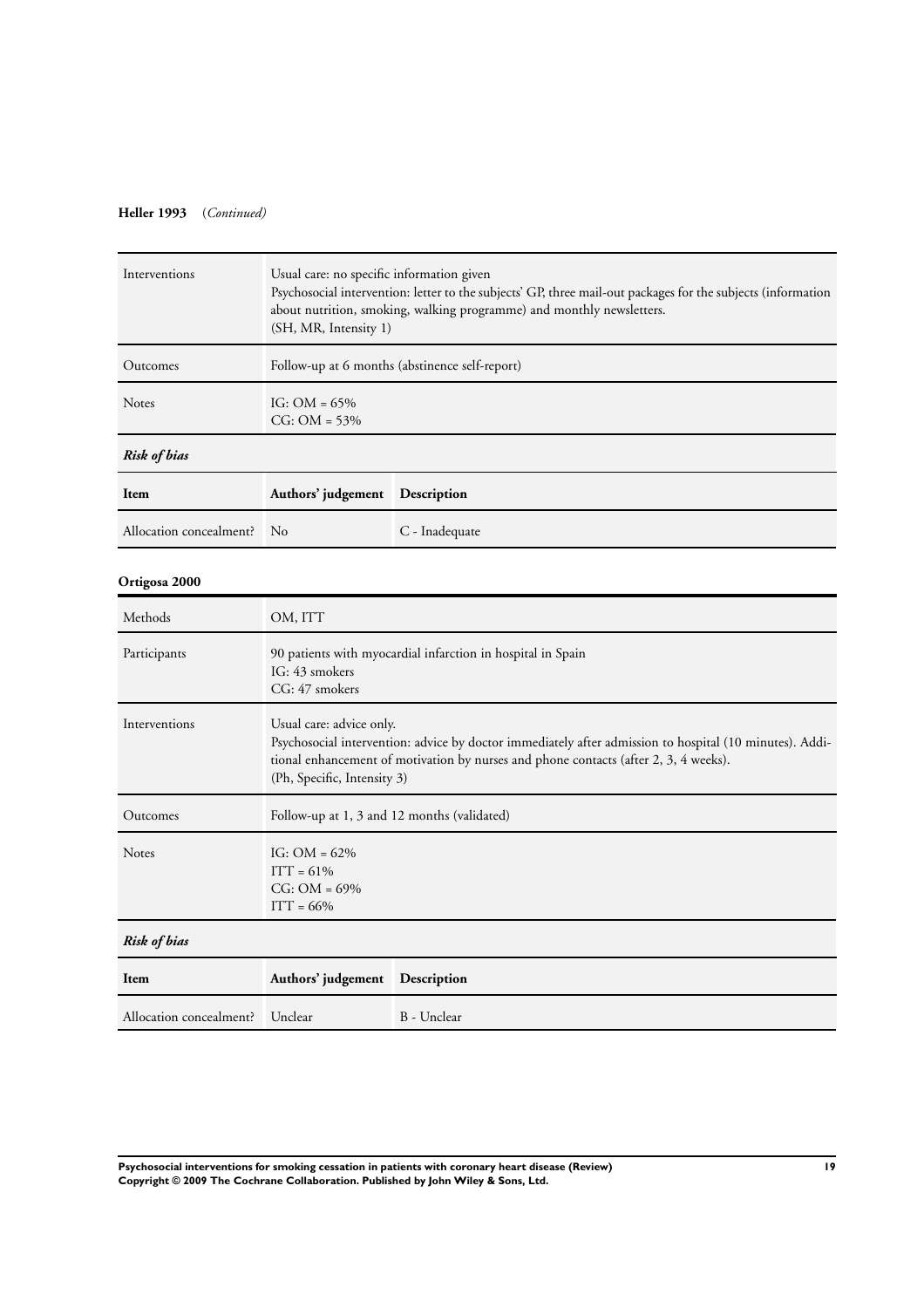### **Quist-Paulsen 2003**

| Methods                 | OM, ITT                                                                                                                                                                                                                                                                                                                                                                                                                                                |             |  |
|-------------------------|--------------------------------------------------------------------------------------------------------------------------------------------------------------------------------------------------------------------------------------------------------------------------------------------------------------------------------------------------------------------------------------------------------------------------------------------------------|-------------|--|
| Participants            | Patients in hospital (reasons myocardial infarction, angina pectoris, coronary artery bypass surgery)<br>IG: 118 smokers<br>CG: 122 smokers                                                                                                                                                                                                                                                                                                            |             |  |
| Interventions           | Usual care: no specific intervention.<br>Psychosocial intervention: group intervention with nurses (twice a week). Booklet with emphasis on health<br>benefits from smoking cessation. Also fear arousing message about death rates of persistent smokers.<br>Advice not to smoke during hospital stay and motivation for NRT if needed additional phone contacts<br>(5 times) in 5 months after hospital stay.<br>(BT, Ph, SH, Specific, Intensity 4) |             |  |
| Outcomes                | Follow-up 12 months (validated)                                                                                                                                                                                                                                                                                                                                                                                                                        |             |  |
| Notes                   | IG: $OM = 57\%$<br>$ITT = 48%$<br>$CG: OM = 37\%$<br>$ITT = 36%$                                                                                                                                                                                                                                                                                                                                                                                       |             |  |
| <b>Risk of bias</b>     |                                                                                                                                                                                                                                                                                                                                                                                                                                                        |             |  |
| Item                    | Authors' judgement                                                                                                                                                                                                                                                                                                                                                                                                                                     | Description |  |
| Allocation concealment? | Unclear                                                                                                                                                                                                                                                                                                                                                                                                                                                | B - Unclear |  |
| <b>Reid 2003</b>        |                                                                                                                                                                                                                                                                                                                                                                                                                                                        |             |  |
| Methods                 | <b>ITT</b>                                                                                                                                                                                                                                                                                                                                                                                                                                             |             |  |
| Participants            | Patients in hospital in Canada (reasons: angiography, PTCA, Myocardial infarction, coronary artery bypass<br>surgery.<br>IG: 126 smokers<br>CG: 128 smokers                                                                                                                                                                                                                                                                                            |             |  |
| Interventions           | Usual care: no additional intervention after discharge.<br>Psychosocial intervention: assessment of smoking status after 4 weeks. Abstinent patients were reinforced.<br>Those still smoking were offered support by nurse (3 sessions with 20minutes in 8 weeks) and additionally<br>nicotine patch therapy<br>(BT, Ph, SH, Specific, Intensity 4)                                                                                                    |             |  |
| Outcomes                | Follow-up at 3 and 12 months (not validated self-report)                                                                                                                                                                                                                                                                                                                                                                                               |             |  |
| Notes                   | $IG: ITT = 39%$                                                                                                                                                                                                                                                                                                                                                                                                                                        |             |  |

*Risk of bias*

| Item | Authors' judgement Description |  |
|------|--------------------------------|--|
|      |                                |  |

**Psychosocial interventions for smoking cessation in patients with coronary heart disease (Review) 20 Copyright © 2009 The Cochrane Collaboration. Published by John Wiley & Sons, Ltd.**

CG: ITT = 36%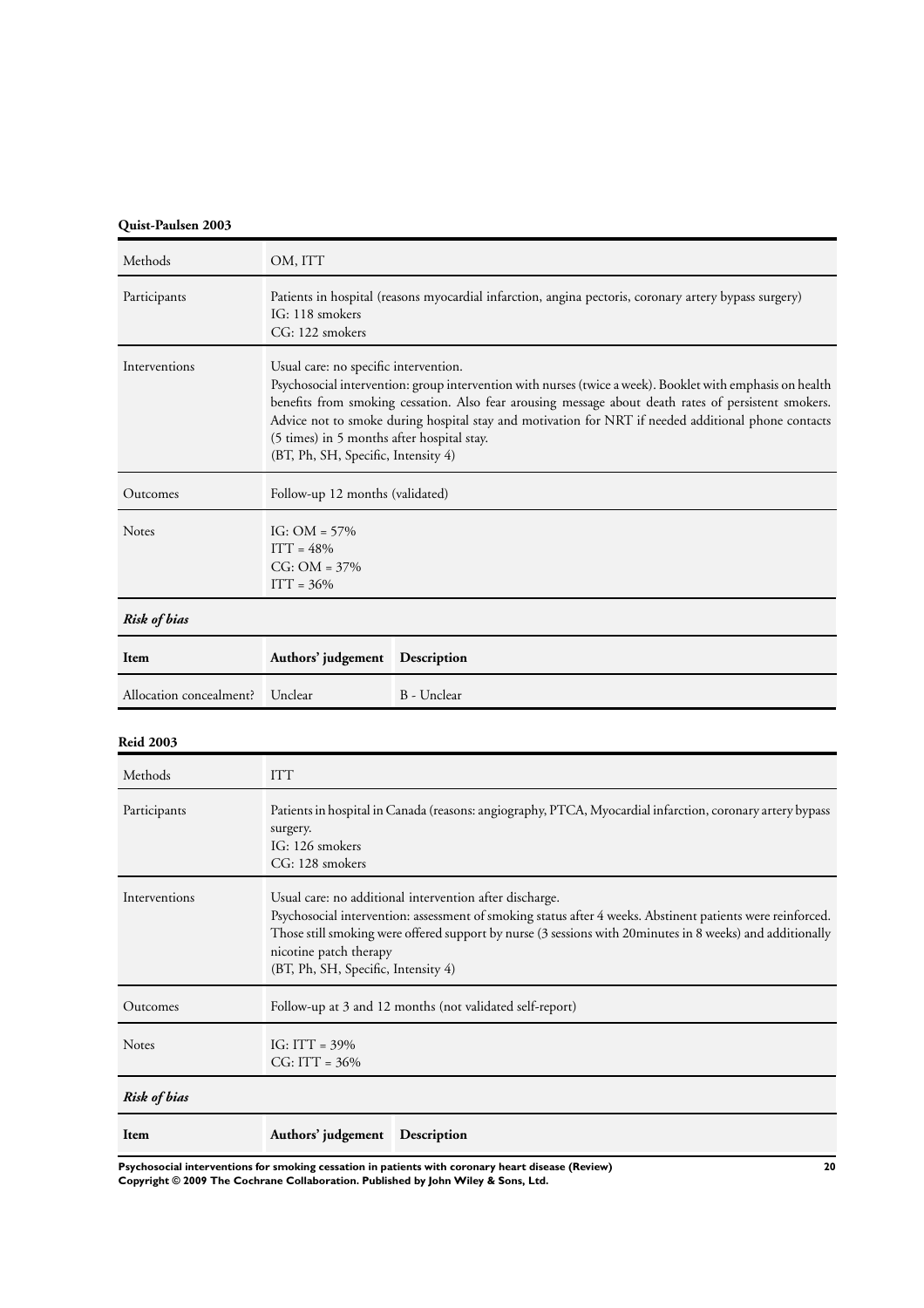### **Reid 2003** (*Continued)*

| Allocation concealment?  Yes | A - Adequate |
|------------------------------|--------------|
|                              |              |

### **Rigotti 1994**

| Methods                 | <b>ITT</b>                                                                                                                                                                                                                                                                                                                                                                                         |                                                                                                                                                                  |  |
|-------------------------|----------------------------------------------------------------------------------------------------------------------------------------------------------------------------------------------------------------------------------------------------------------------------------------------------------------------------------------------------------------------------------------------------|------------------------------------------------------------------------------------------------------------------------------------------------------------------|--|
| Participants            | 93 patients (smokers) scheduled for CABS in the postoperative cardiac surgery unit at Massachusetts<br>General Hospital<br>IG: 44 smokers<br>CG: 43 smokers                                                                                                                                                                                                                                        |                                                                                                                                                                  |  |
| Interventions           | Usual care: Brief advice not to smoke within a group session.<br>Psychosocial intervention:<br>Nurse-based smoking cessation and relapse prevention programme adapted from the American Lung As-<br>sociation's "In Control" programme: three-counselling sessions, videotape, family members were included.<br>Phone call 1 week after discharge by nurse.<br>(BT, Ph, SH, Specific, Intensity 3) |                                                                                                                                                                  |  |
| Outcomes                | Follow-up at 2, 4, 8, 12 months and 5 years (validation by saliva cotinine)                                                                                                                                                                                                                                                                                                                        |                                                                                                                                                                  |  |
| Notes                   | IG: ITT = $43\%$<br>$CG: ITT = 44%$                                                                                                                                                                                                                                                                                                                                                                |                                                                                                                                                                  |  |
| <b>Risk of bias</b>     |                                                                                                                                                                                                                                                                                                                                                                                                    |                                                                                                                                                                  |  |
| Item                    | Authors' judgement                                                                                                                                                                                                                                                                                                                                                                                 | <b>Description</b>                                                                                                                                               |  |
| Allocation concealment? | Unclear                                                                                                                                                                                                                                                                                                                                                                                            | B - Unclear                                                                                                                                                      |  |
| Sivarajan 1983          |                                                                                                                                                                                                                                                                                                                                                                                                    |                                                                                                                                                                  |  |
| Methods                 | OM, ITT                                                                                                                                                                                                                                                                                                                                                                                            |                                                                                                                                                                  |  |
| Participants            | 258 patients hospitalised with AMI<br>IG1: 43 smokers<br>IG2: 39 smokers<br>CG: 37 smokers                                                                                                                                                                                                                                                                                                         |                                                                                                                                                                  |  |
| Interventions           |                                                                                                                                                                                                                                                                                                                                                                                                    | Usual care: conventional medical and nursing management.<br>Psychosocial intervention: two intervention groups - EG1: exercise only (for 12 weeks, weekly clinic |  |

(BT, SH, MR, Intensity 4) Outcomes Follow-up at 3 and 6 months (abstinence self-report)

visits); EG2: exercise, teaching and counselling ( 8 group sessions about risk factors, diet, exercise, stress

management etc, individual counselling if needed). Data only of EG 2 used for analysis.

**Psychosocial interventions for smoking cessation in patients with coronary heart disease (Review) 21 Copyright © 2009 The Cochrane Collaboration. Published by John Wiley & Sons, Ltd.**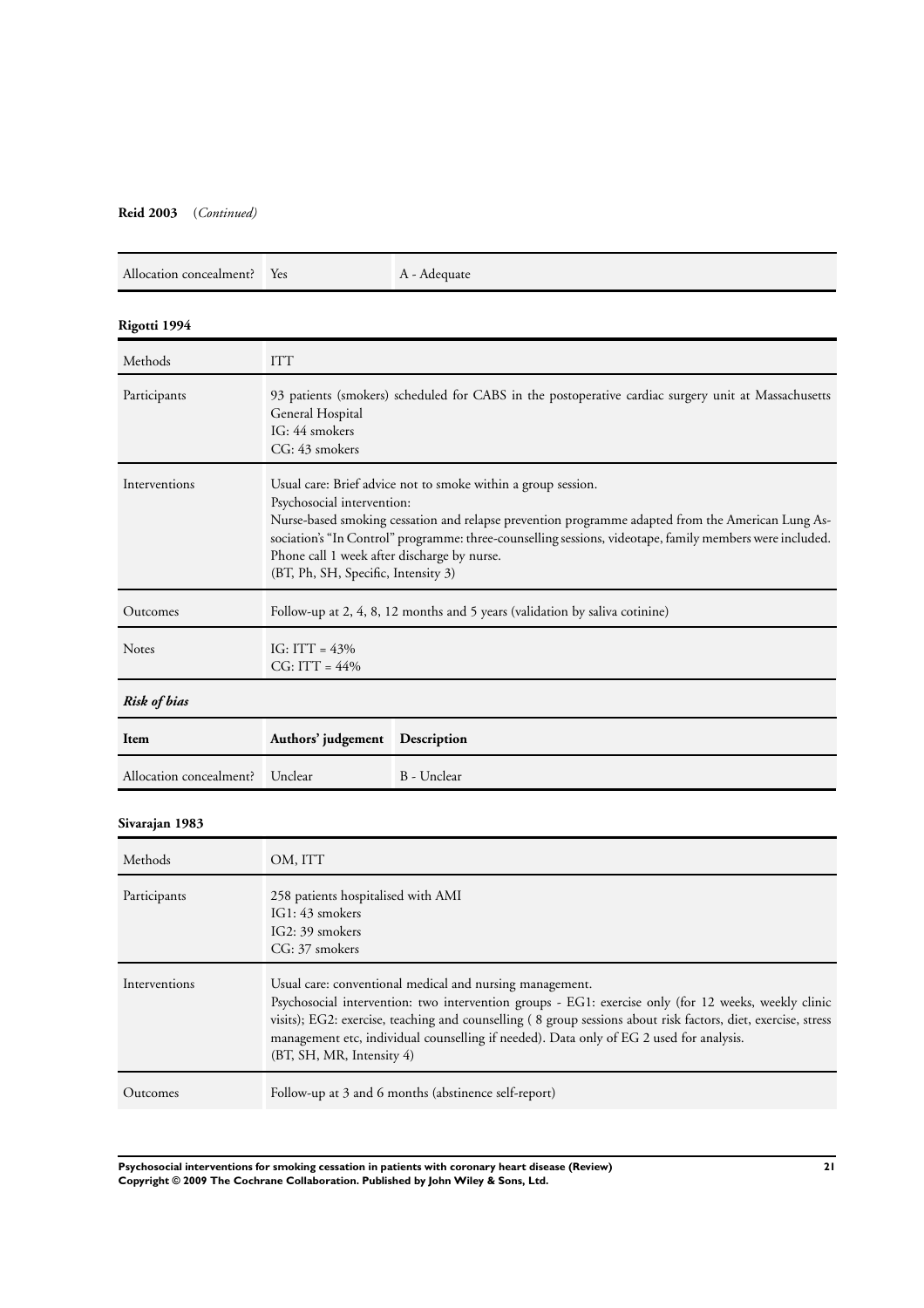### **Sivarajan 1983** (*Continued)*

| Notes                   | IG: $OM = 48%$<br>$ITT = 33%$<br>$CG: OM = 58%$<br>$ITT = 37%$                                                                                                                                                                                                                                                                                                 |              |  |
|-------------------------|----------------------------------------------------------------------------------------------------------------------------------------------------------------------------------------------------------------------------------------------------------------------------------------------------------------------------------------------------------------|--------------|--|
| <b>Risk of bias</b>     |                                                                                                                                                                                                                                                                                                                                                                |              |  |
| Item                    | Authors' judgement                                                                                                                                                                                                                                                                                                                                             | Description  |  |
| Allocation concealment? | Unclear                                                                                                                                                                                                                                                                                                                                                        | B - Unclear  |  |
| Taylor 1990             |                                                                                                                                                                                                                                                                                                                                                                |              |  |
| Methods                 | <b>OM</b>                                                                                                                                                                                                                                                                                                                                                      |              |  |
| Participants            | 173 patients (smokers) admitted to hospital with AMI<br>IG: 72 smokers<br>CG: 58 smokers                                                                                                                                                                                                                                                                       |              |  |
| Interventions           | Usual care: no specific instruction to stop smoking. 10% participated in non smoking classes.<br>Psychosocial intervention: nurse-managed intervention based on social learning theory: manual "Staying<br>Free", 2 audio tapes for relaxation. Telephone contact after discharge (6 times), counselling after relapse.<br>(BT, Ph, SH, Specific, Intensity 4) |              |  |
| Outcomes                | Follow-up at 6 and 12 months (biochemical validation)                                                                                                                                                                                                                                                                                                          |              |  |
| Notes                   | IG: $OM = 70\%$<br>$CG: OM = 44\%$                                                                                                                                                                                                                                                                                                                             |              |  |
| <b>Risk of bias</b>     |                                                                                                                                                                                                                                                                                                                                                                |              |  |
| Item                    | Authors' judgement                                                                                                                                                                                                                                                                                                                                             | Description  |  |
| Allocation concealment? | Yes                                                                                                                                                                                                                                                                                                                                                            | A - Adequate |  |
| van Elderen (group)     |                                                                                                                                                                                                                                                                                                                                                                |              |  |
|                         |                                                                                                                                                                                                                                                                                                                                                                |              |  |

| Methods       | OM.                                                                                                                                                                                                                                                                                        |
|---------------|--------------------------------------------------------------------------------------------------------------------------------------------------------------------------------------------------------------------------------------------------------------------------------------------|
| Participants  | Of 477 patients with CHD after discharge from hospital 258 were included.<br>Diagnosis: MI (144), CABS (42), PTCA (10), other (21)<br>IG: 64 smokers<br>CG: 64 smokers                                                                                                                     |
| Interventions | Usual care: standard rehabilitation with medical care and physical training.<br>Psychosocial intervention: health education programme "Heart and Health" based on Ellis' Rational<br>Emotive Therapy (ABCDE model): information about heart disease, risks, diet, exercise, identification |

**Psychosocial interventions for smoking cessation in patients with coronary heart disease (Review) 22 Copyright © 2009 The Cochrane Collaboration. Published by John Wiley & Sons, Ltd.**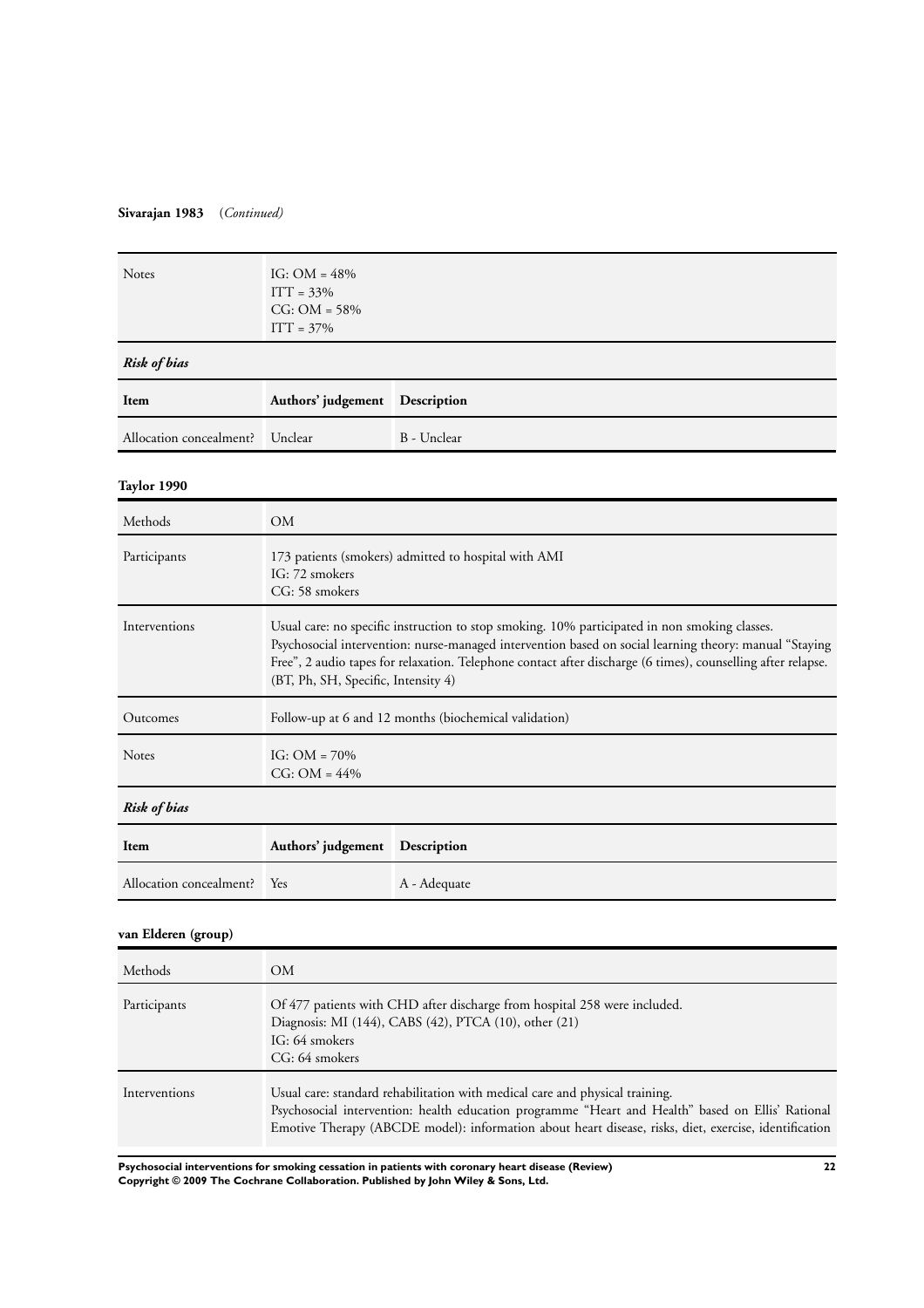#### **van Elderen (group)** (*Continued)*

|                         | and modification of irrational beliefs.<br>8 weekly group sessions (2h) for the patients and their partners, one follow-up session at 2 months.<br>(BT, MR, Intensity 4) |             |  |
|-------------------------|--------------------------------------------------------------------------------------------------------------------------------------------------------------------------|-------------|--|
| Outcomes                | Follow-up at 3 and 12 months (abstinence self-report)                                                                                                                    |             |  |
| Notes                   | IG: $OM = 62\%$<br>$CG: OM = 50\%$                                                                                                                                       |             |  |
| <b>Risk of bias</b>     |                                                                                                                                                                          |             |  |
| Item                    | Authors' judgement Description                                                                                                                                           |             |  |
| Allocation concealment? | Unclear                                                                                                                                                                  | B - Unclear |  |
| van Elderen (phone)     |                                                                                                                                                                          |             |  |

| Methods                 | <b>OM</b>                                                                                                                                                                                                                                                                                                                                                       |             |  |
|-------------------------|-----------------------------------------------------------------------------------------------------------------------------------------------------------------------------------------------------------------------------------------------------------------------------------------------------------------------------------------------------------------|-------------|--|
| Participants            | 60 patients admitted to hospital with AMI<br>IG: 15 smokers<br>CG: 16 smokers                                                                                                                                                                                                                                                                                   |             |  |
| Interventions           | Usual care: standard medical care.<br>Psychosocial intervention: health education and counselling programme: two nurse-based counselling<br>sessions, two group health education sessions (medication, aetiology of MI, risk factors, anxiety, depression<br>etc). Weekly telephone contacts by nurse after discharge for 6 weeks.<br>(Ph, SH, MR, Intensity 4) |             |  |
| Outcomes                | Follow-up after intervention, at 8 weeks and 1 year (abstinence self-report)                                                                                                                                                                                                                                                                                    |             |  |
| <b>Notes</b>            | IG: $OM = 60\%$<br>$CG: OM = 37\%$                                                                                                                                                                                                                                                                                                                              |             |  |
| Risk of bias            |                                                                                                                                                                                                                                                                                                                                                                 |             |  |
| Item                    | Authors' judgement Description                                                                                                                                                                                                                                                                                                                                  |             |  |
| Allocation concealment? | Unclear                                                                                                                                                                                                                                                                                                                                                         | B - Unclear |  |

OM = optimistic model; ITT = intent to treat analysis; CABG = coronary artery bypass surgery; CAD = coronary artery disease; AMI = acute myocardial infarction; CG = control group; IG = experimental intervention group; GP = general practitioner

Duration of treatment is coded as follows (intensity):

coding 1: single initial contact lasting <= 1 hour, no follow-up support

coding 2: one or more contacts in total > 1 hour, no follow-up support

coding 3: any initial contact plus follow-up <=1 month

coding 4: any initial contact plus follow-up > 1 month and <= 6 month

**Psychosocial interventions for smoking cessation in patients with coronary heart disease (Review) 23 Copyright © 2009 The Cochrane Collaboration. Published by John Wiley & Sons, Ltd.**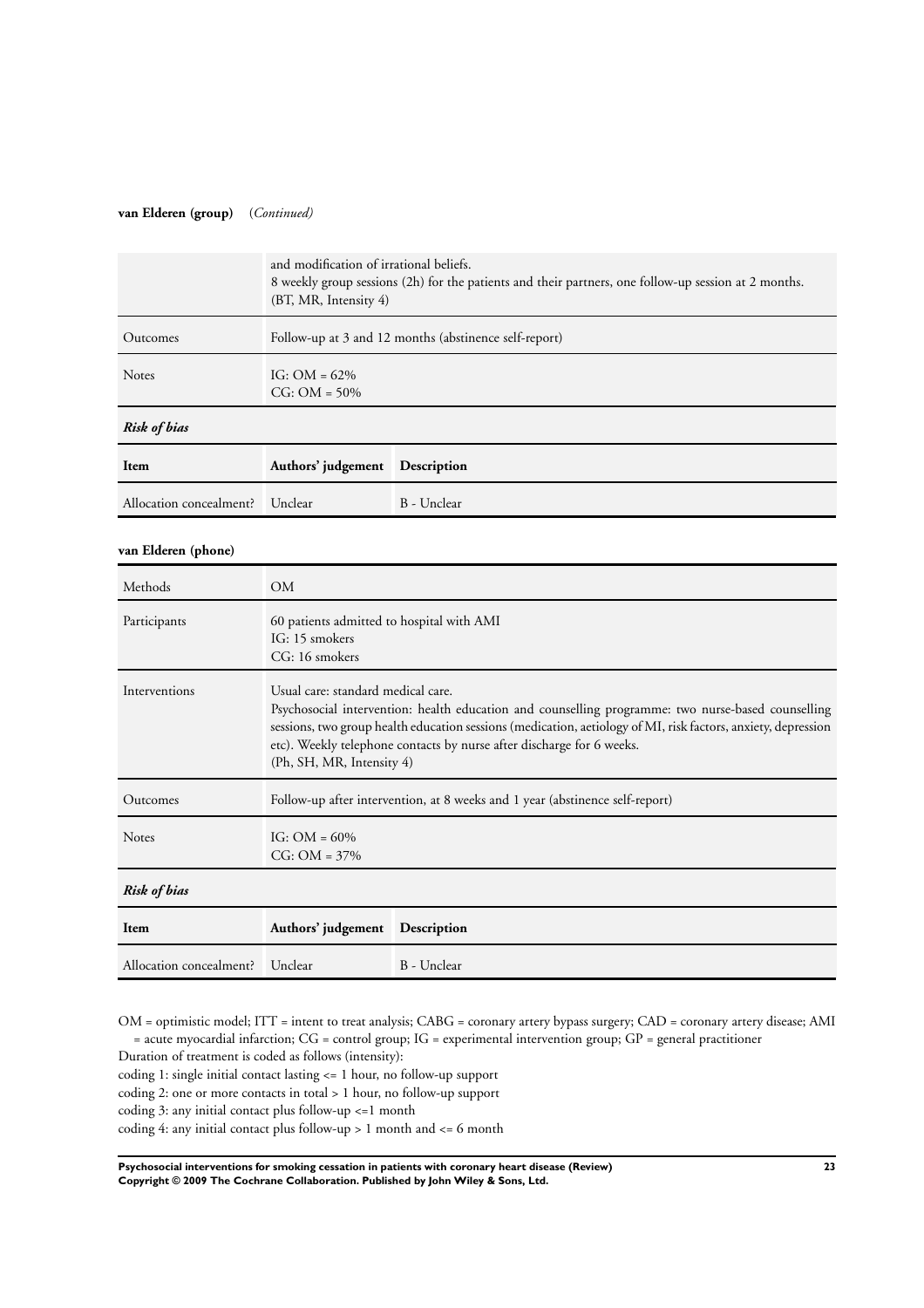<span id="page-25-0"></span>coding 5: any initial contact plus follow-up > 6 month. Number in notes section show abstince rates in percent

### **Characteristics of excluded studies** *[ordered by study ID]*

| Andersen 2002      | Patients with other disease, or healthy subjects                                                                                                |
|--------------------|-------------------------------------------------------------------------------------------------------------------------------------------------|
| Baughman 1982      | No intervention specified or no specific smoking cessation intervention                                                                         |
| Belson 2002        | Heterogeneity in diagnosis included / no assessment of smoking status                                                                           |
| Bolman 2002        | Follow up too short                                                                                                                             |
| Brenner 1989       | No intervention specified or no specific smoking cessation intervention / no assessment of smoking status                                       |
| Byfield 2001       | Patients with other disease, or healthy subjects / no assessment of smoking status                                                              |
| Campbell 1996      | Heterogeneity in diagnosis included                                                                                                             |
| Campbell 1998a     | No clear diagnosis of CHD                                                                                                                       |
| Campbell 1998b     | No clear diagnosis of CHD                                                                                                                       |
| Circo 1985         | Follow up too short                                                                                                                             |
| Connett 1984       | No information about diagnosis included                                                                                                         |
| Cook 1989          | No data reported                                                                                                                                |
| Cupples 1999       | Patients with other heart disease                                                                                                               |
| Eaker 1982         | Patients with other disease, or healthy subjects                                                                                                |
| Engblom 1992       | no intervention specified or no specific smoking cessation intervention                                                                         |
| Erdman 1983        | No intervention specified or no specific smoking cessation intervention                                                                         |
| Feeney 2001        | Drop out $> 50\%$                                                                                                                               |
| Finnegan 1985      | Cross sectional analysis, not sufficient data / no intervention specified or no specific smoking cessation<br>intervention                      |
| Fletcher 1987      | No intervention specified or no specific smoking cessation intervention / no comparison of smoking status<br>feasible                           |
| Fortmann 1994      | No intervention specified or no specific smoking cessation intervention / no comparison of usual care and<br>specific psychosocial intervention |
| Frasure-Smith 1997 | No comparison of smoking status feasible                                                                                                        |

**Psychosocial interventions for smoking cessation in patients with coronary heart disease (Review) 24 Copyright © 2009 The Cochrane Collaboration. Published by John Wiley & Sons, Ltd.**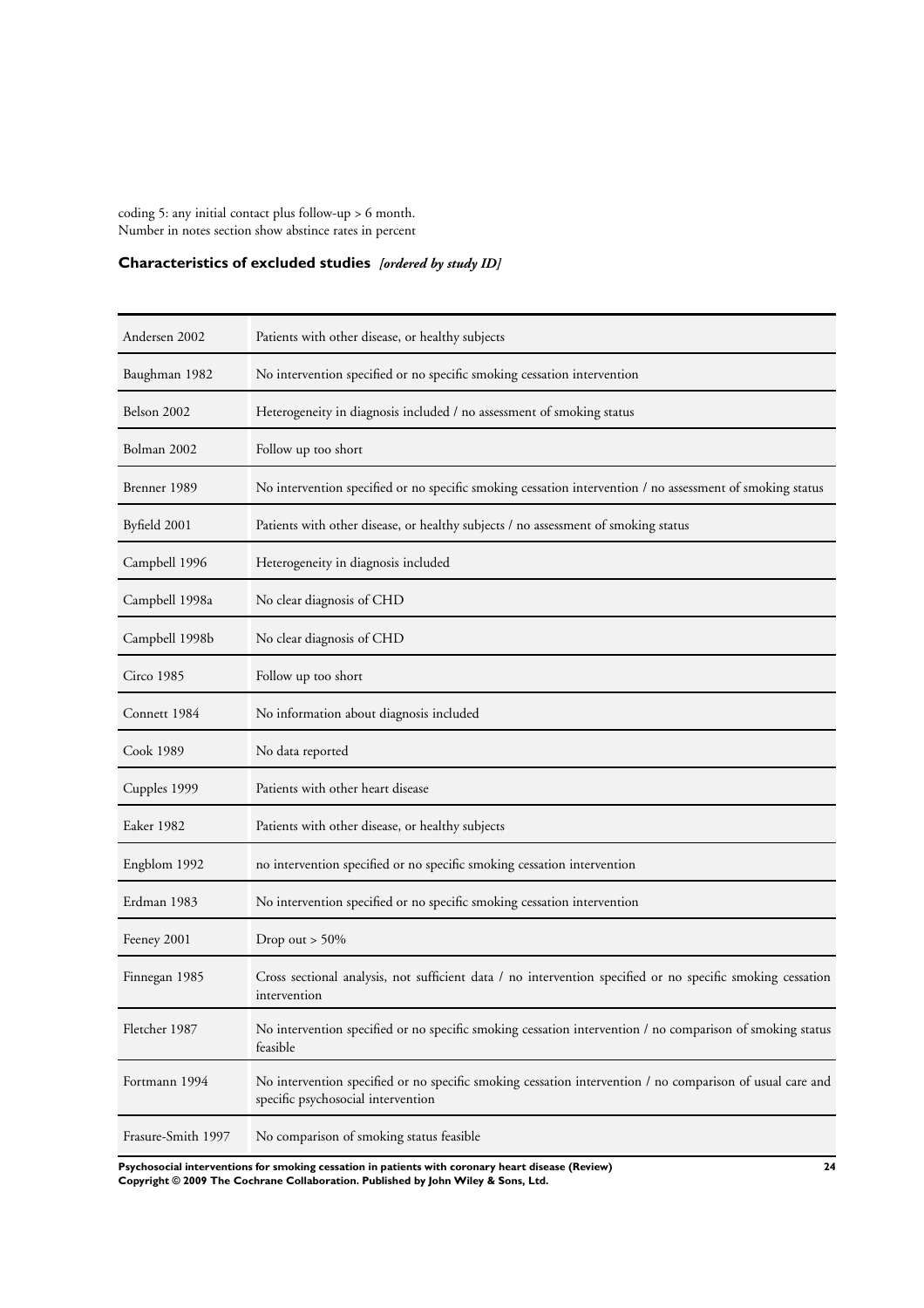### (*Continued)*

| Fredrickson 1995    | Patients with other disease, or healthy subjects / no intervention specified or no specific smoking cessation<br>intervention / follow up too short |
|---------------------|-----------------------------------------------------------------------------------------------------------------------------------------------------|
| Hall 1983           | Heterogeneity in diagnosis included                                                                                                                 |
| Haskell 1994        | No possibility to include data in meta-analysis                                                                                                     |
| Hjermann 1986       | Heterogeneity in diagnosis included                                                                                                                 |
| Horlick 1984        | No comparison of smoking status feasible                                                                                                            |
| Houston-Miller 1997 | Heterogeneity in diagnosis included                                                                                                                 |
| Jones 1996          | No intervention specified or no specific smoking cessation intervention / no assessment of smoking status                                           |
| Joseph 1996         | No intervention specified or no specific smoking cessation intervention                                                                             |
| Kallio 1981         | Follow up too short                                                                                                                                 |
| Knutsen 1991        | Patients with other disease, or healthy subjects                                                                                                    |
| Kornitzer 1980      | Patients with other disease, or healthy subjects                                                                                                    |
| Kornitzer 1989      | Patients with other disease, or healthy subjects / no comparison of smoking status feasible                                                         |
| Kristeller 1993     | No comparison of smoking status feasible                                                                                                            |
| Kuller 1991         | Heterogeneity in diagnosis included / no intervention specified or no specific smoking cessation intervention                                       |
| Lancaster 1999      | Patients with other disease, or healthy subjects                                                                                                    |
| Lisspers 1999       | Assessment of smoking status was made after cardiac procedure had been performed                                                                    |
| Marra 1985          | No intervention specified or no specific smoking cessation intervention                                                                             |
| Mayou 2002          | No intervention specified or no specific smoking cessation intervention / no comparison of smoking status<br>feasible                               |
| McHugh 2001         | No assessment of smoking status                                                                                                                     |
| Meland 1999         | Cross sectional analysis, not sufficient data                                                                                                       |
| Mitsibounas 1992    | Statistically significant difference in patient characteristics at baseline between intervention and control<br>groups                              |
| Murchie 2003        | No clear diagnosis of CHD                                                                                                                           |

**Psychosocial interventions for smoking cessation in patients with coronary heart disease (Review) 25 Copyright © 2009 The Cochrane Collaboration. Published by John Wiley & Sons, Ltd.**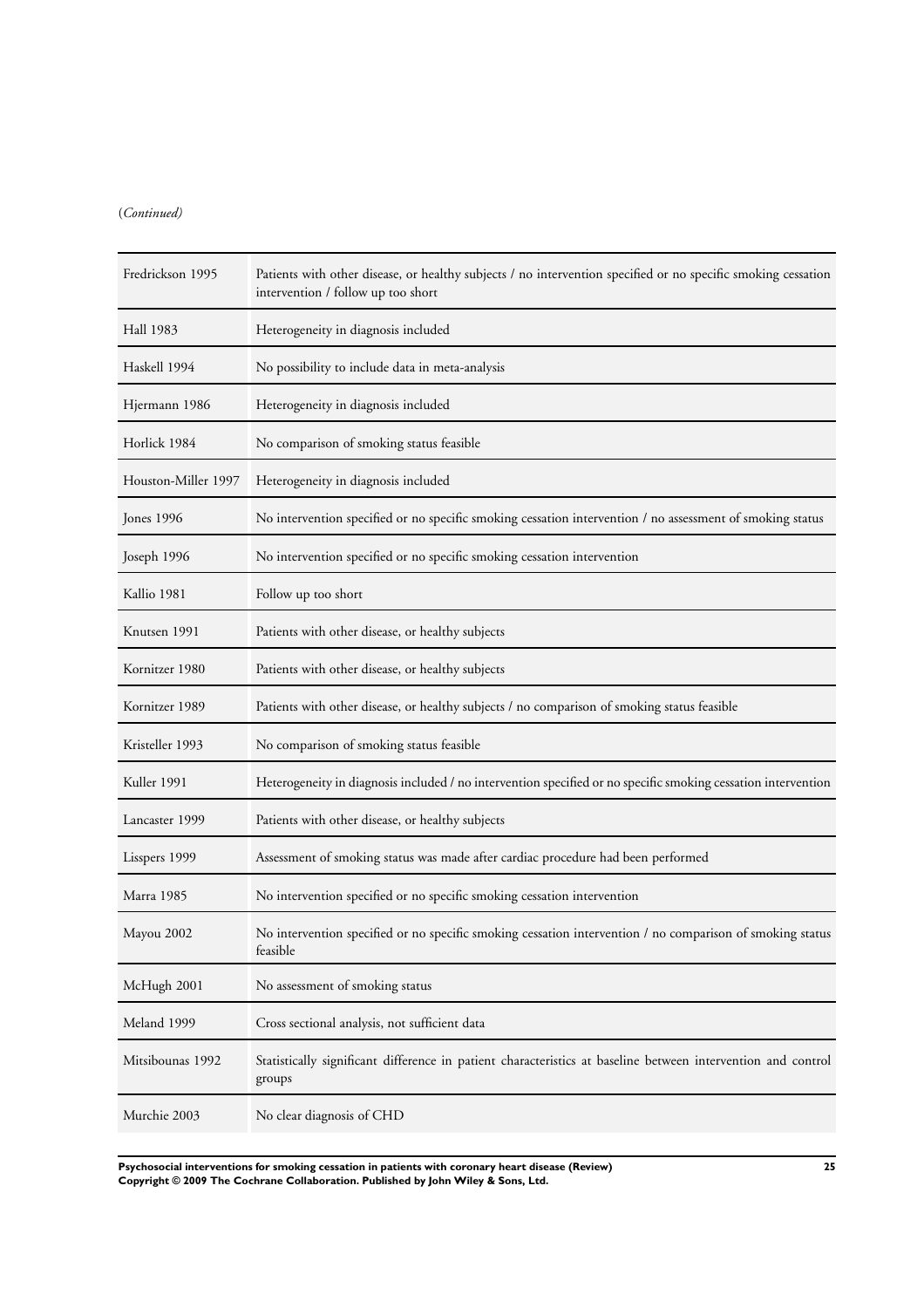### (*Continued)*

| Nisbeth 2000  | Patients with other disease, or healthy subjects                                                                                                                                                               |
|---------------|----------------------------------------------------------------------------------------------------------------------------------------------------------------------------------------------------------------|
| Ornish 1990   | No comparison of smoking status feasible / no assessment of smoking status                                                                                                                                     |
| Patel 1985    | No information about diagnosis included / no comparison of smoking status feasible                                                                                                                             |
| Prieme 1998   | Patients with other disease, or healthy subjects / cross sectional analysis, not sufficient data /no intervention<br>specified or no specific smoking cessation intervention / no assessment of smoking status |
| Rice 1994     | Heterogeneity in diagnosis included                                                                                                                                                                            |
| Risser 1990   | Patients with other disease, or healthy subjects                                                                                                                                                               |
| Rose 1978     | Patients with other disease, or healthy subjects                                                                                                                                                               |
| Rose 1982     | Patients with other disease, or healthy subjects                                                                                                                                                               |
| Rose 1992     | Patients with other disease, or healthy subjects                                                                                                                                                               |
| Sanders 1989  | No information about diagnosis included                                                                                                                                                                        |
| Schmitz 1999  | No comparison of usual care and specific psychosocial intervention                                                                                                                                             |
| Simon 2003    | Heterogeneity in diagnosis included                                                                                                                                                                            |
| Sippel 1999   | Heterogeneity in diagnosis included                                                                                                                                                                            |
| Steptoe 1999  | Other heart diseases / patients with other disease, or healthy subjects                                                                                                                                        |
| Steptoe 2001  | Other heart diseases / patients with other disease, or healthy subjects                                                                                                                                        |
| Stewart 1999  | Other heart diseases / no intervention specified or no specific smoking cessation intervention                                                                                                                 |
| Suurkula 1996 | Heterogeneity in diagnosis included                                                                                                                                                                            |
| Taylor 1988   | No intervention specified or no specific smoking cessation intervention                                                                                                                                        |
| Taylor 1997   | No assessment of smoking status                                                                                                                                                                                |
| Tiffany 1986  | Patients with other disease, or healthy subjects                                                                                                                                                               |
| Tonnesen 1999 | Other heart diseases                                                                                                                                                                                           |
| Tonstad 2003  | Heterogeneity in diagnosis included / no intervention specified or no specific smoking cessation intervention                                                                                                  |
| Toobert 1998  | No comparison of smoking status feasible                                                                                                                                                                       |

**Psychosocial interventions for smoking cessation in patients with coronary heart disease (Review) 26 Copyright © 2009 The Cochrane Collaboration. Published by John Wiley & Sons, Ltd.**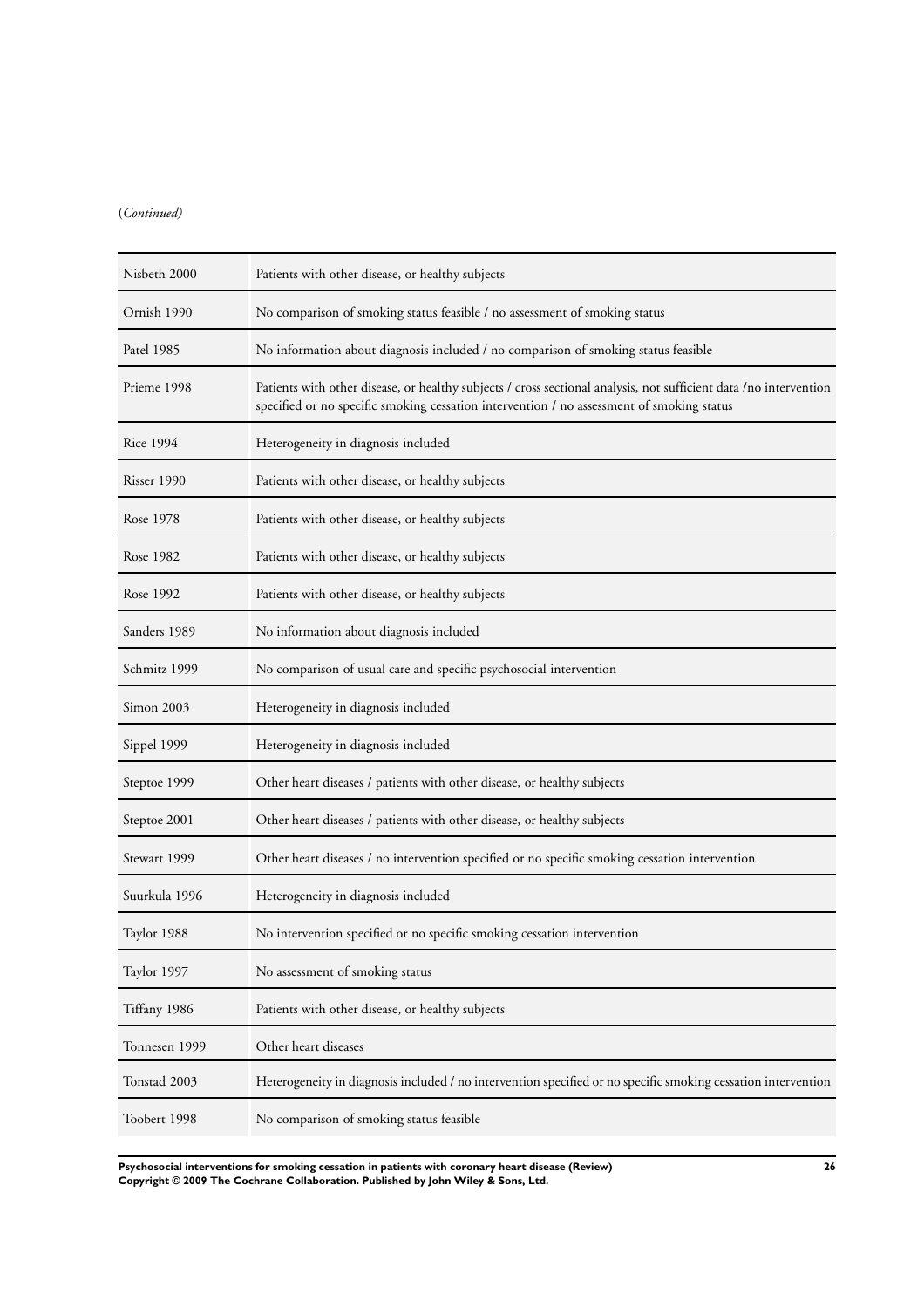### (*Continued)*

| Toobert 2000  | No comparison of smoking status feasible                                                                                  |
|---------------|---------------------------------------------------------------------------------------------------------------------------|
| Tzivoni 1998  | Cross sectional analysis, not sufficient data /no intervention specified or no specific smoking cessation<br>intervention |
| Vedin 1976    | No intervention specified or no specific smoking cessation intervention                                                   |
| Wallner 1999  | No intervention specified or no specific smoking cessation intervention / no assessment of smoking status                 |
| Waters 1996   | No intervention specified or no specific smoking cessation intervention                                                   |
| Wewers 1994   | Heterogeneity in diagnosis included                                                                                       |
| Whitlock 1997 | Heterogeneity in diagnosis included / no information about diagnosis included                                             |

**Psychosocial interventions for smoking cessation in patients with coronary heart disease (Review) 27 Copyright © 2009 The Cochrane Collaboration. Published by John Wiley & Sons, Ltd.**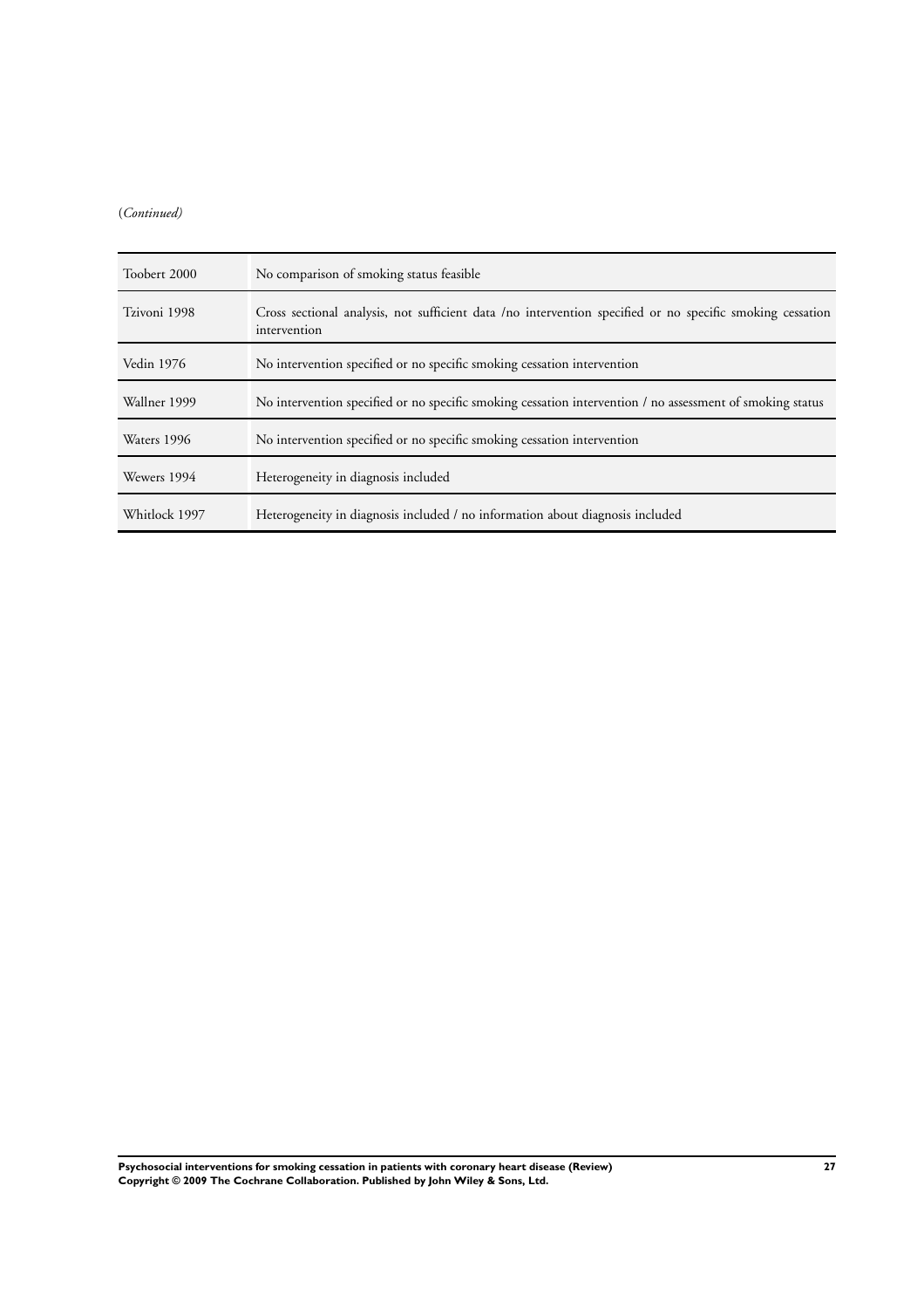### **D A T A A N D A N A L Y S E S**

### **Comparison 1. Efficacy of psychosocial interventions on abstinence (6 to 12 months; all trials)**

| Outcome or subgroup title                              | No. of<br>studies | No. of<br>participants | Statistical method               | Effect size         |
|--------------------------------------------------------|-------------------|------------------------|----------------------------------|---------------------|
| 1 Abstinence 6 to 12 months (ITT)<br>preferred and OM) | 16                | 2677                   | Odds Ratio (M-H, Random, 95% CI) | $1.66$ [1.25, 2.22] |
| 2 Abstinence 6 to 12 months (ITT)<br>preferred and OM) | 4                 | 919                    | Odds Ratio (M-H, Random, 95% CI) | $1.10$ [0.75, 1.60] |
| 3 Abstinence 6 to 12 months (ITT)<br>only)             | 11                | 2215                   | Odds Ratio (M-H, Random, 95% CI) | $1.47$ [1.10, 1.96] |

### **Comparison 2. Sensitivity analysis validation (abstinence 6 to 12 months)**

| Outcome or subgroup title      | No. of<br>studies | No. of<br>participants | Statistical method               | <b>Effect</b> size  |
|--------------------------------|-------------------|------------------------|----------------------------------|---------------------|
| 1 Abstinence at 6 to 12 months | 16                | 2677                   | Odds Ratio (M-H, Random, 95% CI) | $1.66$ [1.25, 2.22] |
| 1.1 no validation              |                   | 1028                   | Odds Ratio (M-H, Random, 95% CI) | $1.92$ [1.26, 2.93] |
| 1.2 validation                 |                   | 1649                   | Odds Ratio (M-H, Random, 95% CI) | $1.44$ [0.99, 2.11] |

### **Comparison 3. Grouped by type of intervention (6 to 12 months)**

| Outcome or subgroup title                                 | No. of<br>studies | No. of<br>participants | Statistical method               | <b>Effect</b> size  |
|-----------------------------------------------------------|-------------------|------------------------|----------------------------------|---------------------|
| 1 Abstinence 6 to 12 months<br><b>BEHAVIORAL THERAPY</b>  | 16                | 2677                   | Odds Ratio (M-H, Random, 95% CI) | 1.66 [1.25, 2.22]   |
| 1.1 Behavioral therapeutic<br>approach                    | 10                | 1610                   | Odds Ratio (M-H, Random, 95% CI) | $1.69$ [1.33, 2.14] |
| 1.2 No behavioral therapeutic<br>approach                 | 6                 | 1067                   | Odds Ratio (M-H, Random, 95% CI) | $1.68$ [0.83, 3.39] |
| 2 Abstinence 6 to 12 months<br><b>TELEPHONE SUPPORT</b>   | 16                | 2677                   | Odds Ratio (M-H, Random, 95% CI) | $1.66$ [1.25, 2.22] |
| 2.1 Telephone support                                     | 11                | 1635                   | Odds Ratio (M-H, Random, 95% CI) | 1.58 [1.28, 1.97]   |
| 2.2 No telephone support                                  | 5                 | 1042                   | Odds Ratio (M-H, Random, 95% CI) | 1.88 [0.84, 4.23]   |
| 3 Abstinence 6 to 12 months<br><b>SELF HELP MATERIALS</b> | 16                | 2677                   | Odds Ratio (M-H, Random, 95% CI) | $1.66$ [1.25, 2.22] |
| <b>3.1 SELF HELP</b><br><b>MATERIALS</b> provided         | 11                | 2166                   | Odds Ratio (M-H, Random, 95% CI) | $1.48$ [1.11, 1.96] |
| 3.2 No self help materials                                | 5                 | 511                    | Odds Ratio (M-H, Random, 95% CI) | $2.24$ [1.15, 4.36] |

**Psychosocial interventions for smoking cessation in patients with coronary heart disease (Review) 28 Copyright © 2009 The Cochrane Collaboration. Published by John Wiley & Sons, Ltd.**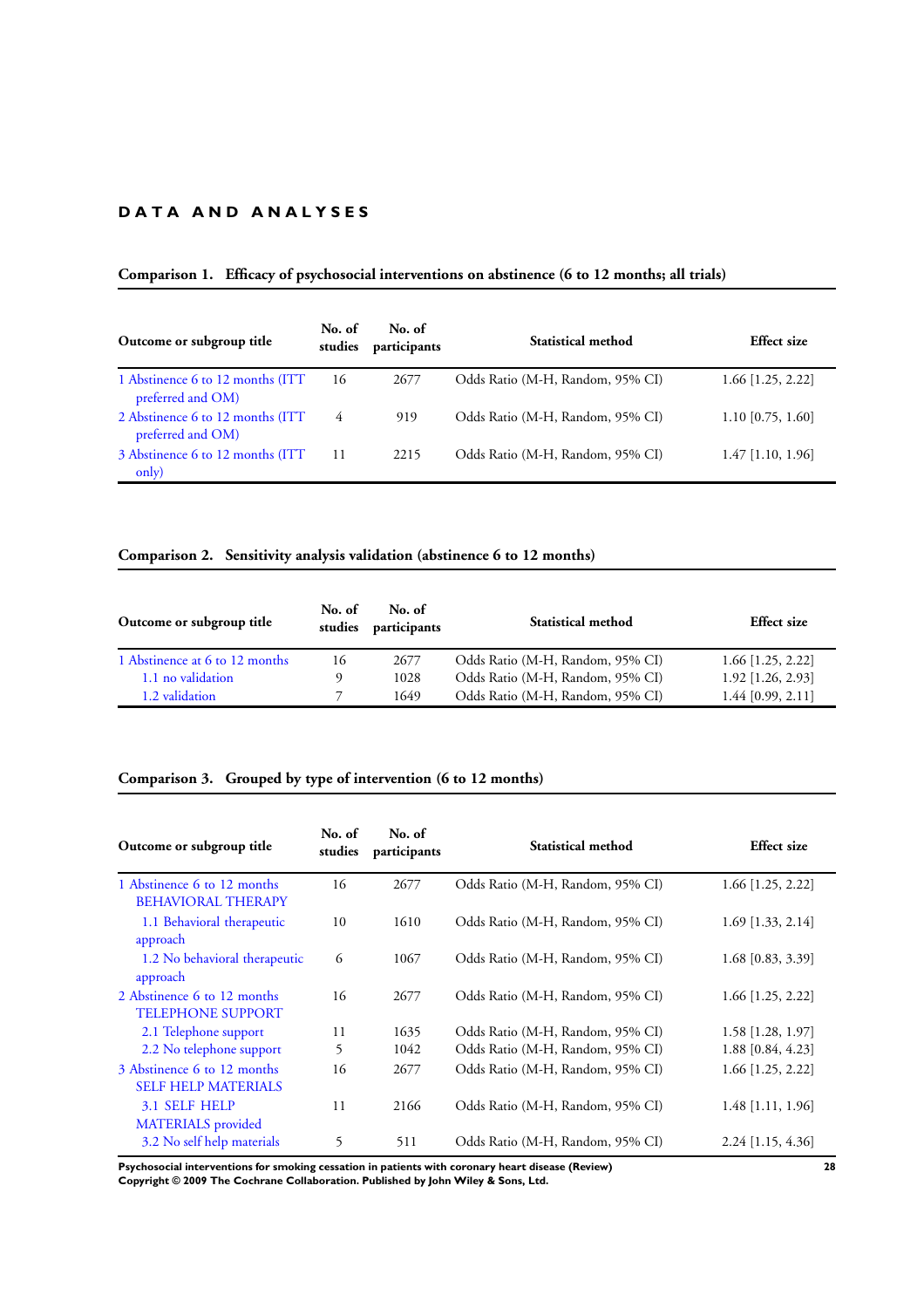| 4 Abstinence 6 to 12 months<br>Specific vs. Multi-Risk-Factor | 16 | 2677 | Odds Ratio (M-H, Random, 95% CI) | $1.66$ [1.25, 2.22] |
|---------------------------------------------------------------|----|------|----------------------------------|---------------------|
| Intervention                                                  |    |      |                                  |                     |
| 4.1 Specific smoking cessation                                | 9  | 1974 | Odds Ratio (M-H, Random, 95% CI) | $1.63$ [1.08, 2.46] |
| intervention                                                  |    |      |                                  |                     |
| 4.2 Multicomponent                                            |    | 703  | Odds Ratio (M-H, Random, 95% CI) | $1.73$ [1.27, 2.35] |
| intervention                                                  |    |      |                                  |                     |

### **Comparison 4. Sensitivity analysis brief / intense intervention (6 to 12 months)**

| Outcome or subgroup title                  | No. of<br>studies | No. of<br>participants | Statistical method               | <b>Effect size</b>  |
|--------------------------------------------|-------------------|------------------------|----------------------------------|---------------------|
| 1 Abstinence 6 to 12 months all<br>studies | 16                | 2677                   | Odds Ratio (M-H, Random, 95% CI) | $1.66$ [1.25, 2.22] |
| 1.1 brief intervention                     | 4                 | 833                    | Odds Ratio (M-H, Random, 95% CI) | $0.92$ [0.70, 1.22] |
| 1.2 high intensity intervention            | 12                | 1844                   | Odds Ratio (M-H, Random, 95% CI) | 1.98 [1.49, 2.65]   |

### **Comparison 5. Efficacy of psychosocial interventions on long term abstinence (five years)**

| Outcome or subgroup title          | No. of | No. of<br>studies participants | <b>Statistical method</b>        | <b>Effect</b> size  |
|------------------------------------|--------|--------------------------------|----------------------------------|---------------------|
| 1 Abstinence five years (OM only)  |        | 226                            | Odds Ratio (M-H, Random, 95% CI) | $1.32$ [0.78, 2.24] |
| 2 Abstinence five years (ITT only) |        | 348                            | Odds Ratio (M-H, Random, 95% CI) | $1.23$ [0.79, 1.93] |

**Psychosocial interventions for smoking cessation in patients with coronary heart disease (Review) 29 Copyright © 2009 The Cochrane Collaboration. Published by John Wiley & Sons, Ltd.**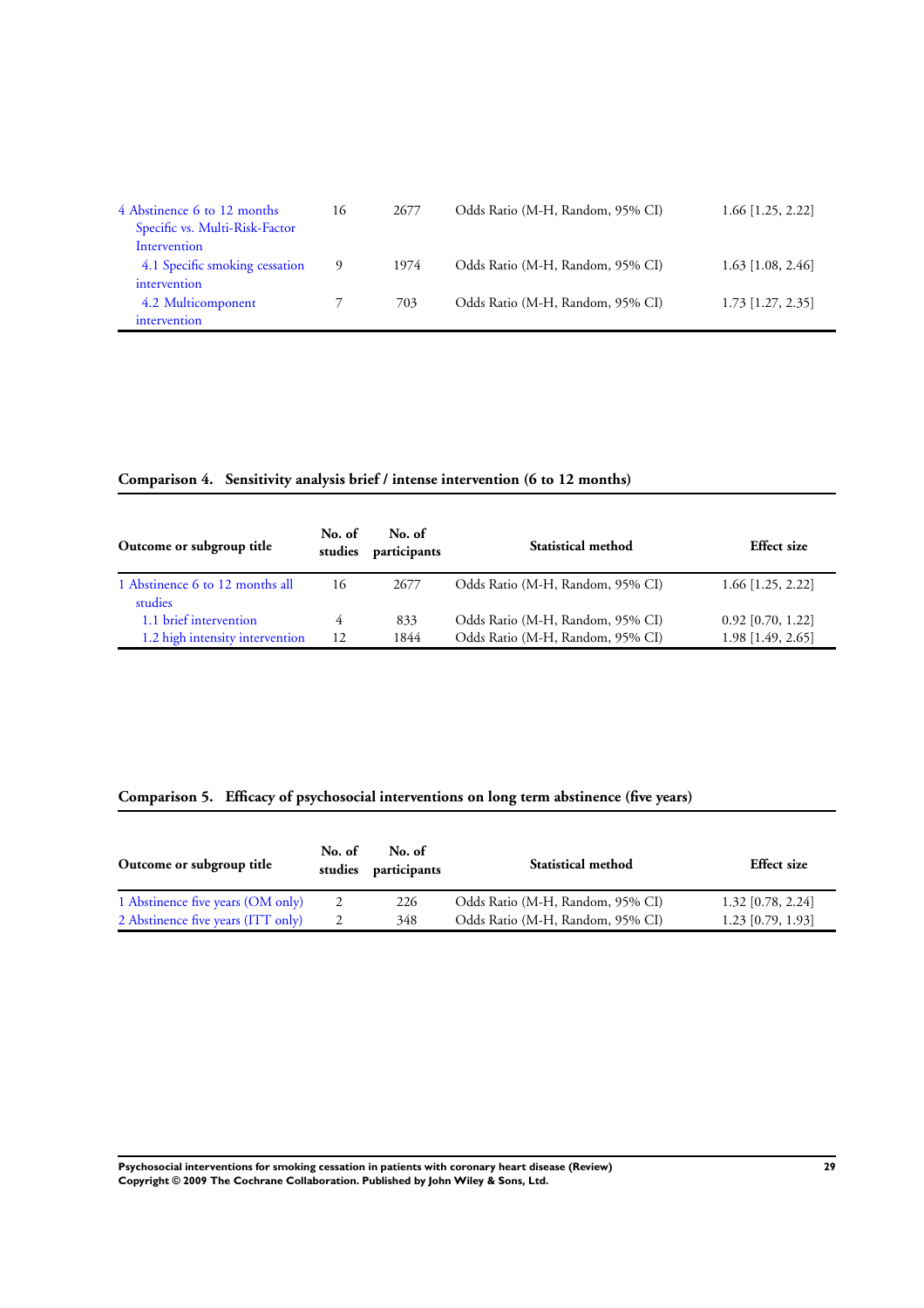### <span id="page-31-0"></span>**Analysis 1.1. Comparison 1 Efficacy of psychosocial interventions on abstinence (6 to 12 months; all trials), Outcome 1 Abstinence 6 to 12 months (ITT preferred and OM).**

Review: Psychosocial interventions for smoking cessation in patients with coronary heart disease

Comparison: 1 Efficacy of psychosocial interventions on abstinence (6 to 12 months; all trials)

Outcome: 1 Abstinence 6 to 12 months (ITT preferred and OM)

 $\blacksquare$ 

j.

| Study or subgroup                                                                                                                                                     | Treatment<br>n/N | Control<br>n/N | Odds Ratio<br>M-H,Random,95% CI                                                                | Weight | Odds Ratio<br>M-H, Random, 95% CI |
|-----------------------------------------------------------------------------------------------------------------------------------------------------------------------|------------------|----------------|------------------------------------------------------------------------------------------------|--------|-----------------------------------|
| Allen 1996                                                                                                                                                            | 9/14             | 6/11           |                                                                                                | 2.4 %  | 1.50 [ 0.30, 7.53 ]               |
| <b>Burt 1974</b>                                                                                                                                                      | 79/125           | 27/98          |                                                                                                | 7.5 %  | 4.52 [ 2.55, 8.01 ]               |
| Carlsson 1997                                                                                                                                                         | 16/32            | 9/35           |                                                                                                | 4.5 %  | 2.89 [ 1.03, 8.07 ]               |
| <b>CASIS 1992</b>                                                                                                                                                     | 47/135           | 34/132         |                                                                                                | 7.9%   | $1.54$ [ 0.91, 2.61 ]             |
| DeBusk 1994                                                                                                                                                           | 78/131           | 57/121         |                                                                                                | 8.1%   | $1.65$ $[ 1.00, 2.72 ]$           |
| Dornelas 2000                                                                                                                                                         | 28/54            | 16/46          |                                                                                                | 5.8 %  | 2.02 [ 0.90, 4.53 ]               |
| Hajek 2002                                                                                                                                                            | 99/274           | 108/266        |                                                                                                | 9.3%   | $0.83$ [ 0.58, 1.17 ]             |
| Heller 1993                                                                                                                                                           | 34/52            | 38/64          |                                                                                                | 6.1%   | $1.29$ [ 0.61, 2.76 ]             |
| Ortigosa 2000                                                                                                                                                         | 26/43            | 31/47          |                                                                                                | 5.5 %  | 0.79 [ 0.33, 1.86 ]               |
| Quist-Paulsen 2003                                                                                                                                                    | 57/118           | 44/122         |                                                                                                | 8.0%   | 1.66 [0.99, 2.78]                 |
| <b>Reid 2003</b>                                                                                                                                                      | 49/126           | 46/128         |                                                                                                | 8.0%   | $1.13$ $[0.68, 1.89]$             |
| Rigotti 1994                                                                                                                                                          | 27/44            | 23/43          |                                                                                                | 5.5 %  | 1.38 [ 0.59, 3.24 ]               |
| Sivarajan 1983                                                                                                                                                        | 13/39            | 14/37          |                                                                                                | 5.0%   | $0.82$ $[ 0.32, 2.10 ]$           |
| Taylor 1990                                                                                                                                                           | 51/86            | 26/87          |                                                                                                | 7.1 %  | 3.42 [ 1.82, 6.41 ]               |
| van Elderen (group)                                                                                                                                                   | 46/66            | 32/70          |                                                                                                | 6.5 %  | 2.73 [ 1.35, 5.53 ]               |
| van Elderen (phone)                                                                                                                                                   | 9/15             | 6/16           |                                                                                                | 2.9%   | 2.50 [ 0.59, 10.62 ]              |
| Total (95% CI)<br>Total events: 668 (Treatment), 517 (Control)<br>Heterogeneity: Tau <sup>2</sup> = 0.20; Chi <sup>2</sup> = 42.68, df = 15 (P = 0.00018); $1^2$ =65% | 1354             | 1323           |                                                                                                | 100.0% | $1.66$ [ $1.25$ , $2.22$ ]        |
| Test for overall effect: $Z = 3.48$ (P = 0.00051)                                                                                                                     |                  |                |                                                                                                |        |                                   |
|                                                                                                                                                                       |                  |                | $0.1 \quad 0.2$<br>0.5<br>5<br> 0<br>$\overline{2}$<br>Favours usual care<br>Favours treatment |        |                                   |

**Psychosocial interventions for smoking cessation in patients with coronary heart disease (Review) 30 Copyright © 2009 The Cochrane Collaboration. Published by John Wiley & Sons, Ltd.**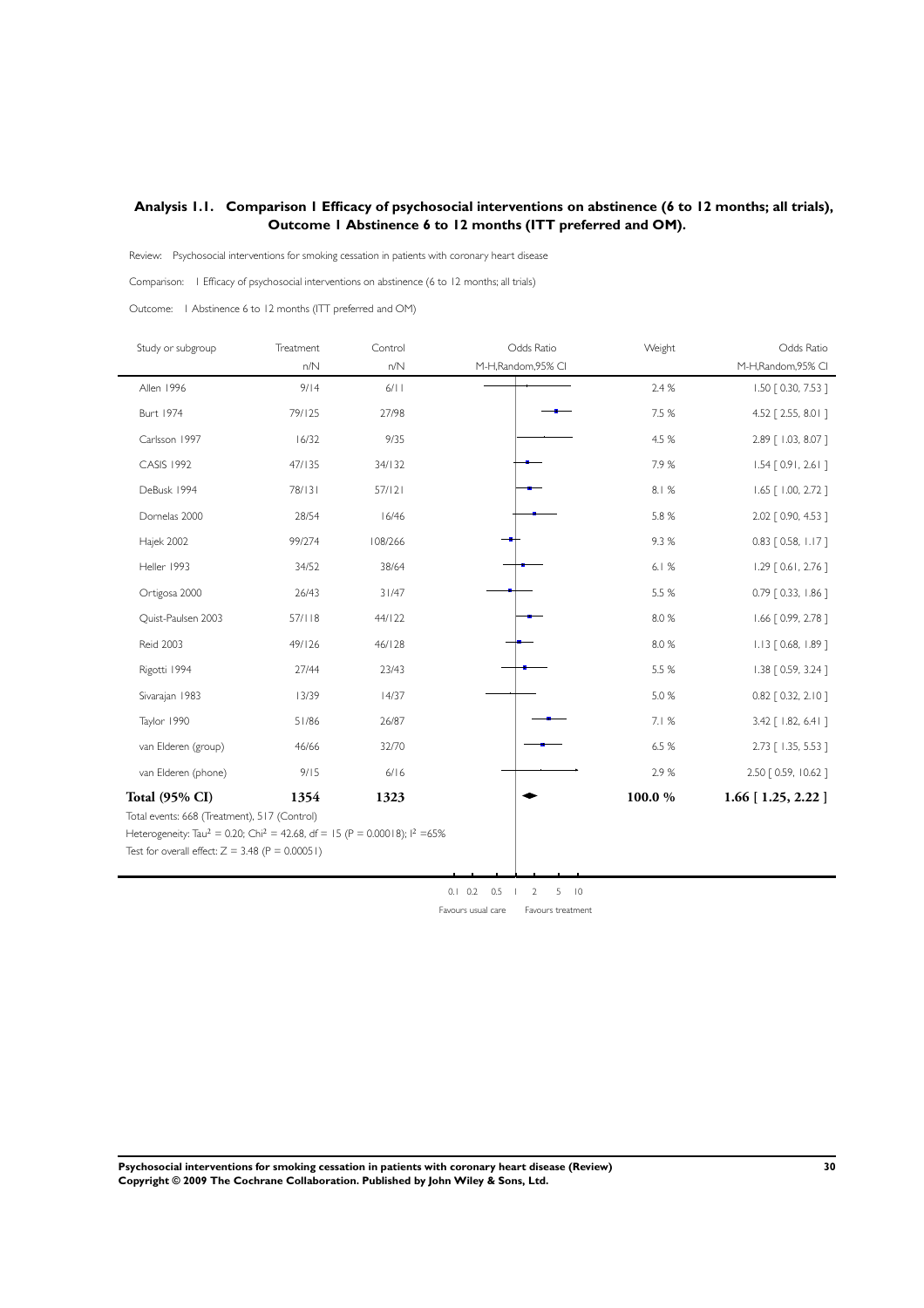### <span id="page-32-0"></span>**Analysis 1.2. Comparison 1 Efficacy of psychosocial interventions on abstinence (6 to 12 months; all trials), Outcome 2 Abstinence 6 to 12 months (ITT preferred and OM).**

Review: Psychosocial interventions for smoking cessation in patients with coronary heart disease

Comparison: 1 Efficacy of psychosocial interventions on abstinence (6 to 12 months; all trials)

Outcome: 2 Abstinence 6 to 12 months (ITT preferred and OM)

| Study or subgroup                                                                              | Treatment | Control | Odds Ratio                                                  | Weight | Odds Ratio                     |
|------------------------------------------------------------------------------------------------|-----------|---------|-------------------------------------------------------------|--------|--------------------------------|
|                                                                                                | n/N       | n/N     | M-H, Random, 95% CI                                         |        | M-H, Random, 95% CI            |
| Allen 1996                                                                                     | 9/14      | 6/11    |                                                             | 5.1%   | 1.50 [ 0.30, 7.53 ]            |
| Dornelas 2000                                                                                  | 28/54     | 16/46   |                                                             | 17.0 % | 2.02 [ 0.90, 4.53 ]            |
| Hajek 2002                                                                                     | 99/274    | 108/266 |                                                             | 46.0%  | $0.83$ [ 0.58, 1.17 ]          |
| <b>Reid 2003</b>                                                                               | 49/126    | 46/128  |                                                             | 31.9%  | $1.13$ $[0.68, 1.89]$          |
| <b>Total (95% CI)</b>                                                                          | 468       | 451     |                                                             | 100.0% | 1.10 $\left[0.75, 1.60\right]$ |
| Total events: 185 (Treatment), 176 (Control)                                                   |           |         |                                                             |        |                                |
| Heterogeneity: Tau <sup>2</sup> = 0.05; Chi <sup>2</sup> = 4.52, df = 3 (P = 0.21); $1^2$ =34% |           |         |                                                             |        |                                |
| Test for overall effect: $Z = 0.48$ (P = 0.63)                                                 |           |         |                                                             |        |                                |
|                                                                                                |           |         |                                                             |        |                                |
|                                                                                                |           |         | 0.2<br>0.5<br>$\overline{10}$<br>0.1<br>$\overline{2}$<br>5 |        |                                |

Favours usual care Favours treatment

**Psychosocial interventions for smoking cessation in patients with coronary heart disease (Review) 31 Copyright © 2009 The Cochrane Collaboration. Published by John Wiley & Sons, Ltd.**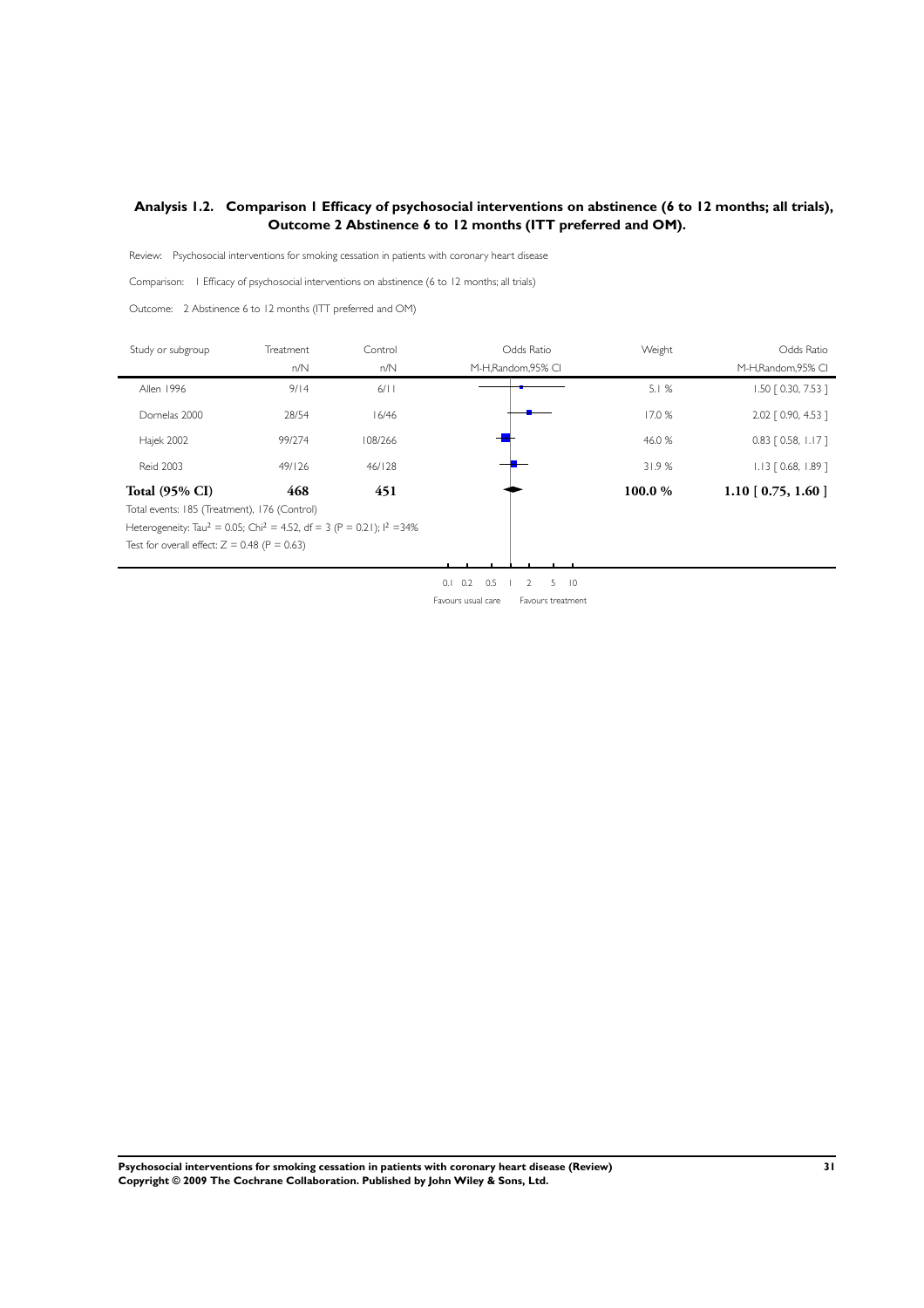### <span id="page-33-0"></span>**Analysis 1.3. Comparison 1 Efficacy of psychosocial interventions on abstinence (6 to 12 months; all trials), Outcome 3 Abstinence 6 to 12 months (ITT only).**

Review: Psychosocial interventions for smoking cessation in patients with coronary heart disease

Comparison: 1 Efficacy of psychosocial interventions on abstinence (6 to 12 months; all trials)

Outcome: 3 Abstinence 6 to 12 months (ITT only)

| Study or subgroup                                                                                                                                                          | Treatment | Control | Odds Ratio        | Weight | Odds Ratio               |
|----------------------------------------------------------------------------------------------------------------------------------------------------------------------------|-----------|---------|-------------------|--------|--------------------------|
|                                                                                                                                                                            | n/N       | n/N     | M-H,Random,95% CI |        | M-H, Random, 95% CI      |
| <b>CASIS 1992</b>                                                                                                                                                          | 47/135    | 34/132  |                   | 10.5 % | $1.54$ [ 0.91, 2.61 ]    |
| DeBusk 1994                                                                                                                                                                | 78/131    | 57/121  |                   | 10.9%  | $1.65$ $[ 1.00, 2.72 ]$  |
| Dornelas 2000                                                                                                                                                              | 28/54     | 16/46   |                   | 7.2 %  | 2.02 [ 0.90, 4.53 ]      |
| Hajek 2002                                                                                                                                                                 | 99/274    | 108/266 |                   | 13.1%  | $0.83$ $[0.58, 1.17]$    |
| Ortigosa 2000                                                                                                                                                              | 26/43     | 31/47   |                   | 6.7%   | $0.79$ $[0.33, 1.86]$    |
| Quist-Paulsen 2003                                                                                                                                                         | 57/118    | 44/122  |                   | 10.7%  | $1.66$ $[0.99, 2.78]$    |
| <b>Reid 2003</b>                                                                                                                                                           | 49/126    | 46/128  |                   | 10.8%  | $1.13$ $[0.68, 1.89]$    |
| Rigotti 1994                                                                                                                                                               | 27/44     | 23/43   |                   | 6.7%   | $1.38$ $[0.59, 3.24]$    |
| Sivarajan 1983                                                                                                                                                             | 13/39     | 14/37   |                   | 6.0%   | $0.82$ $[0.32, 2.10]$    |
| Taylor 1990                                                                                                                                                                | 51/86     | 26/87   |                   | 9.2%   | $3.42$ [ $1.82$ , 6.41 ] |
| van Elderen (group)                                                                                                                                                        | 46/66     | 32/70   |                   | 8.3 %  | 2.73 [ 1.35, 5.53 ]      |
| <b>Total (95% CI)</b><br>Total events: 521 (Treatment), 431 (Control)<br>Heterogeneity: Tau <sup>2</sup> = 0.14; Chi <sup>2</sup> = 25.27, df = 10 (P = 0.005); $1^2$ =60% | 1116      | 1099    |                   | 100.0% | $1.47$ [ 1.10, 1.96 ]    |
| Test for overall effect: $Z = 2.59$ (P = 0.0097)                                                                                                                           |           |         |                   |        |                          |

0.1 0.2 0.5 1 2 5 10 Favours usual care Favours treatment

**Psychosocial interventions for smoking cessation in patients with coronary heart disease (Review) 32 Copyright © 2009 The Cochrane Collaboration. Published by John Wiley & Sons, Ltd.**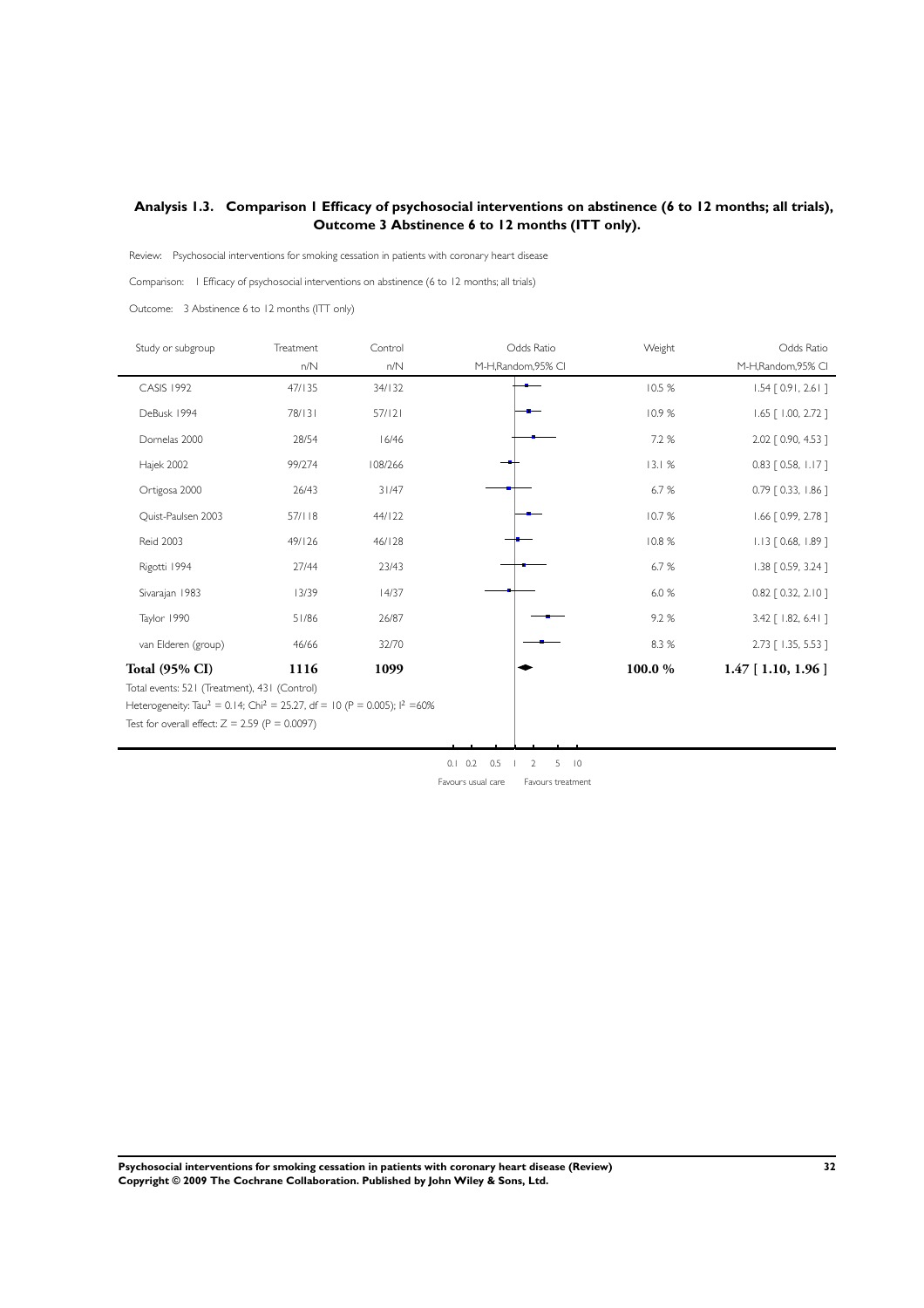### <span id="page-34-0"></span>**Analysis 2.1. Comparison 2 Sensitivity analysis validation (abstinence 6 to 12 months), Outcome 1 Abstinence at 6 to 12 months.**

Review: Psychosocial interventions for smoking cessation in patients with coronary heart disease

Comparison: 2 Sensitivity analysis validation (abstinence 6 to 12 months)

Outcome: 1 Abstinence at 6 to 12 months

| Study or subgroup                                                                                                                                                              | Treatment | Control | Odds Ratio                                                  | Weight | Odds Ratio                 |
|--------------------------------------------------------------------------------------------------------------------------------------------------------------------------------|-----------|---------|-------------------------------------------------------------|--------|----------------------------|
|                                                                                                                                                                                | n/N       | n/N     | M-H,Random,95% CI                                           |        | M-H,Random,95% CI          |
| I no validation                                                                                                                                                                |           |         |                                                             |        |                            |
| Heller 1993                                                                                                                                                                    | 34/52     | 38/64   |                                                             | 6.1%   | $1.29$ [ 0.61, 2.76 ]      |
| Dornelas 2000                                                                                                                                                                  | 28/54     | 16/46   |                                                             | 5.8 %  | 2.02 [ 0.90, 4.53 ]        |
| van Elderen (group)                                                                                                                                                            | 46/66     | 32/70   |                                                             | 6.5 %  | 2.73 [ 1.35, 5.53 ]        |
| <b>Reid 2003</b>                                                                                                                                                               | 49/126    | 46/128  |                                                             | 8.0%   | $1.13$ $[0.68, 1.89]$      |
| Allen 1996                                                                                                                                                                     | 9/14      | 6/11    |                                                             | 2.4%   | 1.50 [ 0.30, 7.53 ]        |
| van Elderen (phone)                                                                                                                                                            | 9/15      | 6/16    |                                                             | 2.9%   | 2.50 [ 0.59, 10.62 ]       |
| Sivarajan 1983                                                                                                                                                                 | 13/39     | 14/37   |                                                             | 5.0 %  | $0.82$ $[0.32, 2.10]$      |
| Carlsson 1997                                                                                                                                                                  | 16/32     | 9/35    |                                                             | 4.5 %  | 2.89 [ 1.03, 8.07 ]        |
| <b>Burt 1974</b>                                                                                                                                                               | 79/125    | 27/98   |                                                             | 7.5 %  | 4.52 [ 2.55, 8.01 ]        |
| Subtotal (95% CI)                                                                                                                                                              | 523       | 505     |                                                             | 48.8 % | 1.92 [1.26, 2.93]          |
| Heterogeneity: Tau <sup>2</sup> = 0.22; Chi <sup>2</sup> = 18.64, df = 8 (P = 0.02); l <sup>2</sup> = 57%<br>Test for overall effect: $Z = 3.05$ (P = 0.0023)<br>2 validation  |           |         |                                                             |        |                            |
| Hajek 2002                                                                                                                                                                     | 99/274    | 108/266 |                                                             | 9.3%   | $0.83$ [ 0.58, 1.17 ]      |
| Rigotti 1994                                                                                                                                                                   | 27/44     | 23/43   |                                                             | 5.5 %  | 1.38 [ 0.59, 3.24 ]        |
| Ortigosa 2000                                                                                                                                                                  | 26/43     | 31/47   |                                                             | 5.5 %  | $0.79$ $[0.33, 1.86]$      |
| Quist-Paulsen 2003                                                                                                                                                             | 57/118    | 44/122  |                                                             | 8.0%   | $1.66$ $[0.99, 2.78]$      |
| <b>CASIS 1992</b>                                                                                                                                                              | 47/135    | 34/132  |                                                             | 7.9%   | $1.54$ [ 0.91, 2.61 ]      |
| Taylor 1990                                                                                                                                                                    | 51/86     | 26/87   |                                                             | 7.1%   | 3.42 [ 1.82, 6.41 ]        |
| DeBusk 1994                                                                                                                                                                    | 78/131    | 57/121  |                                                             | 8.1%   | $1.65$ $[ 1.00, 2.72 ]$    |
| Subtotal (95% CI)<br>Total events: 385 (Treatment), 323 (Control)<br>Heterogeneity: Tau <sup>2</sup> = 0.17; Chi <sup>2</sup> = 18.96, df = 6 (P = 0.004); l <sup>2</sup> =68% | 831       | 818     |                                                             | 51.2%  | $1.44$ [ 0.99, 2.11 ]      |
| Test for overall effect: $Z = 1.91$ (P = 0.056)                                                                                                                                |           |         |                                                             |        |                            |
| <b>Total (95% CI)</b>                                                                                                                                                          | 1354      | 1323    |                                                             | 100.0% | $1.66$ [ $1.25$ , $2.22$ ] |
| Total events: 668 (Treatment), 517 (Control)<br>Heterogeneity: Tau <sup>2</sup> = 0.20; Chi <sup>2</sup> = 42.68, df = 15 (P = 0.00018); l <sup>2</sup> = 65%                  |           |         |                                                             |        |                            |
| Test for overall effect: $Z = 3.48$ (P = 0.00051)                                                                                                                              |           |         |                                                             |        |                            |
|                                                                                                                                                                                |           |         | $0.1$ $0.2$ $0.5$<br>$\overline{2}$<br>5<br>$\overline{10}$ |        |                            |

Favours usual care Favours treatment

**Psychosocial interventions for smoking cessation in patients with coronary heart disease (Review) 33 Copyright © 2009 The Cochrane Collaboration. Published by John Wiley & Sons, Ltd.**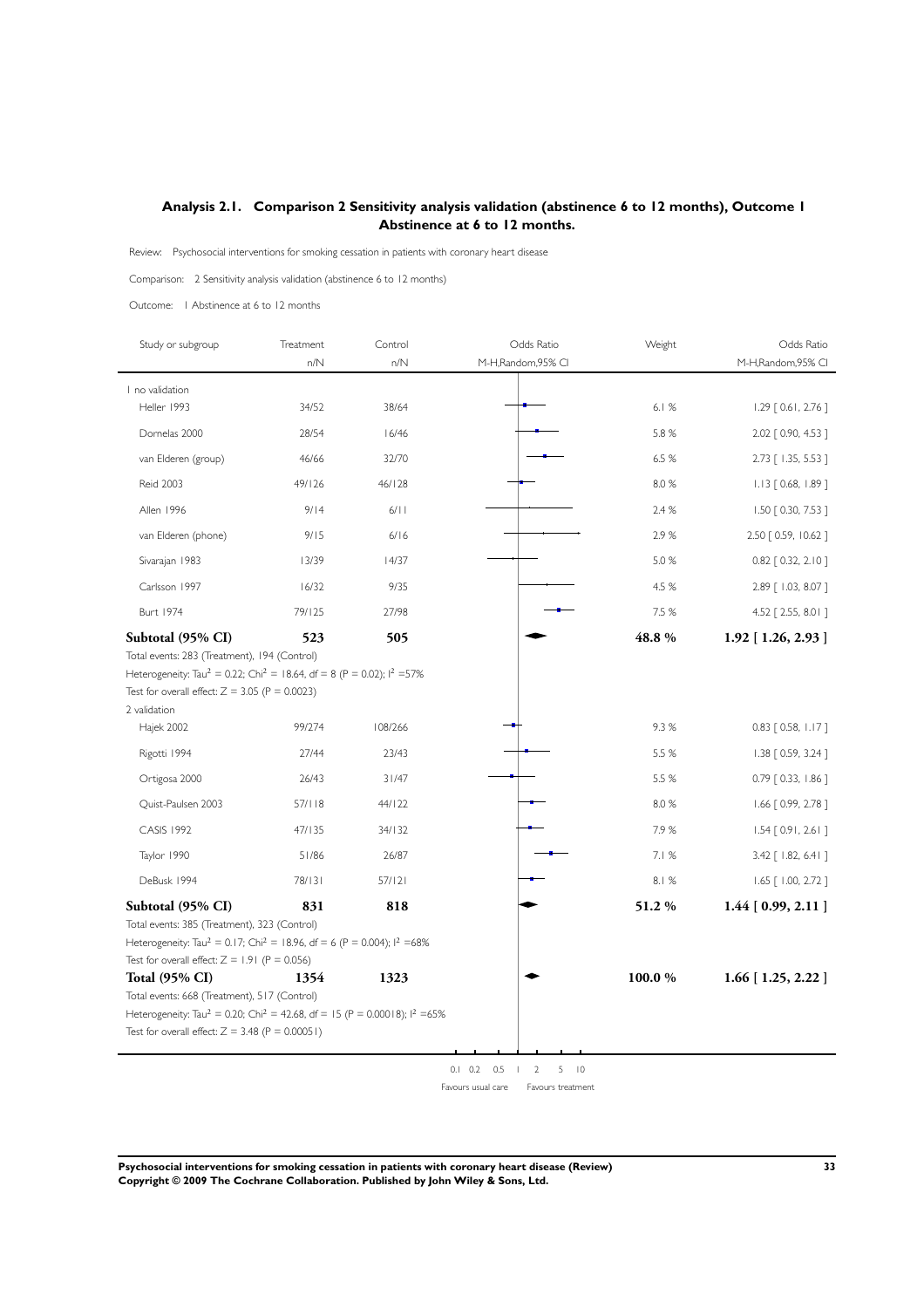### <span id="page-35-0"></span>**Analysis 3.1. Comparison 3 Grouped by type of intervention (6 to 12 months), Outcome 1 Abstinence 6 to 12 months BEHAVIORAL THERAPY.**

Review: Psychosocial interventions for smoking cessation in patients with coronary heart disease

Comparison: 3 Grouped by type of intervention (6 to 12 months)

Outcome: 1 Abstinence 6 to 12 months BEHAVIORAL THERAPY

| Study or subgroup                                                                                           | Treatment<br>n/N | Control<br>n/N | Odds Ratio<br>M-H,Random,95% CI                | Weight  | Odds Ratio<br>M-H, Random, 95% CI |
|-------------------------------------------------------------------------------------------------------------|------------------|----------------|------------------------------------------------|---------|-----------------------------------|
|                                                                                                             |                  |                |                                                |         |                                   |
| I Behavioral therapeutic approach<br>Allen 1996                                                             | 9/14             | 6/11           |                                                | 2.4 %   | 1.50 [ 0.30, 7.53 ]               |
| <b>CASIS 1992</b>                                                                                           | 47/135           | 34/132         |                                                | 7.9%    | $1.54$ [ 0.91, 2.61 ]             |
| DeBusk 1994                                                                                                 | 78/131           | 57/121         |                                                | 8.1 %   | $1.65$ $[ 1.00, 2.72 ]$           |
| Dornelas 2000                                                                                               | 28/54            | 16/46          |                                                | 5.8 %   | 2.02 [ 0.90, 4.53 ]               |
| Quist-Paulsen 2003                                                                                          | 57/118           | 44/122         |                                                | 8.0 %   | $1.66$ $[0.99, 2.78]$             |
| <b>Reid 2003</b>                                                                                            | 49/126           | 46/128         |                                                | 8.0 %   | 1.13 [ 0.68, 1.89 ]               |
| Rigotti 1994                                                                                                | 27/44            | 23/43          |                                                | 5.5 %   | 1.38 [ 0.59, 3.24 ]               |
| Sivarajan 1983                                                                                              | 13/39            | 14/37          |                                                | 5.0 %   | $0.82$ $[0.32, 2.10]$             |
| Taylor 1990                                                                                                 | 51/86            | 26/87          |                                                | 7.1%    | 3.42 [ 1.82, 6.41 ]               |
| van Elderen (group)                                                                                         | 46/66            | 32/70          |                                                | 6.5 %   | 2.73 [ 1.35, 5.53 ]               |
| Subtotal (95% CI)                                                                                           | 813              | 797            |                                                | 64.2 %  | $1.69$ [ $1.33$ , $2.14$ ]        |
| Test for overall effect: $Z = 4.28$ (P = 0.000018)<br>2 No behavioral therapeutic approach                  |                  |                |                                                |         |                                   |
|                                                                                                             |                  |                |                                                |         |                                   |
| Burt 1974                                                                                                   | 79/125           | 27/98          |                                                | 7.5 %   | 4.52 [ 2.55, 8.01 ]               |
| Carlsson 1997                                                                                               | 16/32            | 9/35           |                                                | 4.5 %   | 2.89 [ 1.03, 8.07 ]               |
| Hajek 2002                                                                                                  | 99/274           | 108/266        |                                                | 9.3%    | 0.83 [ 0.58, 1.17 ]               |
| Heller 1993                                                                                                 | 34/52            | 38/64          |                                                | 6.1%    | $1.29$ [ 0.61, 2.76 ]             |
| Ortigosa 2000                                                                                               | 26/43            | 31/47          |                                                | 5.5 %   | $0.79$ $[0.33, 1.86]$             |
| van Elderen (phone)                                                                                         | 9/15             | 6/16           |                                                | 2.9%    | 2.50 [ 0.59, 10.62 ]              |
| Subtotal (95% CI)                                                                                           | 541              | 526            |                                                | 35.8%   | $1.68$ [ 0.83, 3.39 ]             |
| Total events: 263 (Treatment), 219 (Control)                                                                |                  |                |                                                |         |                                   |
| Heterogeneity: Tau <sup>2</sup> = 0.59; Chi <sup>2</sup> = 29.00, df = 5 (P = 0.00002); l <sup>2</sup> =83% |                  |                |                                                |         |                                   |
| Test for overall effect: $Z = 1.44$ (P = 0.15)<br><b>Total (95% CI)</b>                                     | 1354             | 1323           |                                                | 100.0 % | $1.66$ [ $1.25$ , $2.22$ ]        |
| Total events: 668 (Treatment), 517 (Control)                                                                |                  |                |                                                |         |                                   |
| Heterogeneity: Tau <sup>2</sup> = 0.20; Chi <sup>2</sup> = 42.68, df = 15 (P = 0.00018); $1^2$ =65%         |                  |                |                                                |         |                                   |
| Test for overall effect: $Z = 3.48$ (P = 0.00051)                                                           |                  |                |                                                |         |                                   |
|                                                                                                             |                  |                |                                                |         |                                   |
|                                                                                                             |                  |                | $0.1$ $0.2$ $0.5$<br>5<br>$\overline{10}$<br>2 |         |                                   |

Favours usual care Favours treatment

**Psychosocial interventions for smoking cessation in patients with coronary heart disease (Review) 34 Copyright © 2009 The Cochrane Collaboration. Published by John Wiley & Sons, Ltd.**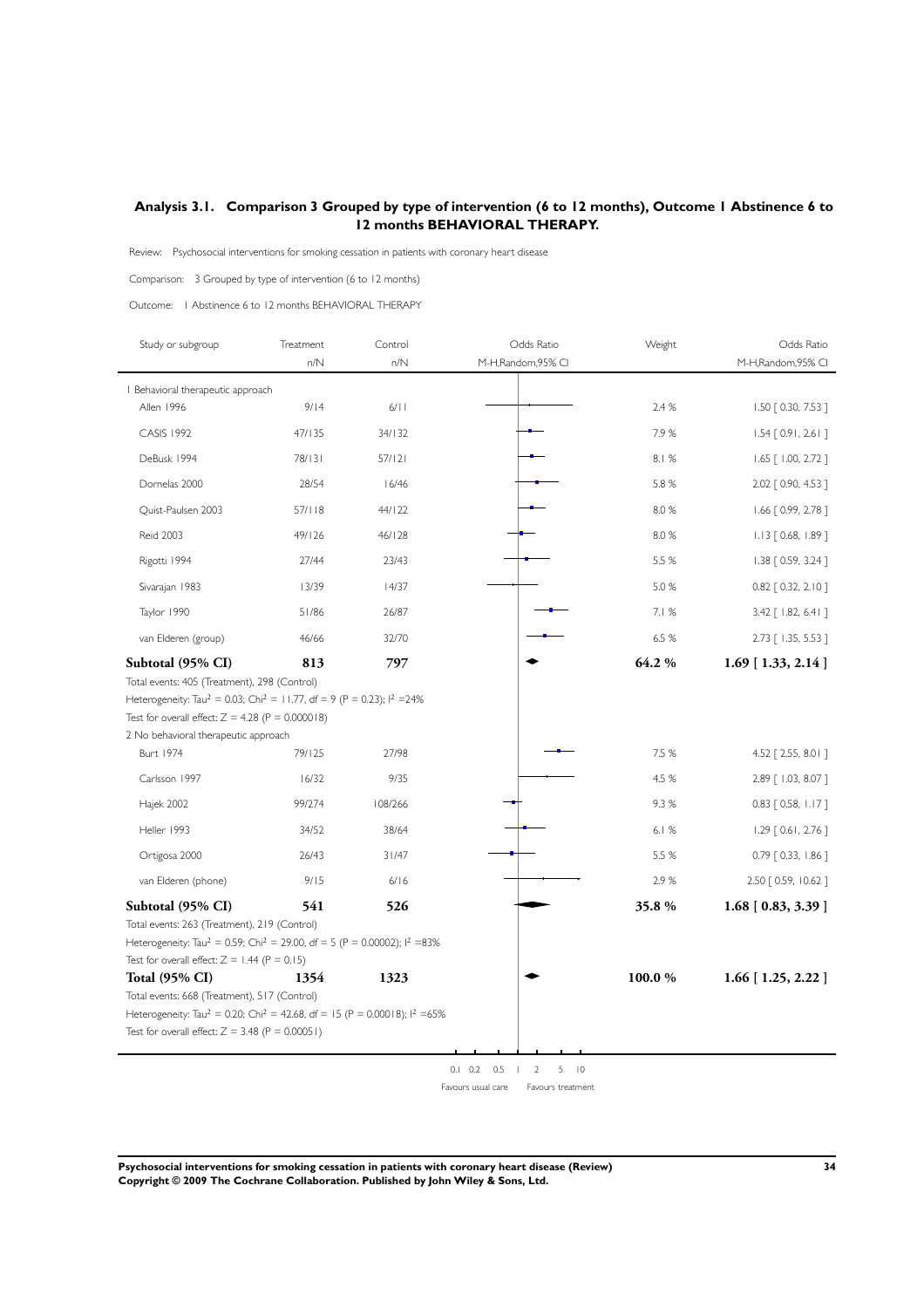### <span id="page-36-0"></span>**Analysis 3.2. Comparison 3 Grouped by type of intervention (6 to 12 months), Outcome 2 Abstinence 6 to 12 months TELEPHONE SUPPORT.**

Review: Psychosocial interventions for smoking cessation in patients with coronary heart disease

Comparison: 3 Grouped by type of intervention (6 to 12 months)

Outcome: 2 Abstinence 6 to 12 months TELEPHONE SUPPORT

| Study or subgroup                                                                                                                                                                                                                 | Treatment<br>$n/N$ | Control<br>n/N | Odds Ratio<br>M-H, Random, 95% CI              | Weight | Odds Ratio<br>M-H, Random, 95% CI |
|-----------------------------------------------------------------------------------------------------------------------------------------------------------------------------------------------------------------------------------|--------------------|----------------|------------------------------------------------|--------|-----------------------------------|
| I Telephone support                                                                                                                                                                                                               |                    |                |                                                |        |                                   |
| Allen 1996                                                                                                                                                                                                                        | 9/14               | 6/11           |                                                | 2.4%   | $1.50$ $[0.30, 7.53]$             |
| <b>CASIS 1992</b>                                                                                                                                                                                                                 | 47/135             | 34/132         |                                                | 7.9%   | $1.54$ [ 0.91, 2.61 ]             |
| DeBusk 1994                                                                                                                                                                                                                       | 78/131             | 57/121         |                                                | 8.1%   | $1.65$ $[ 1.00, 2.72 ]$           |
| Dornelas 2000                                                                                                                                                                                                                     | 28/54              | 16/46          |                                                | 5.8 %  | 2.02 [ 0.90, 4.53 ]               |
| Heller 1993                                                                                                                                                                                                                       | 34/52              | 38/64          |                                                | 6.1%   | $1.29$ [ 0.61, 2.76 ]             |
| Ortigosa 2000                                                                                                                                                                                                                     | 26/43              | 31/47          |                                                | 5.5 %  | 0.79 [0.33, 1.86]                 |
| Quist-Paulsen 2003                                                                                                                                                                                                                | 57/118             | 44/122         |                                                | 8.0%   | $1.66$ $[0.99, 2.78]$             |
| <b>Reid 2003</b>                                                                                                                                                                                                                  | 49/126             | 46/128         |                                                | 8.0 %  | $1.13$ $[0.68, 1.89]$             |
| Rigotti 1994                                                                                                                                                                                                                      | 27/44              | 23/43          |                                                | 5.5 %  | $1.38$ [ 0.59, 3.24 ]             |
| Taylor 1990                                                                                                                                                                                                                       | 51/86              | 26/87          |                                                | 7.1%   | 3.42 [ 1.82, 6.41 ]               |
| van Elderen (phone)                                                                                                                                                                                                               | 9/15               | 6/16           |                                                | 2.9%   | 2.50 [ 0.59, 10.62 ]              |
| Subtotal (95% CI)                                                                                                                                                                                                                 | 818                | 817            |                                                | 67.2 % | $1.58$ [ 1.28, 1.97 ]             |
| Heterogeneity: Tau <sup>2</sup> = 0.01; Chi <sup>2</sup> = 11.10, df = 10 (P = 0.35); l <sup>2</sup> = 10%<br>Test for overall effect: $Z = 4.17$ (P = 0.000031)<br>2 No telephone support<br>Burt 1974                           | 79/125             | 27/98          |                                                | 7.5 %  | 4.52 [ 2.55, 8.0   ]              |
| Carlsson 1997                                                                                                                                                                                                                     | 16/32              | 9/35           |                                                | 4.5 %  | 2.89 [ 1.03, 8.07 ]               |
| Hajek 2002                                                                                                                                                                                                                        | 99/274             | 108/266        |                                                | 9.3%   | $0.83$ $[0.58, 1.17]$             |
| Sivarajan 1983                                                                                                                                                                                                                    | 13/39              | 14/37          |                                                | 5.0 %  | $0.82$ $[0.32, 2.10]$             |
| van Elderen (group)                                                                                                                                                                                                               | 46/66              | 32/70          |                                                | 6.5 %  | 2.73 [ 1.35, 5.53 ]               |
| Subtotal (95% CI)<br>Total events: 253 (Treatment), 190 (Control)<br>Heterogeneity: Tau <sup>2</sup> = 0.71; Chi <sup>2</sup> = 31.35, df = 4 (P<0.00001); l <sup>2</sup> =87%<br>Test for overall effect: $Z = 1.52$ (P = 0.13)  | 536                | 506            |                                                | 32.8%  | $1.88$ [ $0.84, 4.23$ ]           |
| <b>Total (95% CI)</b><br>Total events: 668 (Treatment), 517 (Control)<br>Heterogeneity: Tau <sup>2</sup> = 0.20; Chi <sup>2</sup> = 42.68, df = 15 (P = 0.00018); $1^2$ =65%<br>Test for overall effect: $Z = 3.48$ (P = 0.00051) | 1354               | 1323           |                                                | 100.0% | $1.66$ [ $1.25$ , $2.22$ ]        |
|                                                                                                                                                                                                                                   |                    |                | $0.1$ $0.2$ $0.5$<br>$\overline{2}$<br>5<br> 0 |        |                                   |

Favours usual care | Favours treatment

**Psychosocial interventions for smoking cessation in patients with coronary heart disease (Review) 35 Copyright © 2009 The Cochrane Collaboration. Published by John Wiley & Sons, Ltd.**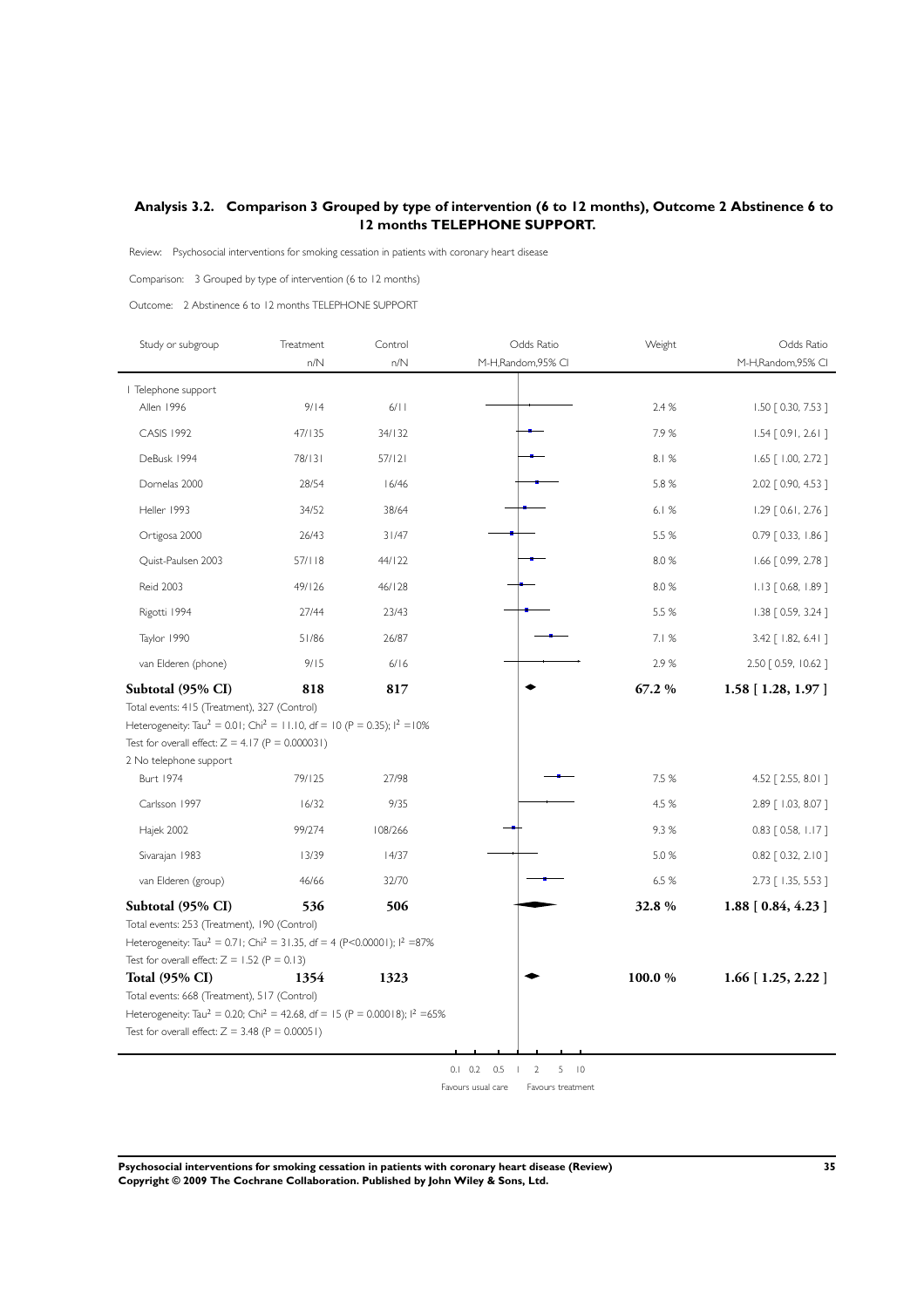### <span id="page-37-0"></span>**Analysis 3.3. Comparison 3 Grouped by type of intervention (6 to 12 months), Outcome 3 Abstinence 6 to 12 months SELF HELP MATERIALS.**

Review: Psychosocial interventions for smoking cessation in patients with coronary heart disease

Comparison: 3 Grouped by type of intervention (6 to 12 months)

Outcome: 3 Abstinence 6 to 12 months SELF HELP MATERIALS

| Study or subgroup                                                                                                                                                                                                                 | Treatment<br>n/N | Control<br>n/N | Odds Ratio<br>M-H,Random,95% CI                     | Weight | Odds Ratio<br>M-H,Random,95% CI |
|-----------------------------------------------------------------------------------------------------------------------------------------------------------------------------------------------------------------------------------|------------------|----------------|-----------------------------------------------------|--------|---------------------------------|
| I SELF HELP MATERIALS provided                                                                                                                                                                                                    |                  |                |                                                     |        |                                 |
| Allen 1996                                                                                                                                                                                                                        | 9/14             | 6/11           |                                                     | 2.4 %  | 1.50 [ 0.30, 7.53 ]             |
| <b>CASIS 1992</b>                                                                                                                                                                                                                 | 47/135           | 34/132         |                                                     | 7.9%   | $1.54$ [ 0.91, 2.61 ]           |
| DeBusk 1994                                                                                                                                                                                                                       | 78/131           | 57/121         |                                                     | 8.1%   | $1.65$ $[ 1.00, 2.72 ]$         |
| Hajek 2002                                                                                                                                                                                                                        | 99/274           | 108/266        |                                                     | 9.3%   | $0.83$ [ 0.58, 1.17 ]           |
| Heller 1993                                                                                                                                                                                                                       | 34/52            | 38/64          |                                                     | 6.1%   | $1.29$ $[0.61, 2.76]$           |
| Quist-Paulsen 2003                                                                                                                                                                                                                | 57/118           | 44/122         |                                                     | 8.0%   | $1.66$ $[0.99, 2.78]$           |
| <b>Reid 2003</b>                                                                                                                                                                                                                  | 49/126           | 46/128         |                                                     | 8.0%   | $1.13$ $[0.68, 1.89]$           |
| Rigotti 1994                                                                                                                                                                                                                      | 27/44            | 23/43          |                                                     | 5.5 %  | 1.38 [ 0.59, 3.24 ]             |
| Sivarajan 1983                                                                                                                                                                                                                    | 13/39            | 14/37          |                                                     | 5.0 %  | $0.82$ [ 0.32, 2.10 ]           |
| Taylor 1990                                                                                                                                                                                                                       | 51/86            | 26/87          |                                                     | 7.1%   | 3.42 [ 1.82, 6.41 ]             |
| van Elderen (group)                                                                                                                                                                                                               | 46/66            | 32/70          |                                                     | 6.5 %  | 2.73 [ 1.35, 5.53 ]             |
| Subtotal (95% CI)                                                                                                                                                                                                                 | 1085             | 1081           |                                                     | 73.8%  | $1.48$ [ 1.11, 1.96 ]           |
| Heterogeneity: Tau <sup>2</sup> = 0.12; Chi <sup>2</sup> = 22.84, df = 10 (P = 0.01); l <sup>2</sup> = 56%<br>Test for overall effect: $Z = 2.70$ (P = 0.0069)<br>2 No self help materials<br><b>Burt 1974</b>                    | 79/125           | 27/98          |                                                     | 7.5 %  | 4.52 [ 2.55, 8.01 ]             |
| Carlsson 1997                                                                                                                                                                                                                     | 16/32            | 9/35           |                                                     | 4.5 %  | 2.89 [ 1.03, 8.07 ]             |
| Dornelas 2000                                                                                                                                                                                                                     | 28/54            | 16/46          |                                                     | 5.8 %  | 2.02 [ 0.90, 4.53 ]             |
| Ortigosa 2000                                                                                                                                                                                                                     | 26/43            | 31/47          |                                                     | 5.5 %  | $0.79$ $[0.33, 1.86]$           |
| van Elderen (phone)                                                                                                                                                                                                               | 9/15             | 6/16           |                                                     | 2.9%   | 2.50 [ 0.59, 10.62 ]            |
|                                                                                                                                                                                                                                   | 269              | 242            |                                                     | 26.2%  |                                 |
| Subtotal (95% CI)<br>Total events: 158 (Treatment), 89 (Control)<br>Heterogeneity: Tau <sup>2</sup> = 0.36; Chi <sup>2</sup> = 11.35, df = 4 (P = 0.02); l <sup>2</sup> =65%<br>Test for overall effect: $Z = 2.38$ (P = 0.017)   |                  |                |                                                     |        | 2.24 [1.15, 4.36]               |
| <b>Total (95% CI)</b><br>Total events: 668 (Treatment), 517 (Control)<br>Heterogeneity: Tau <sup>2</sup> = 0.20; Chi <sup>2</sup> = 42.68, df = 15 (P = 0.00018); $1^2$ =65%<br>Test for overall effect: $Z = 3.48$ (P = 0.00051) | 1354             | 1323           |                                                     | 100.0% | $1.66$ [ $1.25$ , $2.22$ ]      |
|                                                                                                                                                                                                                                   |                  |                | $0.1$ $0.2$ $0.5$<br>$\overline{2}$<br>$5 \quad 10$ |        |                                 |

Favours usual care Favours treatment

**Psychosocial interventions for smoking cessation in patients with coronary heart disease (Review) 36 Copyright © 2009 The Cochrane Collaboration. Published by John Wiley & Sons, Ltd.**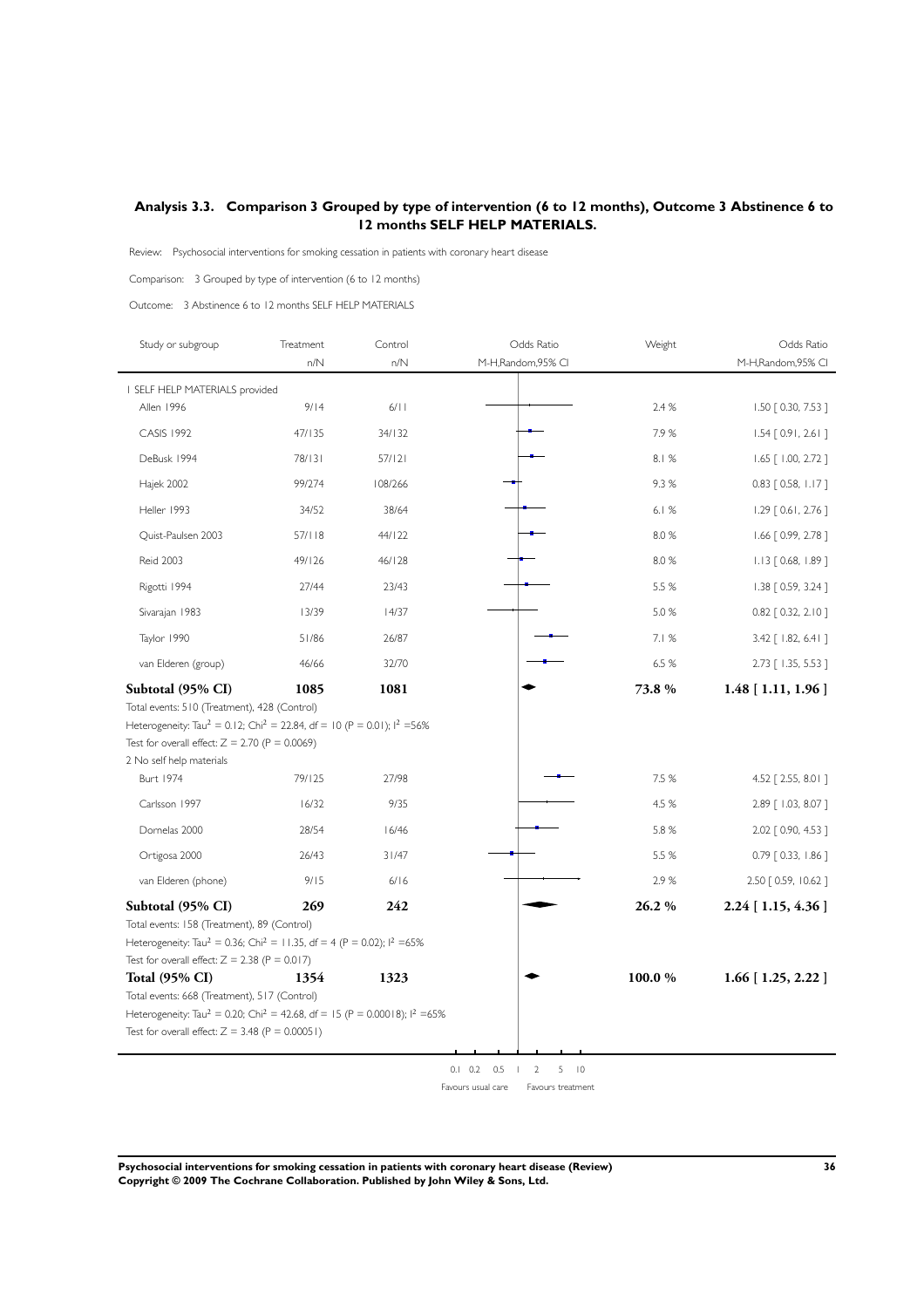### <span id="page-38-0"></span>**Analysis 3.4. Comparison 3 Grouped by type of intervention (6 to 12 months), Outcome 4 Abstinence 6 to 12 months Specific vs. Multi-Risk-Factor Intervention.**

Review: Psychosocial interventions for smoking cessation in patients with coronary heart disease

Comparison: 3 Grouped by type of intervention (6 to 12 months)

Outcome: 4 Abstinence 6 to 12 months Specific vs. Multi-Risk-Factor Intervention

| Study or subgroup                                                                                                                                                                                                                 | Treatment<br>n/N | Control<br>n/N | Odds Ratio<br>M-H,Random,95% CI                             | Weight | Odds Ratio<br>M-H,Random,95% CI |
|-----------------------------------------------------------------------------------------------------------------------------------------------------------------------------------------------------------------------------------|------------------|----------------|-------------------------------------------------------------|--------|---------------------------------|
| I Specific smoking cessation intervention                                                                                                                                                                                         |                  |                |                                                             |        |                                 |
| <b>Burt 1974</b>                                                                                                                                                                                                                  | 79/125           | 27/98          |                                                             | 7.5 %  | 4.52 [ 2.55, 8.0   ]            |
| <b>CASIS 1992</b>                                                                                                                                                                                                                 | 47/135           | 34/132         |                                                             | 7.9%   | $1.54$ [ 0.91, 2.61 ]           |
| Dornelas 2000                                                                                                                                                                                                                     | 28/54            | 16/46          |                                                             | 5.8 %  | 2.02 [ 0.90, 4.53 ]             |
| Hajek 2002                                                                                                                                                                                                                        | 99/274           | 108/266        |                                                             | 9.3%   | $0.83$ $[0.58, 1.17]$           |
| Ortigosa 2000                                                                                                                                                                                                                     | 26/43            | 31/47          |                                                             | 5.5 %  | 0.79 [ 0.33, 1.86 ]             |
| Quist-Paulsen 2003                                                                                                                                                                                                                | 57/118           | 44/122         |                                                             | 8.0%   | $1.66$ $[0.99, 2.78]$           |
| <b>Reid 2003</b>                                                                                                                                                                                                                  | 49/126           | 46/128         |                                                             | 8.0%   | $1.13$ $[0.68, 1.89]$           |
| Rigotti 1994                                                                                                                                                                                                                      | 27/44            | 23/43          |                                                             | 5.5 %  | 1.38 [ 0.59, 3.24 ]             |
| Taylor 1990                                                                                                                                                                                                                       | 51/86            | 26/87          |                                                             | 7.1%   | 3.42 [ 1.82, 6.41 ]             |
| Subtotal (95% CI)                                                                                                                                                                                                                 | 1005             | 969            |                                                             | 64.5 % | $1.63$ [ 1.08, 2.46 ]           |
| Test for overall effect: $Z = 2.33$ (P = 0.020)<br>2 Multicomponent intervention<br>Allen 1996                                                                                                                                    | 9/14             | 6/11           |                                                             | 2.4 %  | $1.50$ $[0.30, 7.53]$           |
|                                                                                                                                                                                                                                   |                  |                |                                                             |        |                                 |
| Carlsson 1997                                                                                                                                                                                                                     | 16/32            | 9/35           |                                                             | 4.5 %  | 2.89 [ 1.03, 8.07 ]             |
| DeBusk 1994                                                                                                                                                                                                                       | 78/131           | 57/121         |                                                             | 8.1%   | $1.65$ $[ 1.00, 2.72 ]$         |
| Heller 1993                                                                                                                                                                                                                       | 34/52            | 38/64          |                                                             | 6.1%   | $1.29$ [ 0.61, 2.76 ]           |
| Sivarajan 1983                                                                                                                                                                                                                    | 13/39            | 14/37          |                                                             | 5.0 %  | $0.82$ $[0.32, 2.10]$           |
| van Elderen (group)                                                                                                                                                                                                               | 46/66            | 32/70          |                                                             | 6.5 %  | 2.73 [ 1.35, 5.53 ]             |
| van Elderen (phone)                                                                                                                                                                                                               | 9/15             | 6/16           |                                                             | 2.9%   | 2.50 [ 0.59, 10.62 ]            |
| Subtotal (95% CI)<br>Total events: 205 (Treatment), 162 (Control)<br>Heterogeneity: Tau <sup>2</sup> = 0.0; Chi <sup>2</sup> = 5.86, df = 6 (P = 0.44); $1^2$ = 0.0%<br>Test for overall effect: $Z = 3.51$ (P = 0.00045)         | 349              | 354            |                                                             | 35.5 % | $1.73$ [ $1.27, 2.35$ ]         |
| <b>Total (95% CI)</b><br>Total events: 668 (Treatment), 517 (Control)<br>Heterogeneity: Tau <sup>2</sup> = 0.20; Chi <sup>2</sup> = 42.68, df = 15 (P = 0.00018); $1^2$ =65%<br>Test for overall effect: $Z = 3.48$ (P = 0.00051) | 1354             | 1323           |                                                             | 100.0% | $1.66$ [ $1.25$ , $2.22$ ]      |
|                                                                                                                                                                                                                                   |                  |                | $0.1$ $0.2$ $0.5$<br>$\overline{2}$<br>5<br>$\overline{10}$ |        |                                 |

Favours usual care Favours treatment

**Psychosocial interventions for smoking cessation in patients with coronary heart disease (Review) 37 Copyright © 2009 The Cochrane Collaboration. Published by John Wiley & Sons, Ltd.**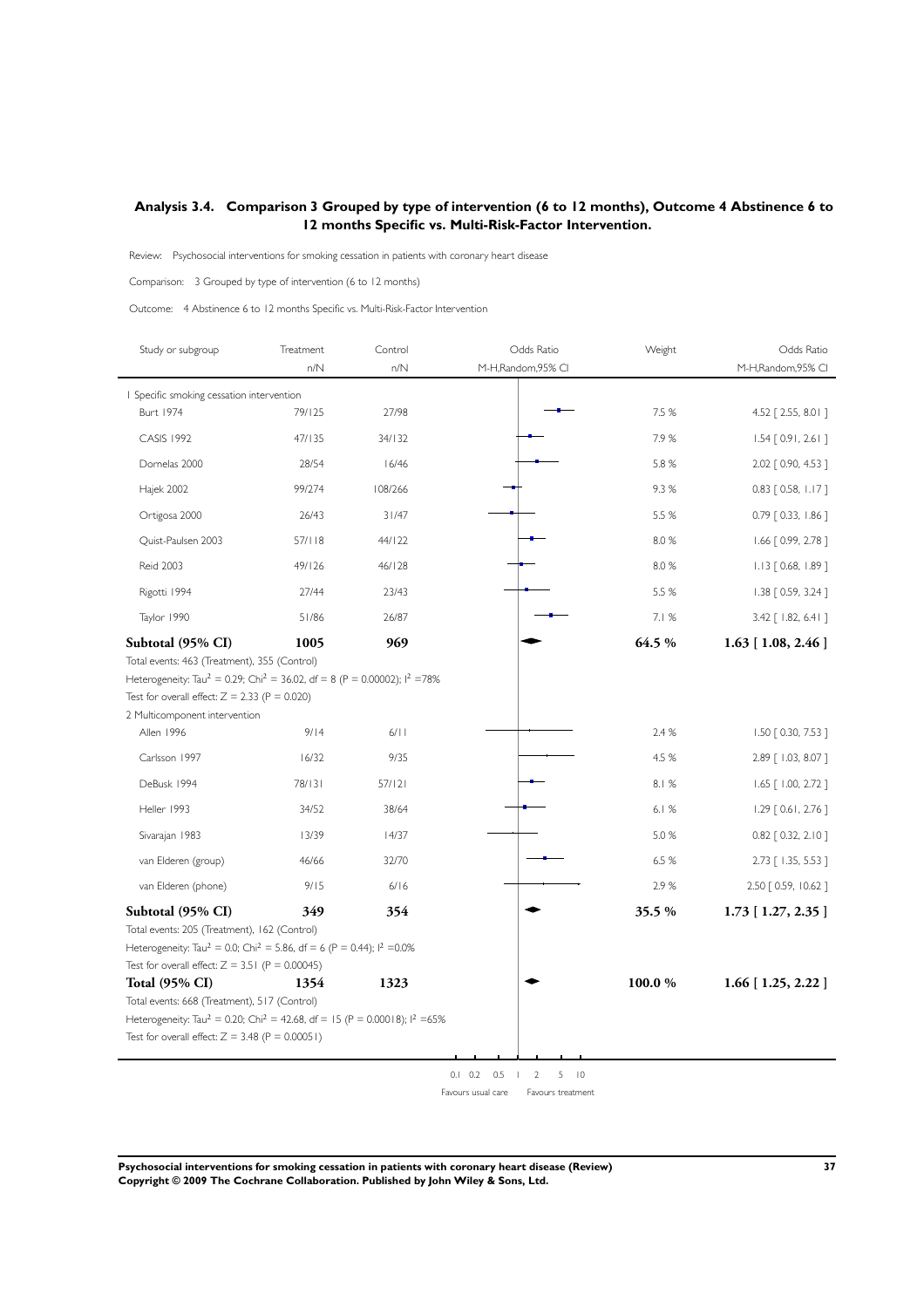### <span id="page-39-0"></span>**Analysis 4.1. Comparison 4 Sensitivity analysis brief / intense intervention (6 to 12 months), Outcome 1 Abstinence 6 to 12 months all studies.**

Review: Psychosocial interventions for smoking cessation in patients with coronary heart disease

Comparison: 4 Sensitivity analysis brief / intense intervention (6 to 12 months)

Outcome: 1 Abstinence 6 to 12 months all studies

| Study or subgroup                                                                                                                                                                                                                           | Treatment<br>n/N | Control<br>n/N | Odds Ratio<br>M-H,Random,95% CI | Weight | Odds Ratio<br>M-H,Random,95% CI |
|---------------------------------------------------------------------------------------------------------------------------------------------------------------------------------------------------------------------------------------------|------------------|----------------|---------------------------------|--------|---------------------------------|
|                                                                                                                                                                                                                                             |                  |                |                                 |        |                                 |
| I brief intervention<br>Heller 1993                                                                                                                                                                                                         | 34/52            | 38/64          |                                 | 6.1%   | $1.29$ [ 0.61, 2.76 ]           |
| Hajek 2002                                                                                                                                                                                                                                  | 99/274           | 108/266        |                                 | 9.3%   | $0.83$ $[0.58, 1.17]$           |
| Ortigosa 2000                                                                                                                                                                                                                               | 26/43            | 31/47          |                                 | 5.5 %  | $0.79$ $[0.33, 1.86]$           |
| Rigotti 1994                                                                                                                                                                                                                                | 27/44            | 23/43          |                                 | 5.5 %  | $1.38$ $[0.59, 3.24]$           |
| Subtotal (95% CI)                                                                                                                                                                                                                           | 413              | 420            |                                 | 26.4 % | $0.92$ [ $0.70$ , 1.22 ]        |
| Total events: 186 (Treatment), 200 (Control)<br>Heterogeneity: Tau <sup>2</sup> = 0.0; Chi <sup>2</sup> = 2.12, df = 3 (P = 0.55); l <sup>2</sup> = 0.0%<br>Test for overall effect: $Z = 0.55$ (P = 0.58)<br>2 high intensity intervention |                  |                |                                 |        |                                 |
| van Elderen (phone)                                                                                                                                                                                                                         | 9/15             | 6/16           |                                 | 2.9%   | 2.50 [ 0.59, 10.62 ]            |
| Taylor 1990                                                                                                                                                                                                                                 | 51/86            | 26/87          |                                 | 7.1%   | 3.42 [ 1.82, 6.41 ]             |
| <b>CASIS 1992</b>                                                                                                                                                                                                                           | 47/135           | 34/132         |                                 | 7.9%   | $1.54$ [ 0.91, 2.61 ]           |
| Dornelas 2000                                                                                                                                                                                                                               | 28/54            | 16/46          |                                 | 5.8 %  | 2.02 [ 0.90, 4.53 ]             |
| <b>Reid 2003</b>                                                                                                                                                                                                                            | 49/126           | 46/128         |                                 | 8.0%   | $1.13$ $[0.68, 1.89]$           |
| van Elderen (group)                                                                                                                                                                                                                         | 46/66            | 32/70          |                                 | 6.5 %  | 2.73 [ 1.35, 5.53 ]             |
| Allen 1996                                                                                                                                                                                                                                  | 9/14             | 6/11           |                                 | 2.4 %  | 1.50 [ 0.30, 7.53 ]             |
| Quist-Paulsen 2003                                                                                                                                                                                                                          | 57/118           | 44/122         |                                 | 8.0%   | $1.66$ $[0.99, 2.78]$           |
| Sivarajan 1983                                                                                                                                                                                                                              | 13/39            | 14/37          |                                 | 5.0 %  | $0.82$ $[0.32, 2.10]$           |
| <b>Burt 1974</b>                                                                                                                                                                                                                            | 79/125           | 27/98          |                                 | 7.5 %  | 4.52 [ 2.55, 8.0   ]            |
| DeBusk 1994                                                                                                                                                                                                                                 | 78/131           | 57/121         |                                 | 8.1%   | $1.65$ $[ 1.00, 2.72 ]$         |
| Carlsson 1997                                                                                                                                                                                                                               | 16/32            | 9/35           |                                 | 4.5 %  | 2.89 [ 1.03, 8.07 ]             |
| Subtotal (95% CI)                                                                                                                                                                                                                           | 941              | 903            |                                 | 73.6 % | 1.98 [1.49, 2.65]               |
| Total events: 482 (Treatment), 317 (Control)<br>Heterogeneity: Tau <sup>2</sup> = 0.12; Chi <sup>2</sup> = 22.15, df = 11 (P = 0.02); $1^2$ =50%<br>Test for overall effect: $Z = 4.65$ (P < 0.00001)                                       |                  |                |                                 |        |                                 |
| <b>Total (95% CI)</b>                                                                                                                                                                                                                       | 1354             | 1323           |                                 | 100.0% | $1.66$ [ $1.25$ , $2.22$ ]      |
| Total events: 668 (Treatment), 517 (Control)<br>Heterogeneity: Tau <sup>2</sup> = 0.20; Chi <sup>2</sup> = 42.68, df = 15 (P = 0.00018); $1^2$ =65%<br>Test for overall effect: $Z = 3.48$ (P = 0.00051)                                    |                  |                |                                 |        |                                 |

 $0.1 \t0.2 \t0.5 \t1 2 \t5 10$ 

Favours usual care Favours treatment

**Psychosocial interventions for smoking cessation in patients with coronary heart disease (Review) 38 Copyright © 2009 The Cochrane Collaboration. Published by John Wiley & Sons, Ltd.**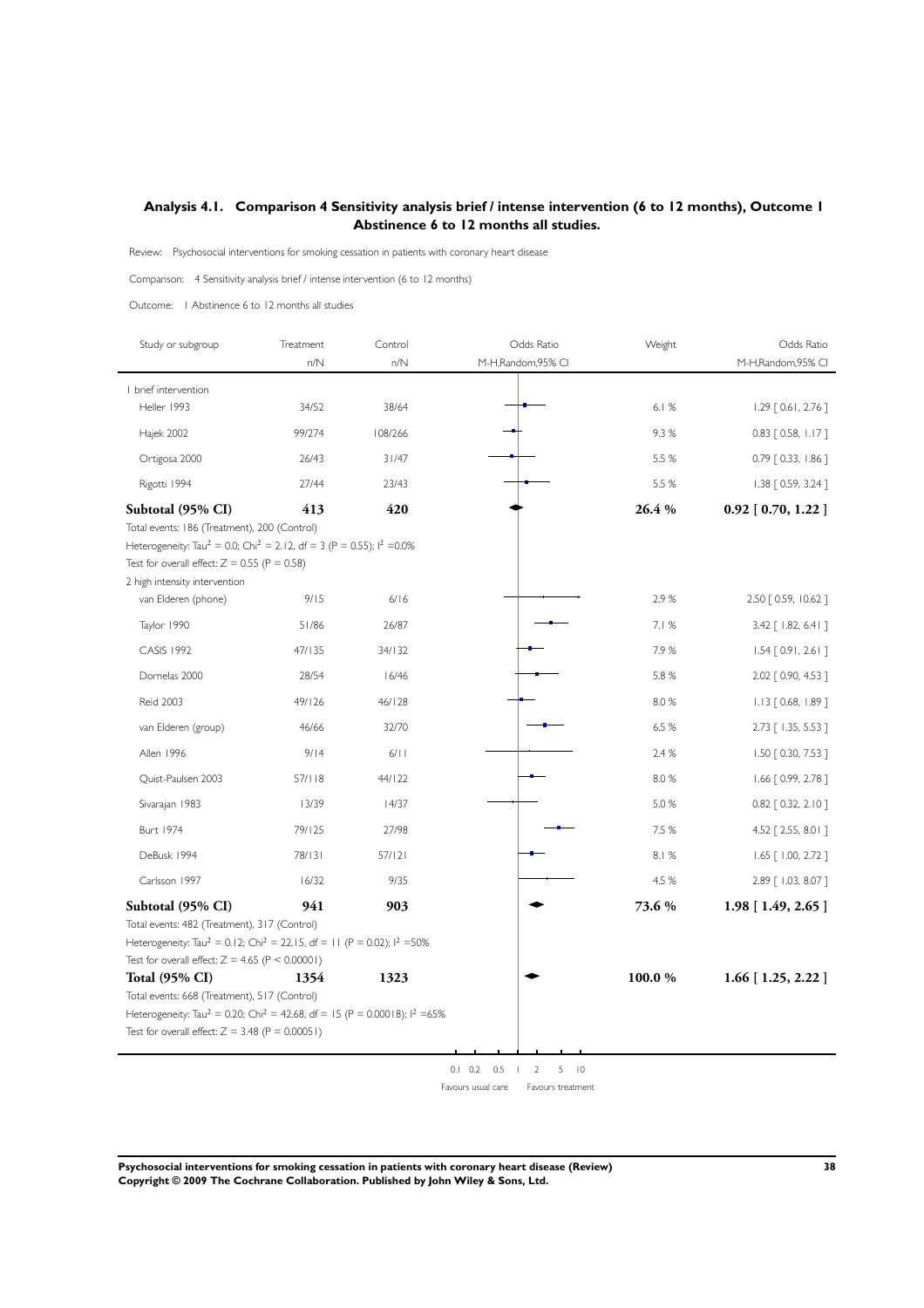### <span id="page-40-0"></span>**Analysis 5.1. Comparison 5 Efficacy of psychosocial interventions on long term abstinence (five years), Outcome 1 Abstinence five years (OM only).**

Review: Psychosocial interventions for smoking cessation in patients with coronary heart disease

Comparison: 5 Efficacy of psychosocial interventions on long term abstinence (five years)

Outcome: 1 Abstinence five years (OM only)

| Study or subgroup                                                                                        | Treatment | Control | Odds Ratio         |                     | Weight | Odds Ratio            |
|----------------------------------------------------------------------------------------------------------|-----------|---------|--------------------|---------------------|--------|-----------------------|
|                                                                                                          | n/N       | n/N     |                    | M-H, Random, 95% CI |        | M-H, Random, 95% CI   |
| <b>CASIS 1992</b>                                                                                        | 47/82     | 37/78   |                    |                     | 70.7 % | $1.49$ $[0.80, 2.78]$ |
| Rigotti 1994                                                                                             | 15/33     | 15/33   |                    |                     | 29.3 % | $1.00$ $[0.38, 2.64]$ |
| <b>Total (95% CI)</b>                                                                                    | 115       | 111     |                    |                     | 100.0% | $1.32$ [ 0.78, 2.24 ] |
| Total events: 62 (Treatment), 52 (Control)                                                               |           |         |                    |                     |        |                       |
| Heterogeneity: Tau <sup>2</sup> = 0.0; Chi <sup>2</sup> = 0.46, df = 1 (P = 0.50); l <sup>2</sup> = 0.0% |           |         |                    |                     |        |                       |
| Test for overall effect: $Z = 1.05$ (P = 0.29)                                                           |           |         |                    |                     |        |                       |
|                                                                                                          |           |         |                    |                     |        |                       |
|                                                                                                          |           |         | -0.5<br>0.2<br>0.1 | $5 \quad 10$<br>2   |        |                       |
|                                                                                                          |           |         | Favours usual care | Favours treatment   |        |                       |

### **Analysis 5.2. Comparison 5 Efficacy of psychosocial interventions on long term abstinence (five years), Outcome 2 Abstinence five years (ITT only).**

Review: Psychosocial interventions for smoking cessation in patients with coronary heart disease

Comparison: 5 Efficacy of psychosocial interventions on long term abstinence (five years)

Outcome: 2 Abstinence five years (ITT only)

| Study or subgroup                                                                                                                                                                                                                               | Treatment<br>n/N | Control<br>n/N | M-H,Random,95% CI                       | Odds Ratio                                     | Weight                | Odds Ratio<br>M-H, Random, 95% CI |
|-------------------------------------------------------------------------------------------------------------------------------------------------------------------------------------------------------------------------------------------------|------------------|----------------|-----------------------------------------|------------------------------------------------|-----------------------|-----------------------------------|
| <b>CASIS 1992</b>                                                                                                                                                                                                                               | 47/133           | 37/128         |                                         |                                                | 74.2 %                | $1.34$ $[0.80, 2.27]$             |
| Rigotti 1994                                                                                                                                                                                                                                    | 15/44            | 15/43          |                                         |                                                | 25.8 %                | $0.97$ $[0.40, 2.34]$             |
| <b>Total (95% CI)</b><br>177<br>171<br>Total events: 62 (Treatment), 52 (Control)<br>Heterogeneity: Tau <sup>2</sup> = 0.0; Chi <sup>2</sup> = 0.40, df = 1 (P = 0.53); l <sup>2</sup> = 0.0%<br>Test for overall effect: $Z = 0.92$ (P = 0.36) |                  |                |                                         | 100.0%                                         | $1.23$ [ 0.79, 1.93 ] |                                   |
|                                                                                                                                                                                                                                                 |                  |                | $0.1$ $0.2$ $0.5$<br>Favours usual care | $5$ $10$<br>$\mathcal{L}$<br>Favours treatment |                       |                                   |

**Psychosocial interventions for smoking cessation in patients with coronary heart disease (Review) 39 Copyright © 2009 The Cochrane Collaboration. Published by John Wiley & Sons, Ltd.**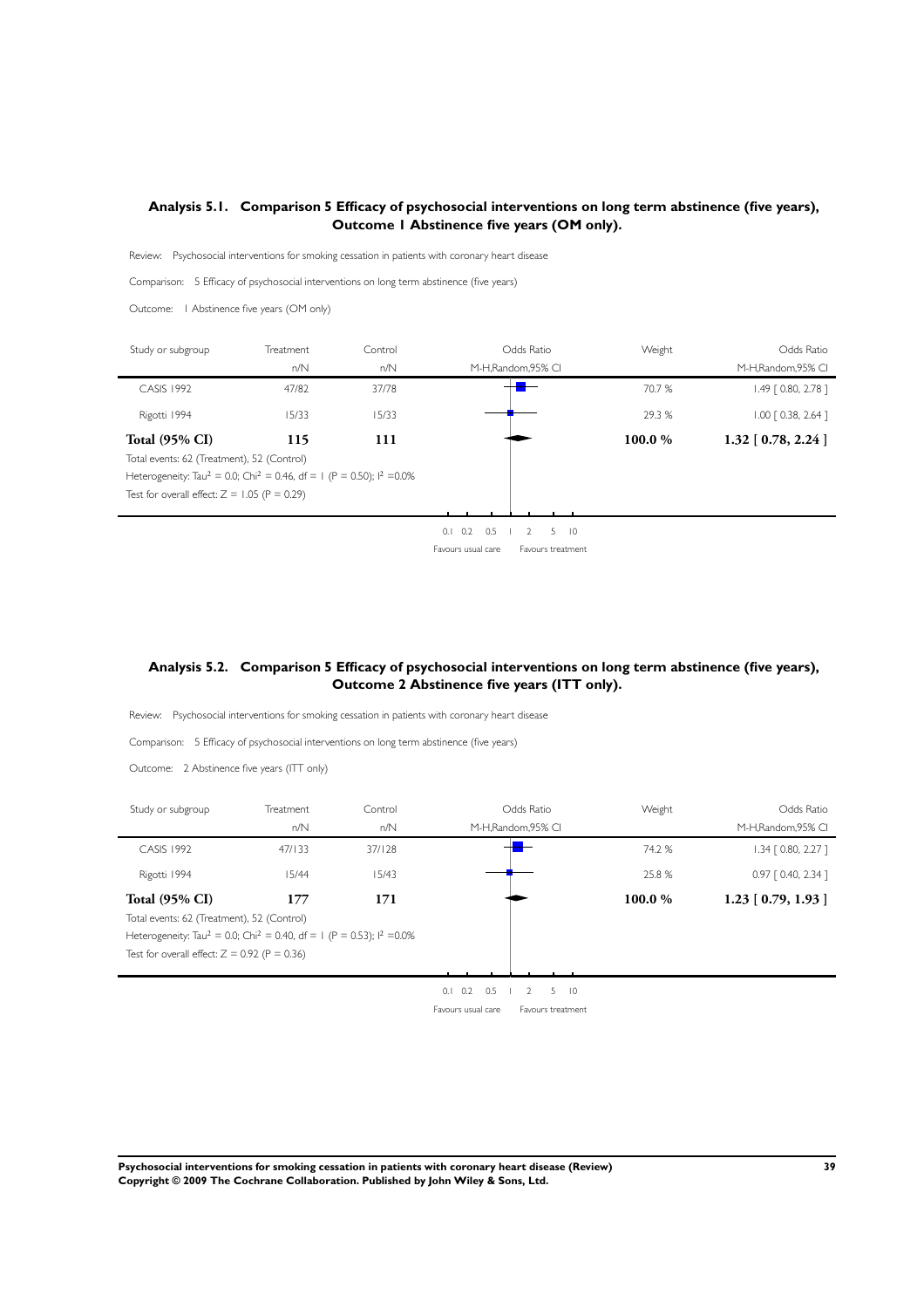### **W H A T ' S N E W**

Last assessed as up-to-date: 2 October 2007.

9 September 2008 Amended Converted to new review format.

### **H I S T O R Y**

Review first published: Issue 1, 2008

3 October 2007 New citation required and conclusions have changed Substantive amendment

### **C O N T R I B U T I O N S O F A U T H O R S**

JBa performed initial searches for studies, assessed studies for inclusion, carried out data extraction and edited review.

JC gave advice on statistical procedures, and edited review

JBe edited review

### **D E C L A R A T I O N S O F I N T E R E S T**

None known.

### **S O U R C E S O F S U P P O R T**

### **Internal sources**

- Department of Rehabilitation Psychology, Germany.
- Wissenschaftliche Gesellschaft University of Freiburg, Germany.

### **External sources**

• No sources of support supplied